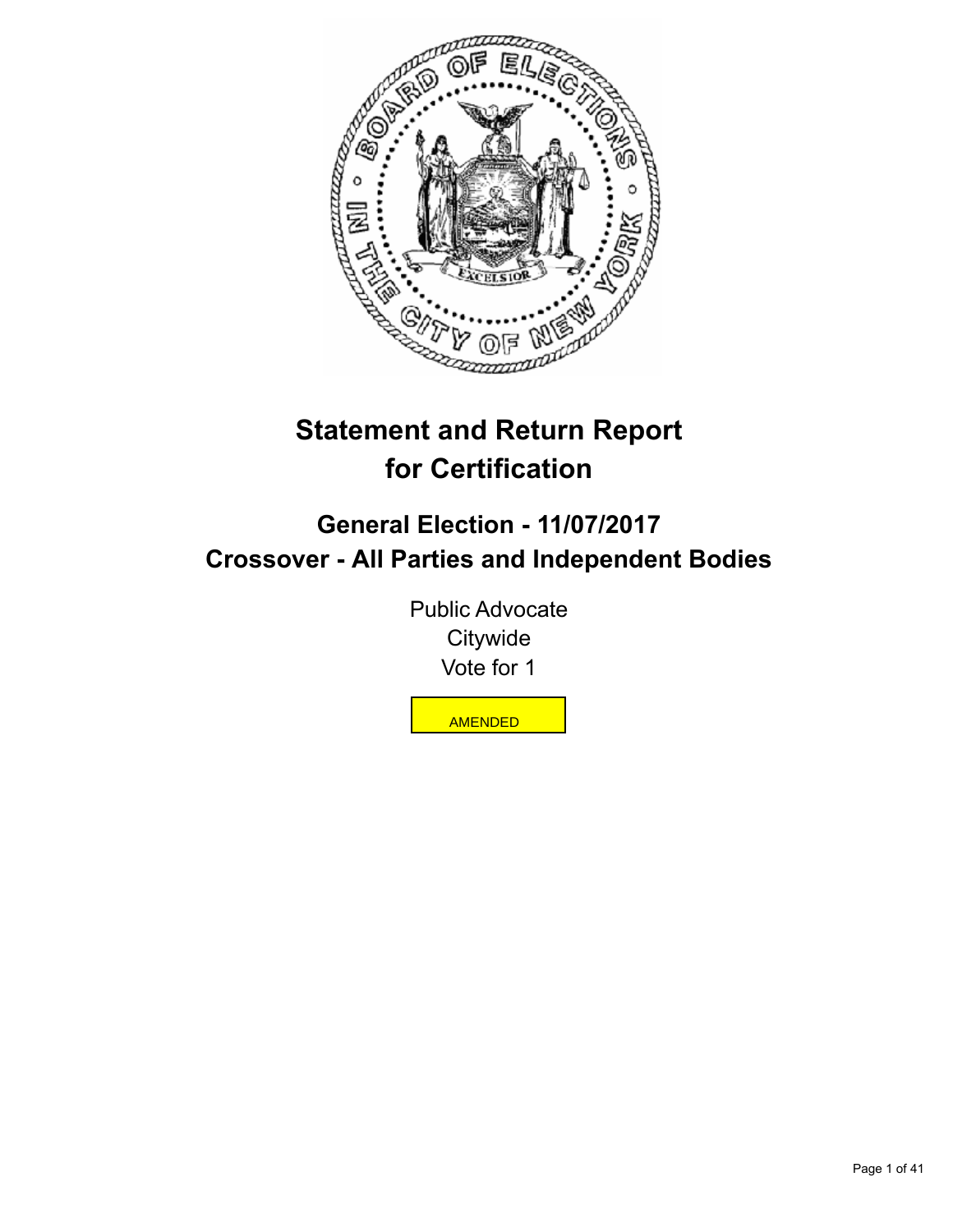

| <b>PUBLIC COUNTER</b>                                    | 261,041        |
|----------------------------------------------------------|----------------|
| MANUALLY COUNTED EMERGENCY                               | 1              |
| <b>ABSENTEE / MILITARY</b>                               | 7,711          |
| <b>AFFIDAVIT</b>                                         | 3,327          |
| <b>Total Ballots</b>                                     | 272,080        |
| Less - Inapplicable Federal/Special Presidential Ballots | 0              |
| <b>Total Applicable Ballots</b>                          | 272,080        |
| LETITIA JAMES (DEMOCRATIC)                               | 186,916        |
| JUAN CARLOS POLANCO (REPUBLICAN)                         | 31,206         |
| MICHAEL A. O'REILLY (CONSERVATIVE)                       | 9,868          |
| JAMES C. LANE (GREEN)                                    | 6,160          |
| LETITIA JAMES (WORKING FAMILIES)                         | 16,586         |
| JUAN CARLOS POLANCO (REFORM)                             | 1,704          |
| JUAN CARLOS POLANCO (STOP DE BLASIO)                     | 988            |
| DEVIN BALKIND (LIBERTARIAN)                              | 2,276          |
| ADRIENNE KOCH (WRITE-IN)                                 | 1              |
| ALAN DERSHOWITZ (WRITE-IN)                               | 1              |
| ALEX BEOLA (WRITE-IN)                                    | 1              |
| ALEX CAMARDA (WRITE-IN)                                  | 2              |
| ALEXANDER BERMAN (WRITE-IN)                              | 1              |
| ALEXANDRA LINCOLN ROBERTSON (WRITE-IN)                   | 1              |
| ALICIA BARKSIDE (WRITE-IN)                               | 1              |
| ALISON D. BELL (WRITE-IN)                                | 1              |
| ALLIE COHEN (WRITE-IN)                                   | 1              |
| ALTON H. MADDOX (WRITE-IN)                               | 1              |
| ALVIS PRETZEL (WRITE-IN)                                 | 1              |
| AMMANIE AHMED (WRITE-IN)                                 | 1              |
| ANDREA PSORAS (WRITE-IN)                                 | 1              |
| ANDREW HOHMANN (WRITE-IN)                                | 1              |
| ANDREW TILEN (WRITE-IN)                                  | 1              |
| ANN ADAMS (WRITE-IN)                                     | 1              |
| ARTHUR SCHIFF (WRITE-IN)                                 | 1              |
| <b>BARACK OBAMA (WRITE-IN)</b>                           | 1              |
| BARBARA GRAVES POLLER (WRITE-IN)                         | 1              |
| BARBARA ROSENTHAL (WRITE-IN)                             | 1              |
| BEARLEY J KOALY (WRITE-IN)                               | 1              |
| BEN MEXENSEN (WRITE-IN)                                  | 1              |
| BENJAMIN PODIETZ (WRITE-IN)                              | 1              |
| BENJAMIN SCHANBACK (WRITE-IN)                            | 1              |
| BERNARD R. BLOCK (WRITE-IN)                              | 1              |
| BERNIE SANDERS (WRITE-IN)                                | 1              |
| BILL DE BLASIO (WRITE-IN)                                | $\overline{2}$ |
| <b>BOB GANGI (WRITE-IN)</b>                              | 1              |
| BOB LEONARD (WRITE-IN)                                   | 1              |
| <b>BOOMER BLAUNER (WRITE-IN)</b>                         | 1              |
| BRENDAN MCBRYAN (WRITE-IN)                               | 1              |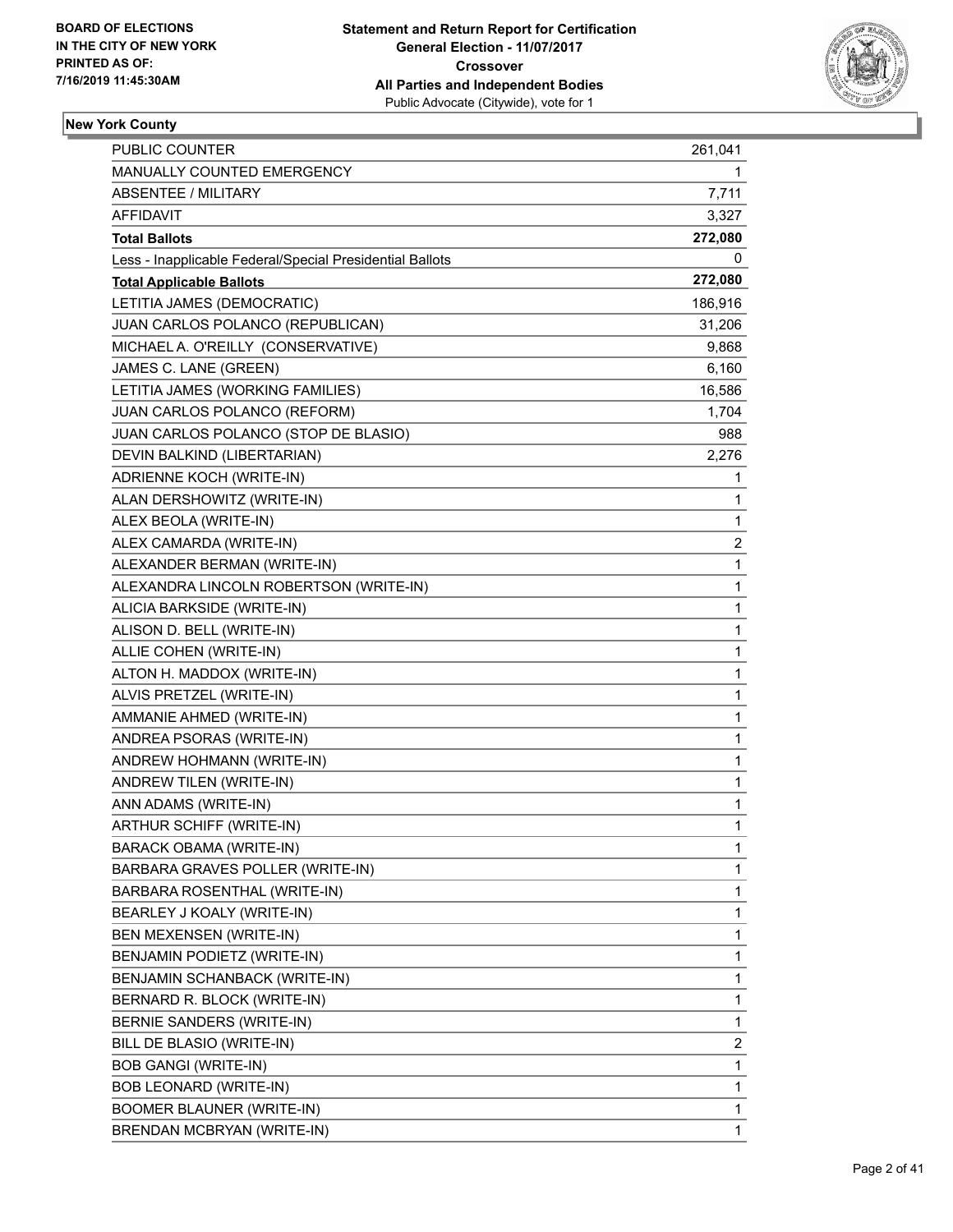

| <b>BRIAN LEHSEW (WRITE-IN)</b>  | $\mathbf{1}$   |
|---------------------------------|----------------|
| <b>BRUCE FRENCH (WRITE-IN)</b>  | 1              |
| CALVIN BECKETT (WRITE-IN)       | $\mathbf{1}$   |
| CAROLINE KENNEDY (WRITE-IN)     | 1              |
| CAROLYN CONABOY (WRITE-IN)      | 1              |
| CHAPMAN DARK (WRITE-IN)         | 1              |
| CHARLES SCHILLING (WRITE-IN)    | 1              |
| CHRISTINE QUINN (WRITE-IN)      | 5              |
| CHRISTOPHER ANDERSON (WRITE-IN) | $\mathbf{1}$   |
| CHRISTOPHER CASEY (WRITE-IN)    | 1              |
| CHRISTOPHER MARTE (WRITE-IN)    | 1              |
| CLAUDE WINFIELD (WRITE-IN)      | 1              |
| CLEO KASSELL-YUNG (WRITE-IN)    | 1              |
| COREY D. JOHNSON (WRITE-IN)     | 1              |
| COREY JOHNSON (WRITE-IN)        | $\mathbf{1}$   |
| DAN GARODNICK (WRITE-IN)        | 1              |
| DAN JACOB (WRITE-IN)            | 1              |
| DAN NATURMAN (WRITE-IN)         | 1              |
| DAN QUART (WRITE-IN)            | 4              |
| DAN SQUADRON (WRITE-IN)         | 1              |
| DANIEL ARLIUS (WRITE-IN)        | $\mathbf{1}$   |
| DANIEL BERNER (WRITE-IN)        | 1              |
| DANIEL E. FORD (WRITE-IN)       | 1              |
| DANIEL HIRT (WRITE-IN)          | 1              |
| DANIEL KATZ (WRITE-IN)          | 1              |
| DANIEL SAUNDRON (WRITE-IN)      | 1              |
| DANIEL SQUADRON (WRITE-IN)      | 13             |
| DANIEL ZWEIG (WRITE-IN)         | 1              |
| DAVE EIENBACH (WRITE-IN)        | 1              |
| DAVID C. EISENBACH (WRITE-IN)   | $\overline{c}$ |
| DAVID CHEN (WRITE-IN)           | 1              |
| DAVID DINKINS (WRITE-IN)        | 1              |
| DAVID EISENBACH (WRITE-IN)      | 40             |
| DAVID EISENBERG (WRITE-IN)      | 1              |
| DAVID GOLDBERG (WRITE-IN)       | 2              |
| DAVID MAUSS (WRITE-IN)          | 1              |
| DAVID MIXNER (WRITE-IN)         | 1              |
| DAVID MURGIO (WRITE-IN)         | 1              |
| DAVID SACK (WRITE-IN)           | 1              |
| DAVID YASSKY (WRITE-IN)         | 1              |
| DAVIS WILLIAMS (WRITE-IN)       | 1              |
| DEBORAH DEVEDJIAN (WRITE-IN)    | 1              |
| DENA FRIEDMAN (WRITE-IN)        | 1              |
| DIAKA CAMARA (WRITE-IN)         | 1              |
| DIANA AYALA (WRITE-IN)          | 1              |
| DONALD TRUMP (WRITE-IN)         | 3              |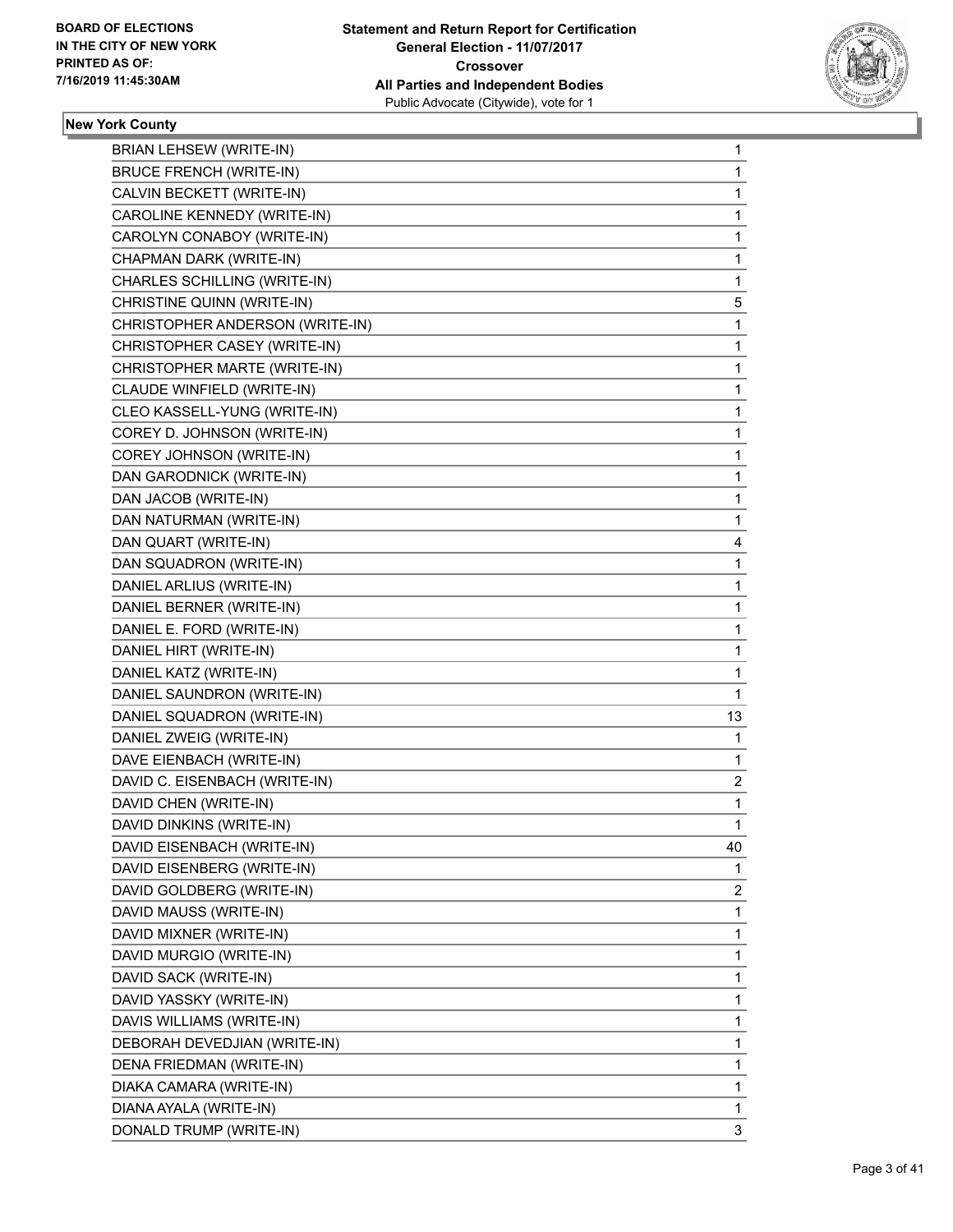

| 1              |
|----------------|
| 1              |
| 1              |
| 1              |
| 1              |
| 1              |
| $\overline{2}$ |
| 1              |
| $\mathbf{1}$   |
| 1              |
| 1              |
| 3              |
| 1              |
| 1              |
| $\mathbf{1}$   |
| 1              |
| 1              |
| 1              |
| $\overline{2}$ |
| 1              |
| $\mathbf{1}$   |
| 1              |
| 3              |
| 1              |
| 1              |
| 1              |
| 1              |
| 1              |
| 1              |
| $\mathbf{1}$   |
| 1              |
| 1              |
| 1              |
| 1              |
| 1              |
| 1              |
| 1              |
| 1              |
| 1              |
|                |
| 1              |
| 2              |
| 1              |
| 1              |
| 1              |
| 1              |
|                |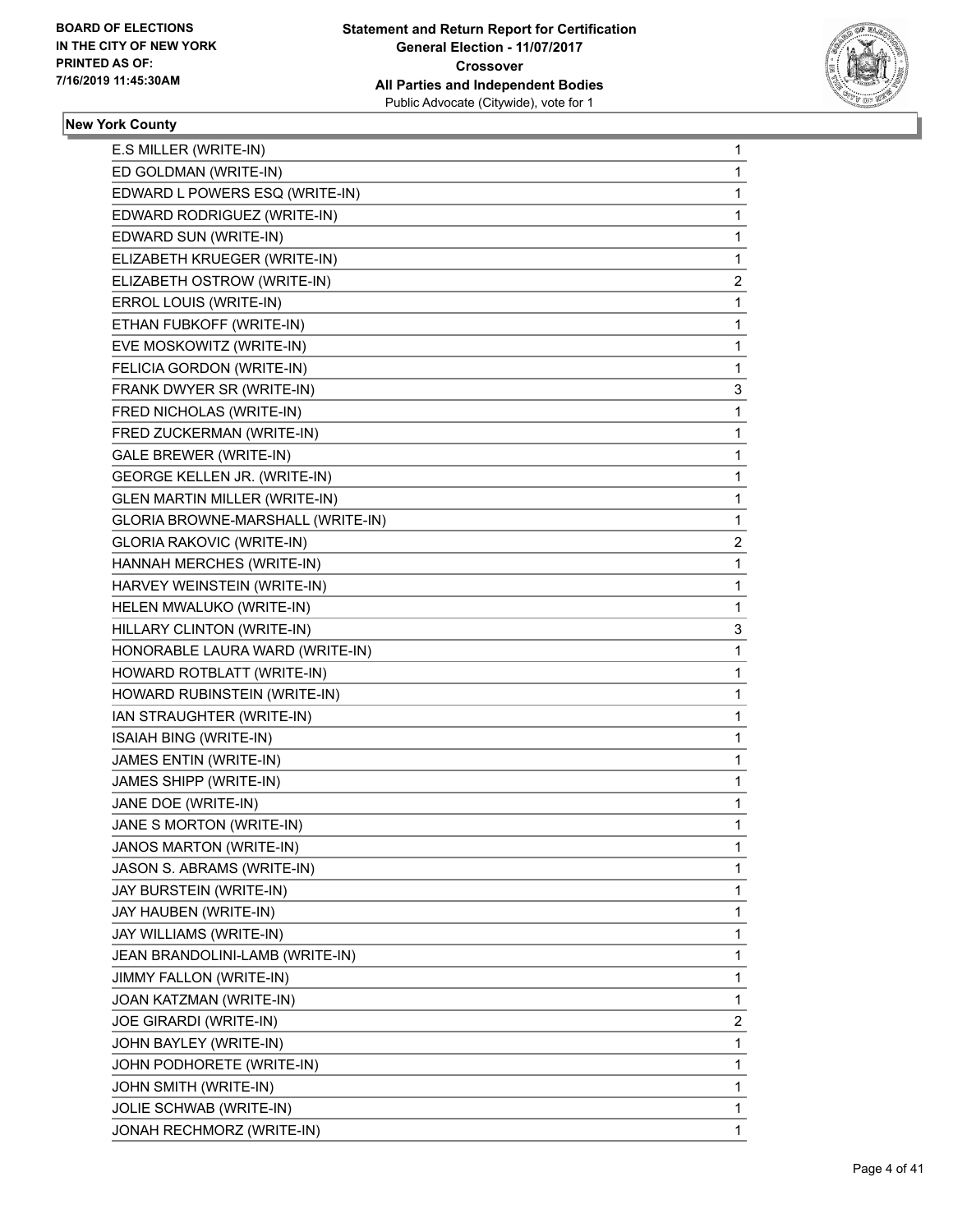

| 1 |
|---|
| 2 |
| 1 |
| 1 |
| 1 |
| 1 |
| 1 |
| 1 |
| 1 |
| 1 |
| 1 |
| 1 |
| 1 |
| 2 |
| 1 |
| 1 |
| 1 |
| 1 |
| 1 |
| 1 |
| 1 |
| 1 |
| 1 |
| 1 |
| 1 |
| 1 |
| 1 |
| 1 |
| 1 |
| 1 |
| 1 |
| 1 |
| 1 |
| 1 |
| 1 |
| 6 |
| 1 |
| 1 |
| 1 |
| 1 |
| 1 |
| 1 |
| 3 |
| 1 |
| 1 |
| 1 |
|   |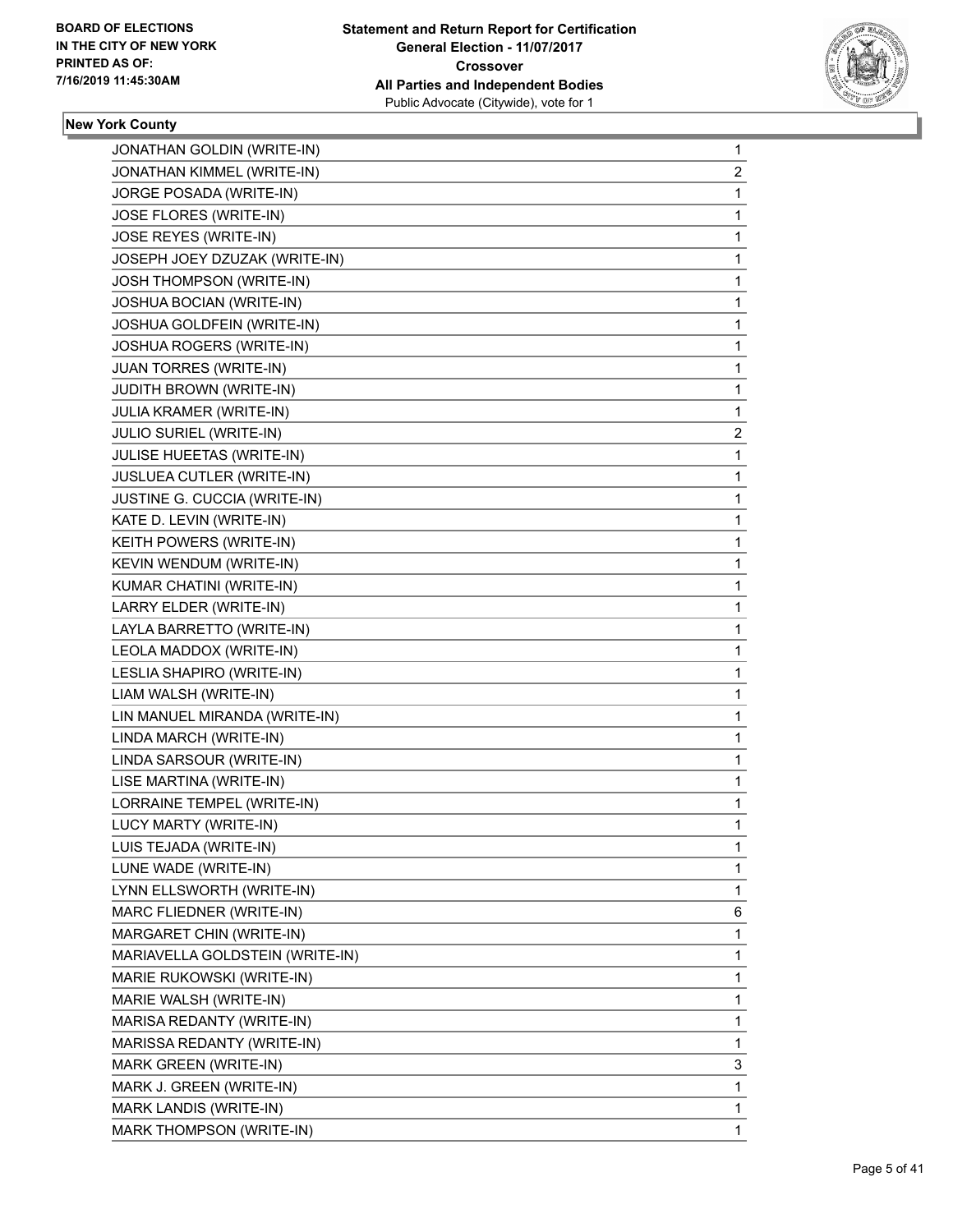

| MARLENE JOSEPHS (WRITE-IN)             | 1              |
|----------------------------------------|----------------|
| MARVIN MARKUS (WRITE-IN)               | 1              |
| MARVIN SPRUILL (WRITE-IN)              | 1              |
| MARVIN SYRIAQUE (WRITE-IN)             | 1              |
| MATT SUDOL (WRITE-IN)                  | 1              |
| MAX ROSE (WRITE-IN)                    | 1              |
| MERYL GORDON (WRITE-IN)                | 1              |
| MICHAEL BLOOMBERG (WRITE-IN)           | 9              |
| MICHAEL CIRAVOLO (WRITE-IN)            | 1              |
| MICHAEL FARKOSH (WRITE-IN)             | 1              |
| MICHAEL HALPERT (WRITE-IN)             | 1              |
| MICHAEL JACKSON (WRITE-IN)             | 1              |
| MICHAEL JACOBS (WRITE-IN)              | 1              |
| MICHAEL MCGREGOR (WRITE-IN)            | 1              |
| MONTGOMERY BURNS (WRITE-IN)            | 1              |
| MOSHE SASSON (WRITE-IN)                | 1              |
| NANCY A BIALLER (WRITE-IN)             | 1              |
| NEER R ASHERIC (WRITE-IN)              | 1              |
| NILY ROZIC (WRITE-IN)                  | 3              |
| NORMAN SIEGEL (WRITE-IN)               | $\overline{c}$ |
| <b>OCNAVIAN SHERMANSONG (WRITE-IN)</b> | 1              |
| OMARI DILLARD (WRITE-IN)               | 1              |
| PATRICK BILIBAO (WRITE-IN)             | 1              |
| PATRICK KIERNAN (WRITE-IN)             | 1              |
| PATRICK SMITH (WRITE-IN)               | 1              |
| PAUL WHITMIRE (WRITE-IN)               | 1              |
| PENNY KING (WRITE-IN)                  | 1              |
| PETER MOSES (WRITE-IN)                 | 1              |
| PHILIP HIRSCHFELD (WRITE-IN)           | 1              |
| PHILIP SEGAL (WRITE-IN)                | 1              |
| PHILLIP W. WEISS (WRITE-IN)            | 1              |
| PREET BHARARA (WRITE-IN)               | 3              |
| RACHAEL LINDAHL (WRITE-IN)             | 1              |
| RACHEL BIERMANN (WRITE-IN)             | 1              |
| RANDOLPH DELFRANCO (WRITE-IN)          | 1              |
| RANDOLPH HARRISON (WRITE-IN)           | 1              |
| REBBECA HARARIE (WRITE-IN)             | 1              |
| REBECCA GREEN (WRITE-IN)               | 1              |
| REBECCA ISAACS (WRITE-IN)              | 1              |
| RICH HERRERA (WRITE-IN)                | 1              |
| RICHARD E. STONE (WRITE-IN)            | 1              |
| RICHARD RAVICH (WRITE-IN)              | 1              |
| ROBERT JACKSON (WRITE-IN)              | $\overline{2}$ |
| ROBERT PETER CUTHBERT JR. (WRITE-IN)   | 1              |
| ROBERT RODRIGUEZ (WRITE-IN)            | 1              |
| ROCHELLE THOMPSON (WRITE-IN)           | 1              |
|                                        |                |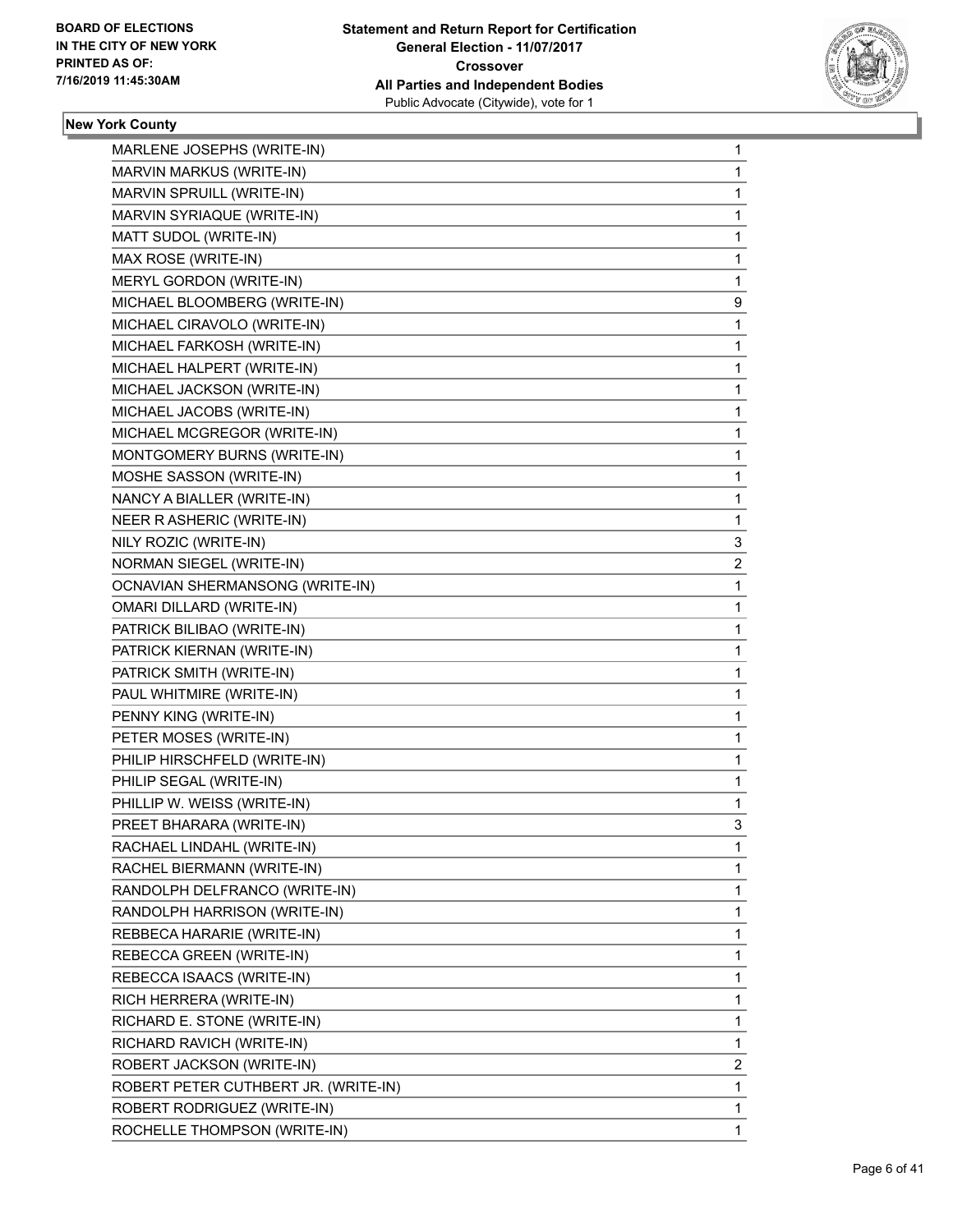

| ROSIE CAT (WRITE-IN)                      | 1            |
|-------------------------------------------|--------------|
| ROW R. MILLER (WRITE-IN)                  | $\mathbf{1}$ |
| RUDY DEL FRANCO (WRITE-IN)                | 1            |
| RUTHER MESSINGER (WRITE-IN)               | $\mathbf{1}$ |
| SAL ADAMS (WRITE-IN)                      | 1            |
| SAL ALBANESE (WRITE-IN)                   | 1            |
| SAM DIMARTINO (WRITE-IN)                  | $\mathbf{1}$ |
| SAM DIMARTION (WRITE-IN)                  | 1            |
| SAMUEL LEGESSE (WRITE-IN)                 | 1            |
| SAMUEL MILITELLO (WRITE-IN)               | $\mathbf{1}$ |
| SAUWEL WEUSTEU (WRITE-IN)                 | 1            |
| SCOTT DELEA (WRITE-IN)                    | 1            |
| SCOTT M. STRINGER (WRITE-IN)              | $\mathbf{1}$ |
| SCOTT STRINGER (WRITE-IN)                 | 1            |
| SEAN ROLLE (WRITE-IN)                     | 1            |
| SEAN SPICER (WRITE-IN)                    | $\mathbf{1}$ |
| SEYMOUR DOLL (WRITE-IN)                   | 1            |
| SHAKEIA BOLLING (WRITE-IN)                | 1            |
| SHANE YOUNG (WRITE-IN)                    | $\mathbf{1}$ |
| SHARI HYMAN (WRITE-IN)                    | 1            |
| SHIRLEY CHISHULM (WRITE-IN)               | 1            |
| SOPHIE COHEN (WRITE-IN)                   | $\mathbf{1}$ |
| SPENCER MOXLEY (WRITE-IN)                 | 1            |
| STEVEN DAMSKY (WRITE-IN)                  | 1            |
| STEVEN THEL (WRITE-IN)                    | $\mathbf{1}$ |
| STRINGER BELL (WRITE-IN)                  | 1            |
| SUSAN LENNON (WRITE-IN)                   | 1            |
| SUZANNE PETERS (WRITE-IN)                 | $\mathbf{1}$ |
| TANISHA DILAR DEJESUS (WRITE-IN)          | 1            |
| TAYLOR SWIFT (WRITE-IN)                   | 1            |
| THEODORE LANDSMAN (WRITE-IN)              | 1            |
| THOMAS KAVALER (WRITE-IN)                 | 1            |
| TIMOTHY MCDERRAH (WRITE-IN)               | 1            |
| TISA LAPADULA (WRITE-IN)                  | 1            |
| TOM HANKS (WRITE-IN)                      | 1            |
| TORY SAMOTIN (WRITE-IN)                   | 1            |
| TRACY SIGAL (WRITE-IN)                    | 1            |
| TUMOR JONES (WRITE-IN)                    | 1            |
| <b>TYRION LANNISTER (WRITE-IN)</b>        | 1            |
| UNATTRIBUTABLE WRITE-IN (WRITE-IN)        | 73           |
| UNCOUNTED WRITE-IN PER STATUTE (WRITE-IN) | 9            |
| VERNON STEWART (WRITE-IN)                 | 1            |
| VERONICA KEITT (WRITE-IN)                 | 1            |
| VINNY STIGMA (WRITE-IN)                   | 1            |
| VIVIAN ORLEU (WRITE-IN)                   | 2            |
| WILBUR KUNG (WRITE-IN)                    | 1            |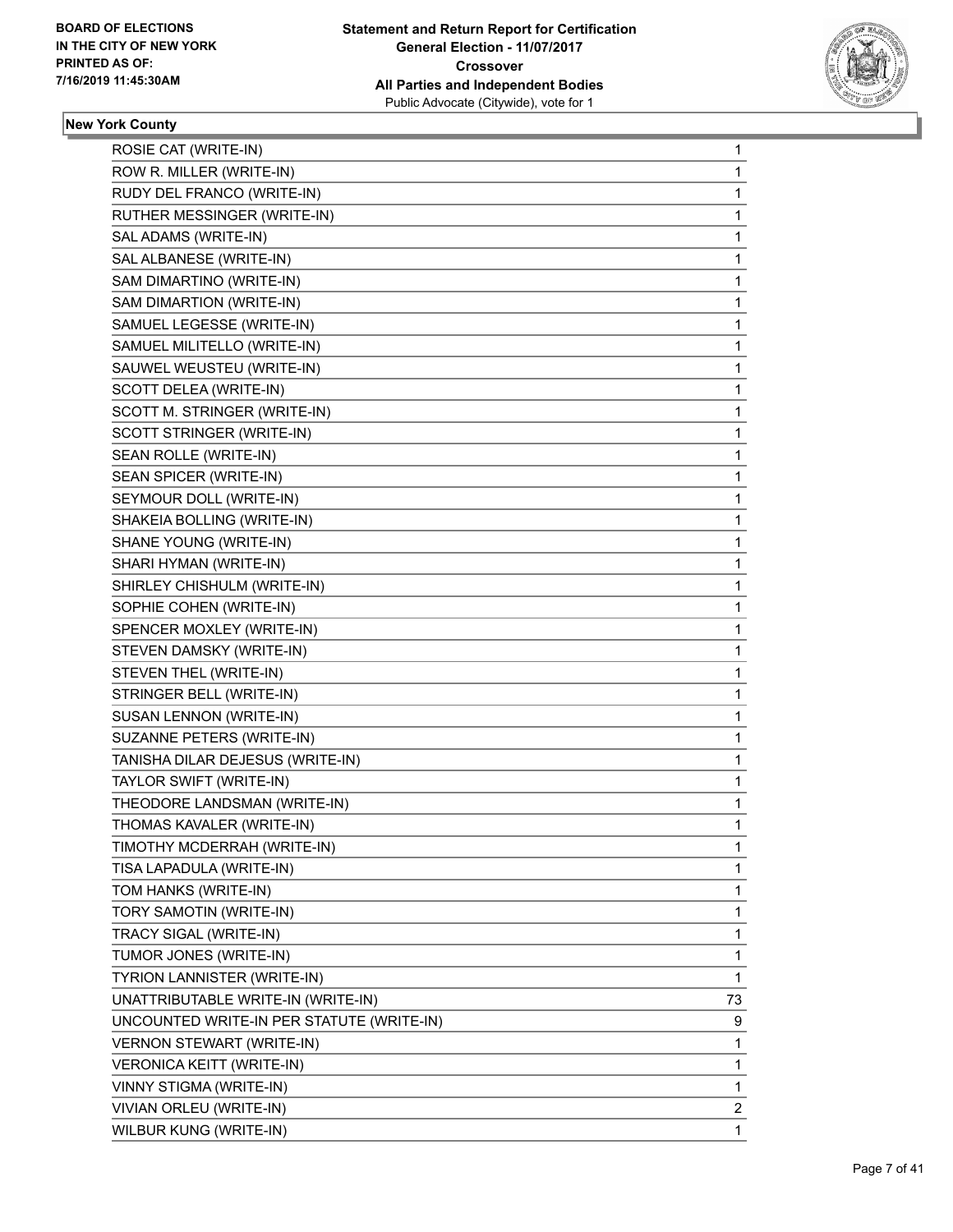

| Unrecorded                   | 15.937  |
|------------------------------|---------|
| <b>Total Votes</b>           | 256.143 |
| ZOEY F OROL (WRITE-IN)       |         |
| WILLIAM BELHUMEUR (WRITE-IN) |         |
| WILEY NORVELL (WRITE-IN)     |         |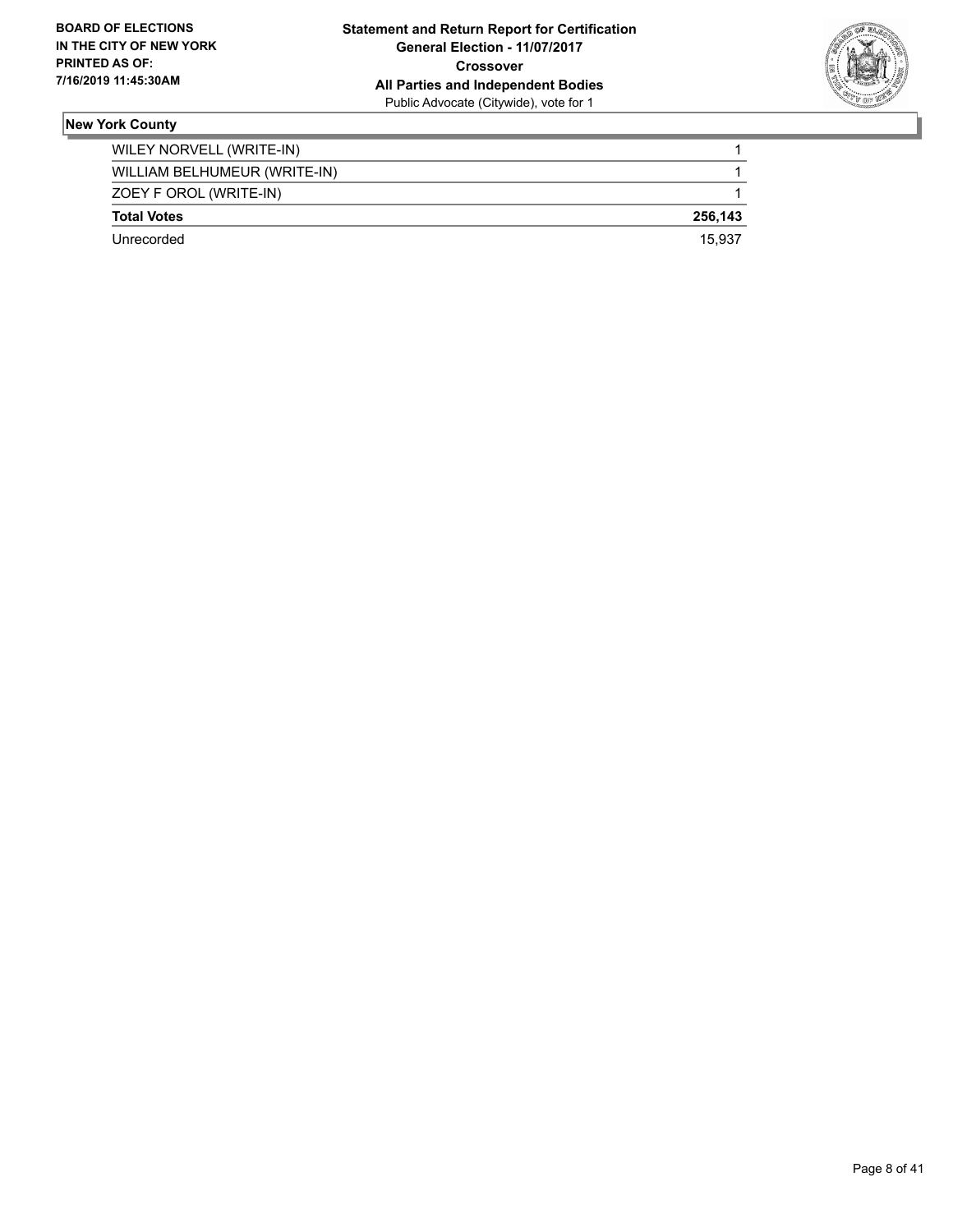

# **Bronx County**

| PUBLIC COUNTER                                           | 143,567 |
|----------------------------------------------------------|---------|
| MANUALLY COUNTED EMERGENCY                               | 0       |
| <b>ABSENTEE / MILITARY</b>                               | 4,234   |
| AFFIDAVIT                                                | 1,916   |
| <b>Total Ballots</b>                                     | 149,717 |
| Less - Inapplicable Federal/Special Presidential Ballots | 0       |
| <b>Total Applicable Ballots</b>                          | 149,717 |
| LETITIA JAMES (DEMOCRATIC)                               | 111,026 |
| JUAN CARLOS POLANCO (REPUBLICAN)                         | 14,794  |
| MICHAEL A. O'REILLY (CONSERVATIVE)                       | 6,679   |
| JAMES C. LANE (GREEN)                                    | 1,574   |
| LETITIA JAMES (WORKING FAMILIES)                         | 4,900   |
| JUAN CARLOS POLANCO (REFORM)                             | 955     |
| JUAN CARLOS POLANCO (STOP DE BLASIO)                     | 443     |
| DEVIN BALKIND (LIBERTARIAN)                              | 463     |
| AMY GOODMAN (WRITE-IN)                                   | 1       |
| ANGELINA CAMACHO (WRITE-IN)                              | 1       |
| APRIL VEGA DIFFUT (WRITE-IN)                             | 1       |
| <b>BARACK OBAMA (WRITE-IN)</b>                           | 2       |
| BERNIE SANDERS (WRITE-IN)                                | 1       |
| CHARLES BARON (WRITE-IN)                                 | 1       |
| DANI COTRONE (WRITE-IN)                                  | 1       |
| DAVID DEROY (WRITE-IN)                                   | 1       |
| DAVID EISENBACH (WRITE-IN)                               | 4       |
| DAVID KENNEDY (WRITE-IN)                                 | 1       |
| DIANE LIGHT BOURNE (WRITE-IN)                            | 1       |
| DONNALD M. APPEL (WRITE-IN)                              | 1       |
| EGLI TUNJO (WRITE-IN)                                    | 1       |
| ERIC KATECHIS (WRITE-IN)                                 | 1       |
| FRANK DWYER JR (WRITE-IN)                                | 1       |
| FRANK DWYER SR (WRITE-IN)                                | 1       |
| <b>GABRIEL M. SPECIACE (WRITE-IN)</b>                    | 1       |
| GENEVA JOHNSON (WRITE-IN)                                | 1       |
| <b>GLENN MAUN (WRITE-IN)</b>                             | 1       |
| HARRY DEHLER (WRITE-IN)                                  | 1       |
| JAMES P. ONEILL (WRITE-IN)                               | 1       |
| JANICE TSAO (WRITE-IN)                                   | 1       |
| JAYSON MCNEIL (WRITE-IN)                                 | 1       |
| JEFF KLEIN (WRITE-IN)                                    | 1       |
| JOEL CHAIKEN (WRITE-IN)                                  | 1       |
| JOHN LUDEWIG (WRITE-IN)                                  | 1       |
| JONATHAN R. SIMMONS (WRITE-IN)                           | 1       |
| JOSE ANTONIO GONZALEZ JR. (WRITE-IN)                     | 1       |
| JOSEPH J HASLIP (WRITE-IN)                               | 1       |
| JOSHUA R DIAMOND (WRITE-IN)                              | 1       |
| LENORA FULAHI (WRITE-IN)                                 | 1       |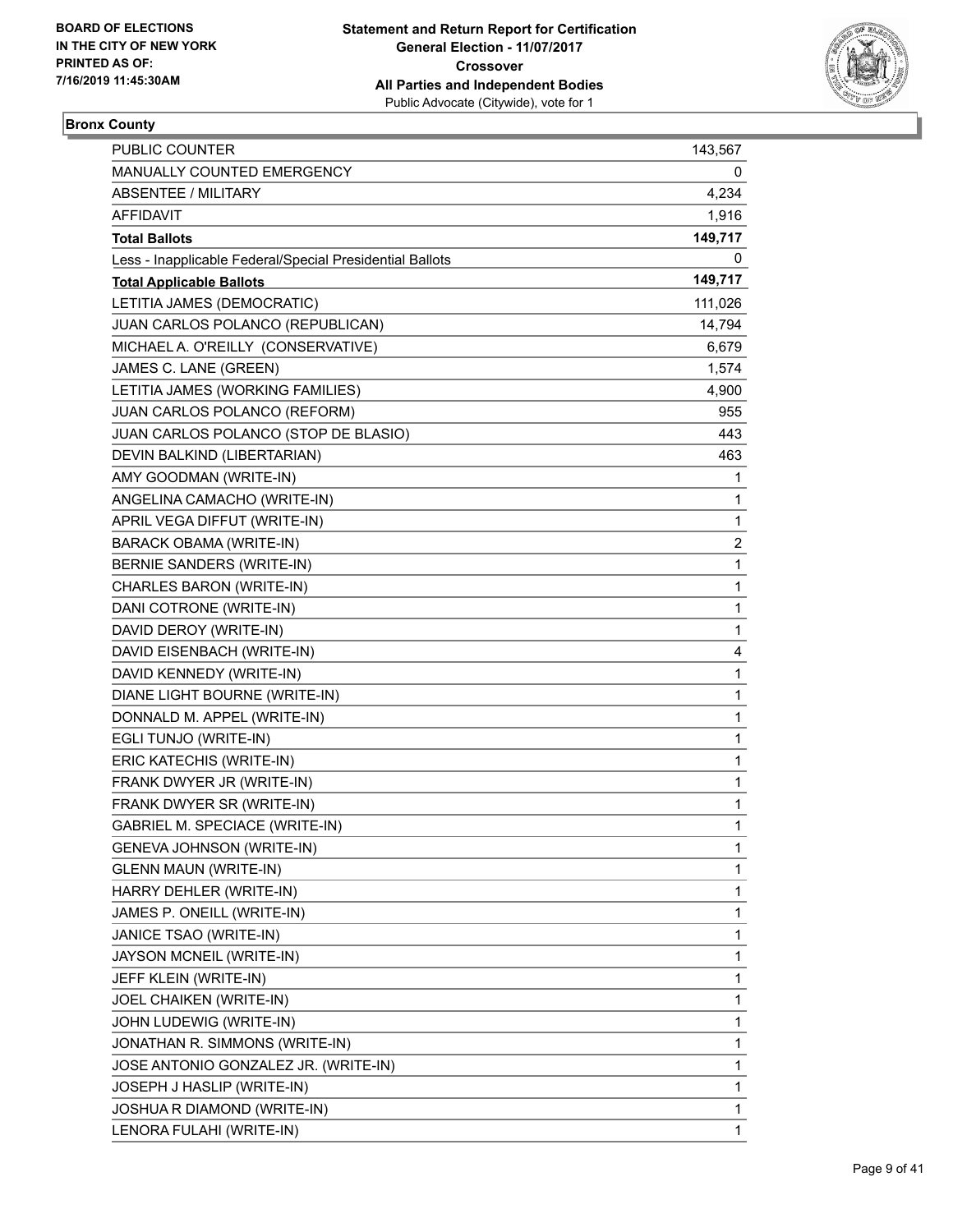

# **Bronx County**

| LINSEL PENA (WRITE-IN)             | 1                       |
|------------------------------------|-------------------------|
| LOUIS ROCCO (WRITE-IN)             | 1                       |
| LUIS TEJADA (WRITE-IN)             | 1                       |
| MARIA ESTRADA (WRITE-IN)           | 1                       |
| MARJORIE VELAZQUEZ (WRITE-IN)      | 1                       |
| MARK J WILLIAMS (WRITE-IN)         | 1                       |
| MIKE CORIAN (WRITE-IN)             | 1                       |
| MONA SLOTA (WRITE-IN)              | 1                       |
| MYCHAL JOHNSON (WRITE-IN)          | 1                       |
| PAMELA KELLY (WRITE-IN)            | 1                       |
| PAULINE FIGUEROA (WRITE-IN)        | 1                       |
| PEDRO NOVA JR (WRITE-IN)           | 1                       |
| PREET BHARARA (WRITE-IN)           | $\overline{\mathbf{c}}$ |
| RAFAEL DEJESUS JR. (WRITE-IN)      | 1                       |
| RALPH ACEVEDO (WRITE-IN)           | 1                       |
| RAPLH LEDESMA (WRITE-IN)           | 1                       |
| RENAULT S CHAVERS (WRITE-IN)       | 1                       |
| SAMUEL SEABURY (WRITE-IN)          | 1                       |
| SANDRA PEREZ (WRITE-IN)            | 1                       |
| SARAH ALLEYNE (WRITE-IN)           | 2                       |
| SEKAI GRAHAM (WRITE-IN)            | 1                       |
| SETH MIRAN (WRITE-IN)              | 1                       |
| SHOLA OLATOGE (WRITE-IN)           | 1                       |
| SOLADIN HAMILTON (WRITE-IN)        | 1                       |
| STEVEN SCHWARZ (WRITE-IN)          | 1                       |
| SUE ELLEN DODELL (WRITE-IN)        | 1                       |
| TORLAN J. THOMAS (WRITE-IN)        | 1                       |
| UNATTRIBUTABLE WRITE-IN (WRITE-IN) | 75                      |
| VICTOR GIDANSINGH (WRITE-IN)       | 1                       |
| VIRGIL SOLLOZZA (WRITE-IN)         | 1                       |
| <b>VLADIMIR CRUZ (WRITE-IN)</b>    | 1                       |
| WILLIAM CLYDE (WRITE-IN)           | 1                       |
| <b>Total Votes</b>                 | 140,977                 |
| Unrecorded                         | 8,740                   |
|                                    |                         |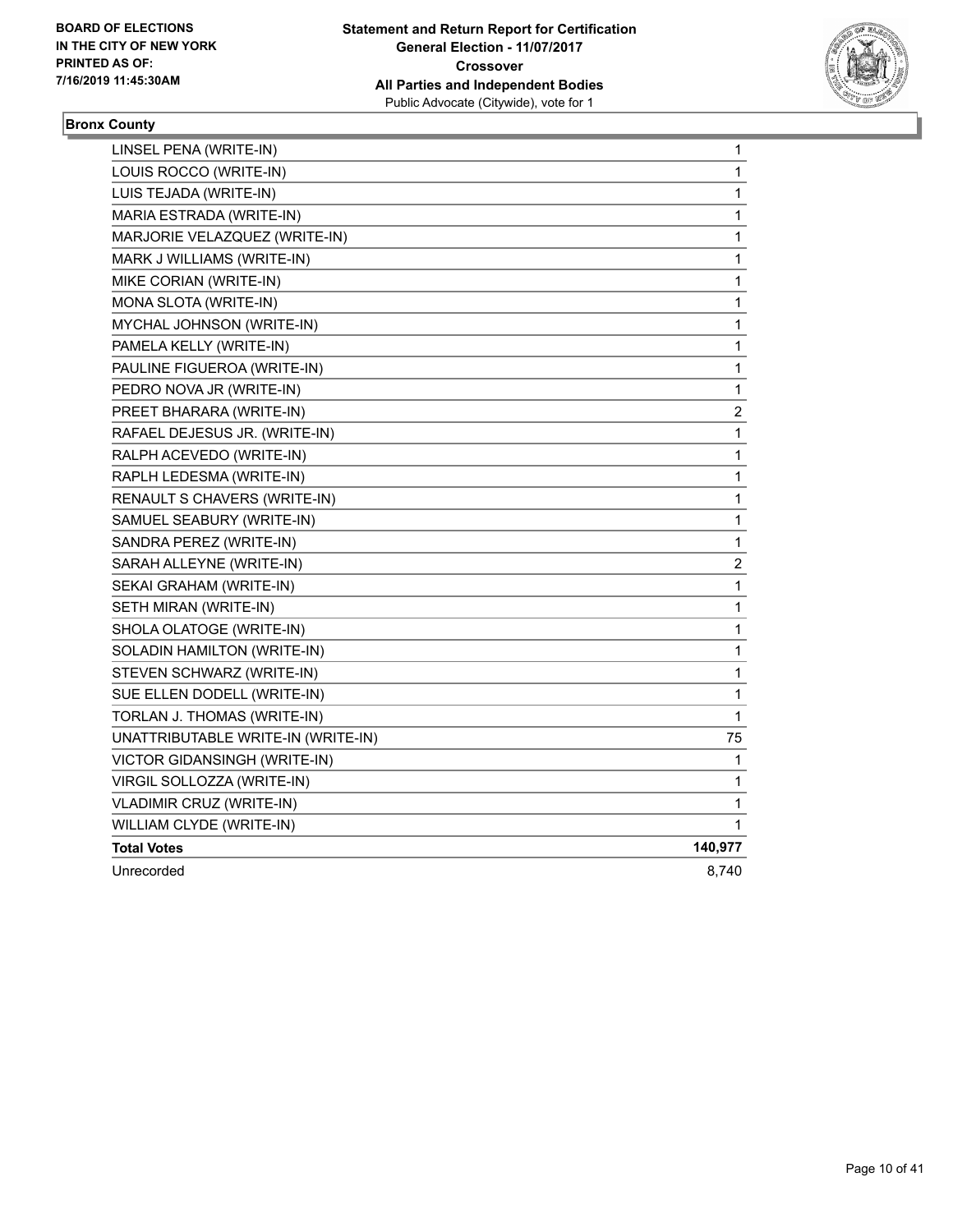

| PUBLIC COUNTER                                           | 347,550 |
|----------------------------------------------------------|---------|
| MANUALLY COUNTED EMERGENCY                               | 95      |
| ABSENTEE / MILITARY                                      | 6,267   |
| AFFIDAVIT                                                | 4,173   |
| <b>Total Ballots</b>                                     | 358,085 |
| Less - Inapplicable Federal/Special Presidential Ballots | 0       |
| <b>Total Applicable Ballots</b>                          | 358,085 |
| LETITIA JAMES (DEMOCRATIC)                               | 245,488 |
| JUAN CARLOS POLANCO (REPUBLICAN)                         | 36,102  |
| MICHAEL A. O'REILLY (CONSERVATIVE)                       | 20,567  |
| JAMES C. LANE (GREEN)                                    | 6,404   |
| LETITIA JAMES (WORKING FAMILIES)                         | 25,009  |
| JUAN CARLOS POLANCO (REFORM)                             | 1,613   |
| JUAN CARLOS POLANCO (STOP DE BLASIO)                     | 811     |
| DEVIN BALKIND (LIBERTARIAN)                              | 1,978   |
| AARON PETCOFF (WRITE-IN)                                 | 1       |
| AESENIA REILLY COLLINS (WRITE-IN)                        | 1       |
| AKIUA KLEIN (WRITE-IN)                                   | 1       |
| ALAN P. GALLO (WRITE-IN)                                 | 1       |
| ALEX MERCED (WRITE-IN)                                   | 1       |
| ALEX SOMMER (WRITE-IN)                                   | 1       |
| ALICE EDINDORU (WRITE-IN)                                | 1       |
| AMA DWIMAH (WRITE-IN)                                    | 1       |
| ANDREW TILEM (WRITE-IN)                                  | 1       |
| ANNE SWERN (WRITE-IN)                                    | 1       |
| ANTHONY C. MATOS (WRITE-IN)                              | 1       |
| ARI BAUM (WRITE-IN)                                      | 2       |
| ARIEL JANKELWITZ (WRITE-IN)                              | 1       |
| ARON ELIAS (WRITE-IN)                                    | 1       |
| AVIV BECHER CAMPE WEISS (WRITE-IN)                       | 1       |
| <b>BARRY FISHMAN (WRITE-IN)</b>                          | 1       |
| <b>BARRY ROSENBERG (WRITE-IN)</b>                        | 5       |
| BENEDICT COSGROVE (WRITE-IN)                             | 1       |
| BENJAMIN JOSEPH SCHNEIDER (WRITE-IN)                     | 1       |
| BEREL ISEL (WRITE-IN)                                    | 1       |
| BERNIE SANDERS (WRITE-IN)                                | 3       |
| <b>BO DIETL (WRITE-IN)</b>                               | 1       |
| BORIS SUCHKOV (WRITE-IN)                                 | 1       |
| BRAD T. RAMDEEN (WRITE-IN)                               | 1       |
| BROCHA POLL (WRITE-IN)                                   | 1       |
| CAROYLN QUINN (WRITE-IN)                                 | 1       |
| CATHERINE CHRISTIAN (WRITE-IN)                           | 1       |
| CEA WEAVER (WRITE-IN)                                    | 1       |
| CELESTE HORNBACH (WRITE-IN)                              | 1       |
| CHAD BROWN (WRITE-IN)                                    | 1       |
| CHAIM DEUTSCH (WRITE-IN)                                 | 1       |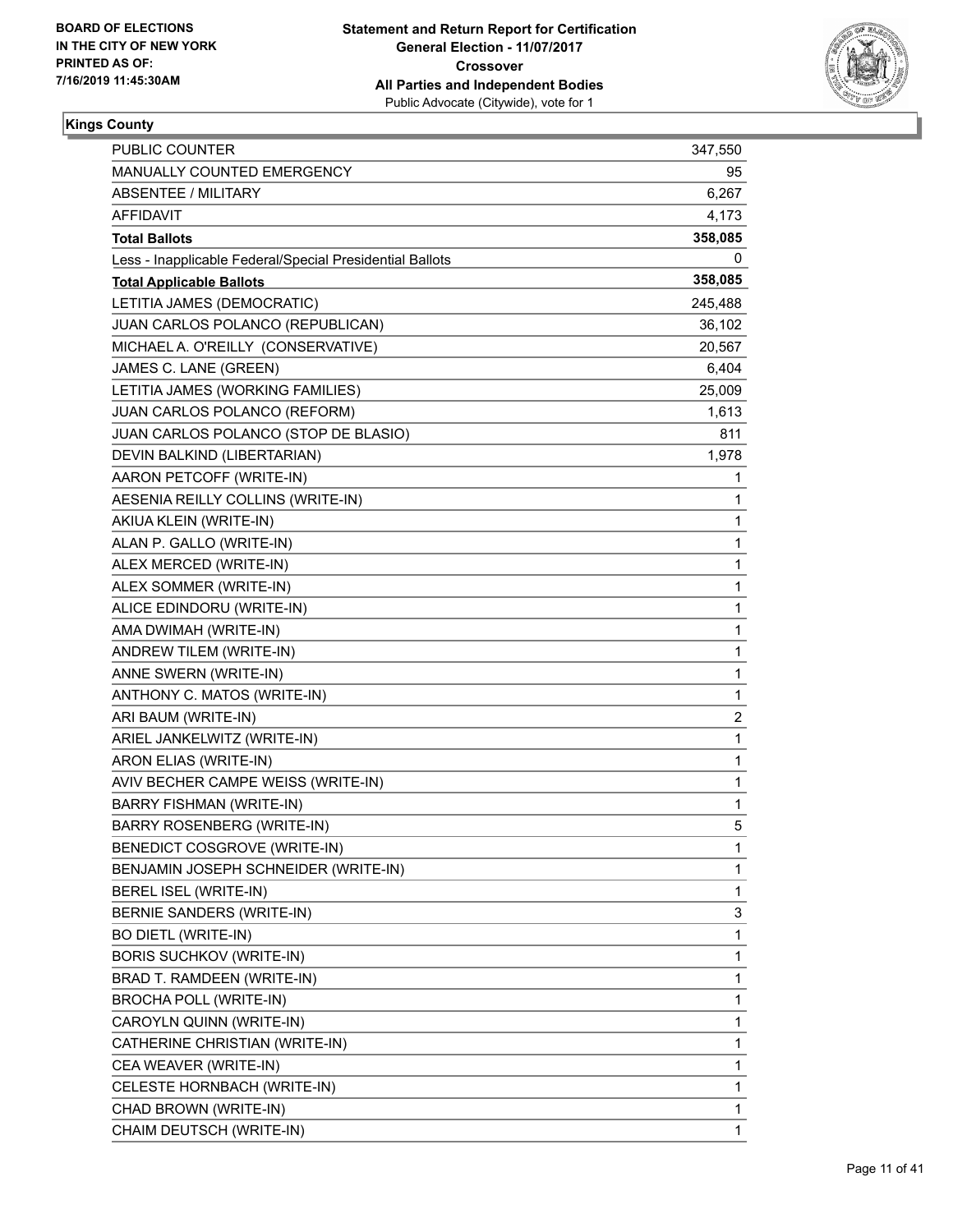

| 1 |
|---|
| 1 |
| 1 |
| 1 |
| 1 |
| 2 |
| 1 |
| 1 |
| 1 |
| 1 |
| 1 |
| 3 |
| 1 |
| 1 |
| 1 |
| 1 |
| 1 |
| 1 |
| 1 |
| 2 |
| 1 |
| 1 |
| 1 |
| 9 |
| 2 |
| 1 |
| 1 |
| 1 |
| 2 |
| 1 |
| 2 |
| 1 |
| 1 |
| 1 |
| 1 |
| 1 |
| 1 |
| 1 |
| 1 |
| 1 |
| 1 |
| 1 |
|   |
| 1 |
| 1 |
| 1 |
|   |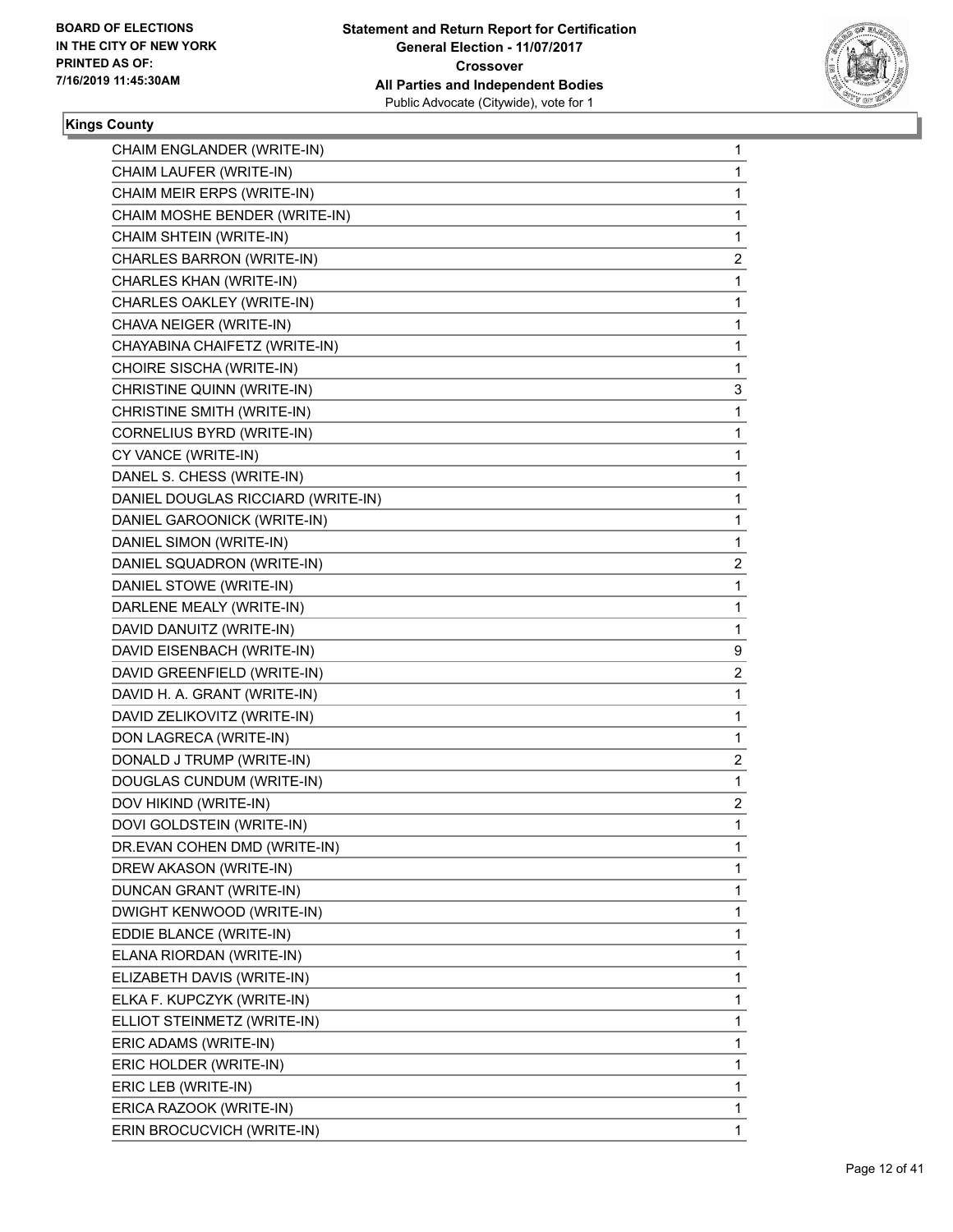

| EZRA S. SHAIN (WRITE-IN)         | 1                       |
|----------------------------------|-------------------------|
| FAYGA MOLLY GOTIEL (WRITE-IN)    | 1                       |
| FIORELLO LAGUARDIA (WRITE-IN)    | 1                       |
| FRANCESCA CUTRONE (WRITE-IN)     | 1                       |
| FRANKIN C MAZCUS (WRITE-IN)      | 1                       |
| FRANKLIN ADAMS (WRITE-IN)        | 1                       |
| GALE BREWER (WRITE-IN)           | 1                       |
| GEDALYA FOGEL (WRITE-IN)         | 1                       |
| GENE RUSSIAN, FF (WRITE-IN)      | 1                       |
| <b>GEORGE KOTTAS (WRITE-IN)</b>  | 1                       |
| <b>GEORGE SHEA (WRITE-IN)</b>    | 2                       |
| <b>GERARD COLLINS (WRITE-IN)</b> | 1                       |
| GITTY DECKELBAUM (WRITE-IN)      | 1                       |
| GITTY ZIGELMAN (WRITE-IN)        | 1                       |
| <b>GLORIA STEIMEN (WRITE-IN)</b> | 1                       |
| <b>GREG RABBIT (WRITE-IN)</b>    | 1                       |
| HANNAH ALEXANDER (WRITE-IN)      | 1                       |
| HAROLD FINKELBUG (WRITE-IN)      | 1                       |
| HARVEY EPSTEIN (WRITE-IN)        | 1                       |
| HENACHEM GARFINKEL (WRITE-IN)    | 1                       |
| HILLARY CLINTON (WRITE-IN)       | $\overline{\mathbf{c}}$ |
| HYMIE HIMMELSTEIN (WRITE-IN)     | 1                       |
| IAN BAKERMAN (WRITE-IN)          | 3                       |
| IAN D GIRSHETS (WRITE-IN)        | 1                       |
| IAN D. GIRSHEK (WRITE-IN)        | 1                       |
| ISABELL FITCH (WRITE-IN)         | 1                       |
| ISAC DAUGHTY (WRITE-IN)          | 1                       |
| JABARI BRISPORT (WRITE-IN)       | 3                       |
| JACOB LIPSCHITZ (WRITE-IN)       | 1                       |
| JACOB REISMAN (WRITE-IN)         | $\overline{c}$          |
| JACOB ROTH (WRITE-IN)            | 1                       |
| JAMES COMEY (WRITE-IN)           | 1                       |
| JAMES MCALLEN (WRITE-IN)         | 1                       |
| JANDS DEV MORTON (WRITE-IN)      | 1                       |
| JARRET HOVA (WRITE-IN)           | 1                       |
| JASON SHELLY (WRITE-IN)          | 1                       |
| JEFFERY STEIN (WRITE-IN)         | 1                       |
| JENNIFER FARRELLY (WRITE-IN)     | 1                       |
| JESSE MANNING (WRITE-IN)         | 1                       |
| JOE GIRARDI (WRITE-IN)           | 1                       |
| JOE MANCINE (WRITE-IN)           | 1                       |
| JOEL GOZOSTEIN (WRITE-IN)        | 1                       |
| JOEL GROSS (WRITE-IN)            | 1                       |
| JOEL KLEIN (WRITE-IN)            | 1                       |
| JOEL ROSENFELD (WRITE-IN)        | $\overline{2}$          |
| JOHN PABB (WRITE-IN)             | $\mathbf{1}$            |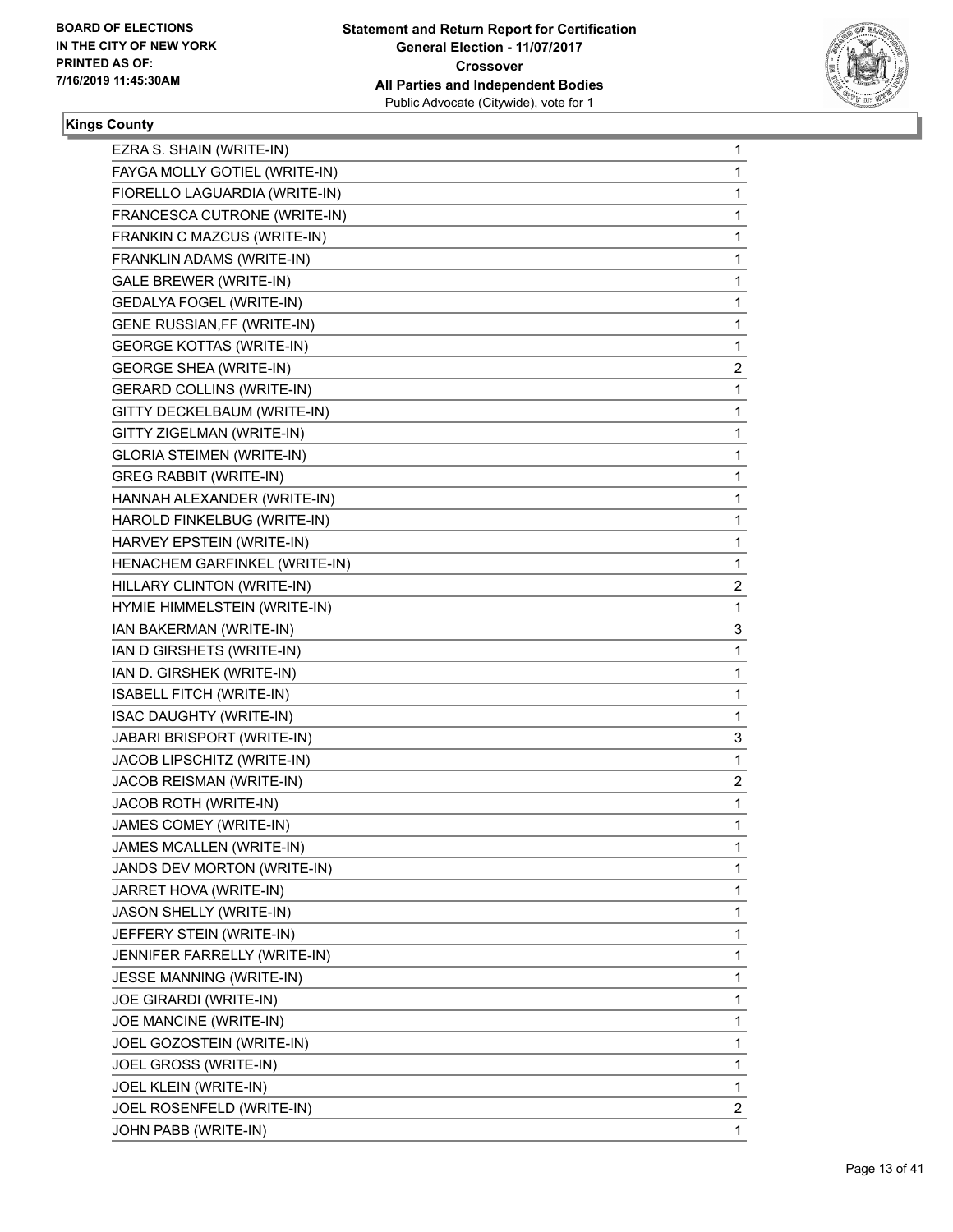

| JOHN SMITH (WRITE-IN)             | 1 |
|-----------------------------------|---|
| JONATHAN HAGLER (WRITE-IN)        | 1 |
| JOSEPH GUAMLOARDO (WRITE-IN)      | 1 |
| JOSEPH S. AMSEL (WRITE-IN)        | 1 |
| JOSH BERNSTEIN (WRITE-IN)         | 1 |
| JOSHUA LEVIN (WRITE-IN)           | 1 |
| JOSHUA LIBLING (WRITE-IN)         | 1 |
| JUDITH HERMAN (WRITE-IN)          | 2 |
| JULIA DAVIS (WRITE-IN)            | 1 |
| JULIAN ASSANGE (WRITE-IN)         | 1 |
| JULISSA FERREGRASS (WRITE-IN)     | 1 |
| JUMAANE WILLIAMS (WRITE-IN)       | 1 |
| KALMAN YEGER (WRITE-IN)           | 1 |
| KATHLEEN A.BYRNE (WRITE-IN)       | 1 |
| KENDALL DELLAGATTA (WRITE-IN)     | 1 |
| KENTON KIRBY (WRITE-IN)           | 1 |
| KENYA JEFFERIES (WRITE-IN)        | 1 |
| KEVIN P. CARROLL (WRITE-IN)       | 1 |
| KHADER EL-YATEEM (WRITE-IN)       | 1 |
| KHADIJAH MATIA (WRITE-IN)         | 1 |
| KIM MAIER (WRITE-IN)              | 2 |
| KIRK OLIVER (WRITE-IN)            | 1 |
| KRISTAPS PORZINGUS (WRITE-IN)     | 1 |
| KURT HOKE (WRITE-IN)              | 1 |
| KYLE GORMAN (WRITE-IN)            | 1 |
| LARA TABAC-SHERIDAN (WRITE-IN)    | 1 |
| LAURA PODOLNICK (WRITE-IN)        | 1 |
| LEAH KLEIN (WRITE-IN)             | 1 |
| LEON OFMON (WRITE-IN)             | 1 |
| LILY PEACHES (WRITE-IN)           | 1 |
| LINCOLN WALTER (WRITE-IN)         | 1 |
| LINDA LOVELACE (WRITE-IN)         | 1 |
| LUCAS D'ELABTE (WRITE-IN)         | 1 |
| LUCRETIA REGINA-POTTER (WRITE-IN) | 1 |
| MANDY MUSE (WRITE-IN)             | 1 |
| MARC FLIEDNER (WRITE-IN)          | 3 |
| MARC MINKOFF (WRITE-IN)           | 1 |
| MARION CORNE (WRITE-IN)           | 1 |
| MARK GREEN (WRITE-IN)             | 2 |
| MARTIN LAFALCE (WRITE-IN)         | 1 |
| MARY BROWN (WRITE-IN)             | 1 |
| MARY TREYGER (WRITE-IN)           | 1 |
| MATT D'EMIC (WRITE-IN)            | 1 |
| MAY KYL (WRITE-IN)                | 1 |
| MELLSSA MAX VIVENTO (WRITE-IN)    | 1 |
| MENACHEM BARNETT (WRITE-IN)       | 1 |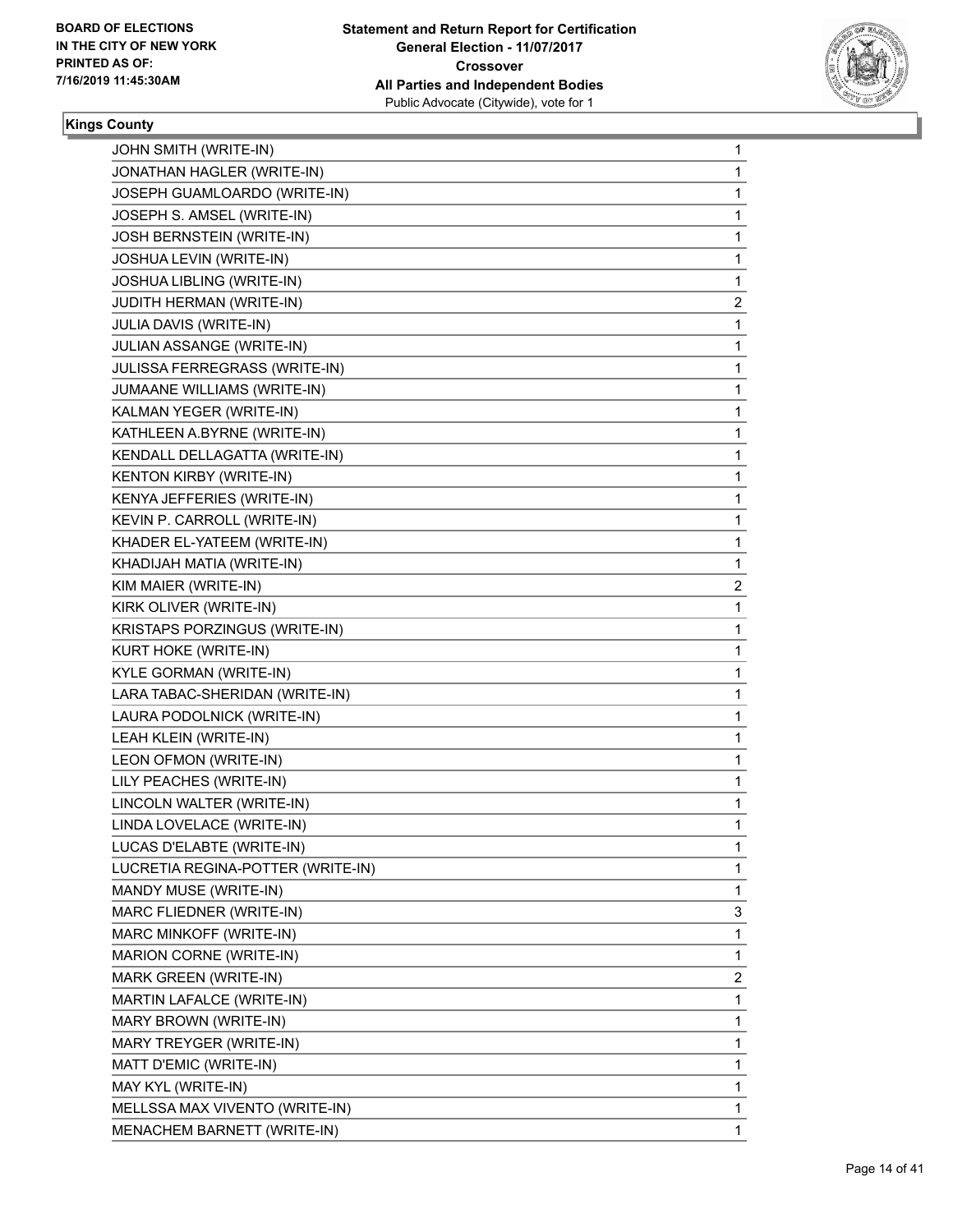

| MESADOR AZOR (WRITE-IN)               | 1              |
|---------------------------------------|----------------|
| MICHAEL A. GRAY (WRITE-IN)            | 1              |
| MICHAEL BLOOMBERG (WRITE-IN)          | 5              |
| MICHAEL HERMAN (WRITE-IN)             | 1              |
| MICHAEL K. LLOYD (WRITE-IN)           | 1              |
| MICHAEL MAGLOIRE (WRITE-IN)           | 1              |
| MICHAEL PISEM (WRITE-IN)              | 1              |
| MIRI KOHEN (WRITE-IN)                 | 1              |
| MIRIAM KLEIN (WRITE-IN)               | 1              |
| MITCHELL DEOUDES (WRITE-IN)           | 1              |
| MOSHE NEIDERMAN (WRITE-IN)            | 1              |
| MOSHE ZITRONABAUM (WRITE-IN)          | 1              |
| MOSIE ABADI (WRITE-IN)                | 1              |
| NACHMEN CALLER (WRITE-IN)             | 1              |
| NADJWA NORTON (WRITE-IN)              | 1              |
| NAFTULI MOSTER (WRITE-IN)             | 1              |
| NANCY TONG (WRITE-IN)                 | 2              |
| NCOLAI CAMPAUPLOSSEPEPELOS (WRITE-IN) | 1              |
| <b>NELINI STAMP (WRITE-IN)</b>        | 1              |
| NICHOLAS LAMBERTO (WRITE-IN)          | 1              |
| NICK HANAUER (WRITE-IN)               | 1              |
| NICK SKOMINA (WRITE-IN)               | 1              |
| NORA A. SIDDIQUI (WRITE-IN)           | 1              |
| PAUL DEMILIA (WRITE-IN)               | 1              |
| PAUL H. GIUSBURG (WRITE-IN)           | 1              |
| PAUL NERECK (WRITE-IN)                | 1              |
| PETE ROSENBAUM (WRITE-IN)             | 1              |
| PETER CARRAZZO (WRITE-IN)             | 1              |
| PETER LOMBARDI (WRITE-IN)             | 1              |
| PIA RAYMOND (WRITE-IN)                | 1              |
| PREET BHARARA (WRITE-IN)              | $\overline{c}$ |
| RAFAEL FLORES (WRITE-IN)              | 1              |
| RAIZY DASKALOWITZ (WRITE-IN)          | 1              |
| RAY MITCHELL (WRITE-IN)               | 1              |
| RENAE JARUSINSKY (WRITE-IN)           | 1              |
| RENEE BLADY (WRITE-IN)                | 1              |
| RICHARD BAKER (WRITE-IN)              | 1              |
| RICHARD GREEN (WRITE-IN)              | 1              |
| ROBERT LEIBOWITZ (WRITE-IN)           | 1              |
| ROIZY SCHMELCZER (WRITE-IN)           | 1              |
| RUCHAMA CYNAMEN (WRITE-IN)            | 1              |
| SALVATORE G CURRO (WRITE-IN)          | 1              |
| SAM ROSEN (WRITE-IN)                  | 1              |
| SAM SHPELFOGEL (WRITE-IN)             | 1              |
| SAMANTHA BROWNING (WRITE-IN)          | 1              |
| SARA HEYMONT (WRITE-IN)               | 1              |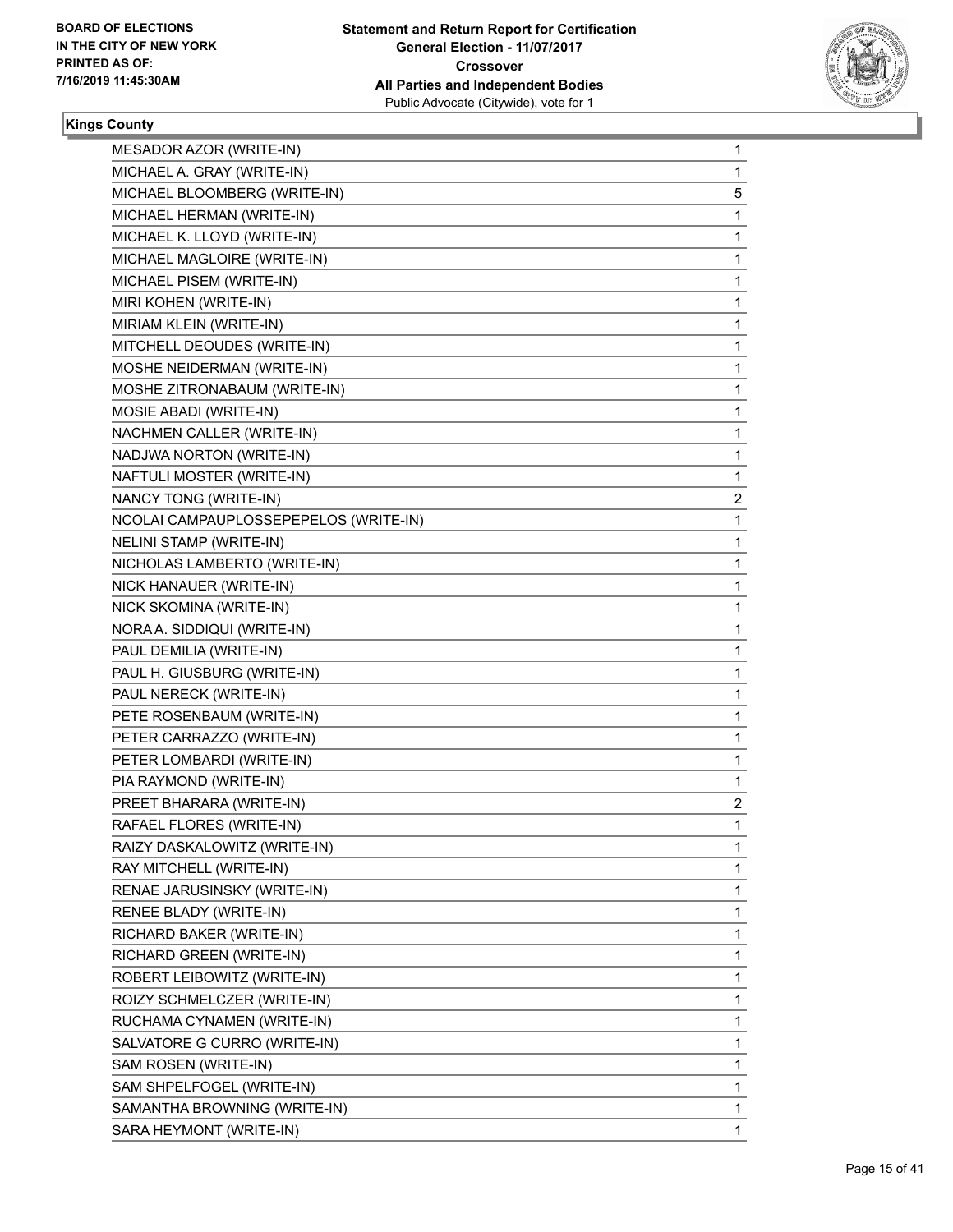

| SCOTT M STRINGER (WRITE-IN)               | 1                       |
|-------------------------------------------|-------------------------|
| SETH STRAMOROW (WRITE-IN)                 | 1                       |
| SHARI HYMAN (WRITE-IN)                    | 1                       |
| SHARLAND DANIELS (WRITE-IN)               | 1                       |
| SHAYA GLUCK (WRITE-IN)                    | 1                       |
| SIMCHA FELDER (WRITE-IN)                  | 1                       |
| SIMELA FELLER (WRITE-IN)                  | 1                       |
| SIMON LEBRON (WRITE-IN)                   | 1                       |
| SIMON OSTREICNER (WRITE-IN)               | 1                       |
| STEPHEN COLBERT (WRITE-IN)                | 1                       |
| STEPHEN LURIE (WRITE-IN)                  | 2                       |
| STEVE WOZNIAK (WRITE-IN)                  | 1                       |
| STEWART B MILSTEIN (WRITE-IN)             | 1                       |
| SUSAN KOHL (WRITE-IN)                     | 1                       |
| SUSAN R. TUCKER (WRITE-IN)                | 1                       |
| TAMRA CRONIN (WRITE-IN)                   | 1                       |
| TASCHA VAN AUKEN (WRITE-IN)               | 1                       |
| TAT PICOTT (WRITE-IN)                     | 1                       |
| TATTY ZIEGLER (WRITE-IN)                  | 1                       |
| TED NUGENT (WRITE-IN)                     | 1                       |
| TERRENCE SKINNER (WRITE-IN)               | 1                       |
| TIM ROBERTS (WRITE-IN)                    | 1                       |
| TRIPP RHODES (WRITE-IN)                   | 1                       |
| TUCKER REED (WRITE-IN)                    | $\overline{2}$          |
| UNATTRIBUTABLE WRITE-IN (WRITE-IN)        | 118                     |
| UNCOUNTED WRITE-IN PER STATUTE (WRITE-IN) | 10                      |
| UTRK LEID (WRITE-IN)                      | 1                       |
| VILMA REINHARDT (WRITE-IN)                | 1                       |
| WARDEN KHALIL (WRITE-IN)                  | 1                       |
| <b>WENDELL BERRY (WRITE-IN)</b>           | 1                       |
| YADIRA HADLETT (WRITE-IN)                 | 1                       |
| YASMIN MISTORY (WRITE-IN)                 | 1                       |
| YECHEZKEL L. PILLER (WRITE-IN)            | 1                       |
| YEHODIS HEIMFELD (WRITE-IN)               | 1                       |
| YEHUDA AINHORN (WRITE-IN)                 | 1                       |
| YOEL LEFKO (WRITE-IN)                     | 1                       |
| YONI HIKIND (WRITE-IN)                    | $\overline{\mathbf{c}}$ |
| YOSS MONHEN (WRITE-IN)                    | 1                       |
| <b>Total Votes</b>                        | 338,395                 |
| Unrecorded                                | 19,690                  |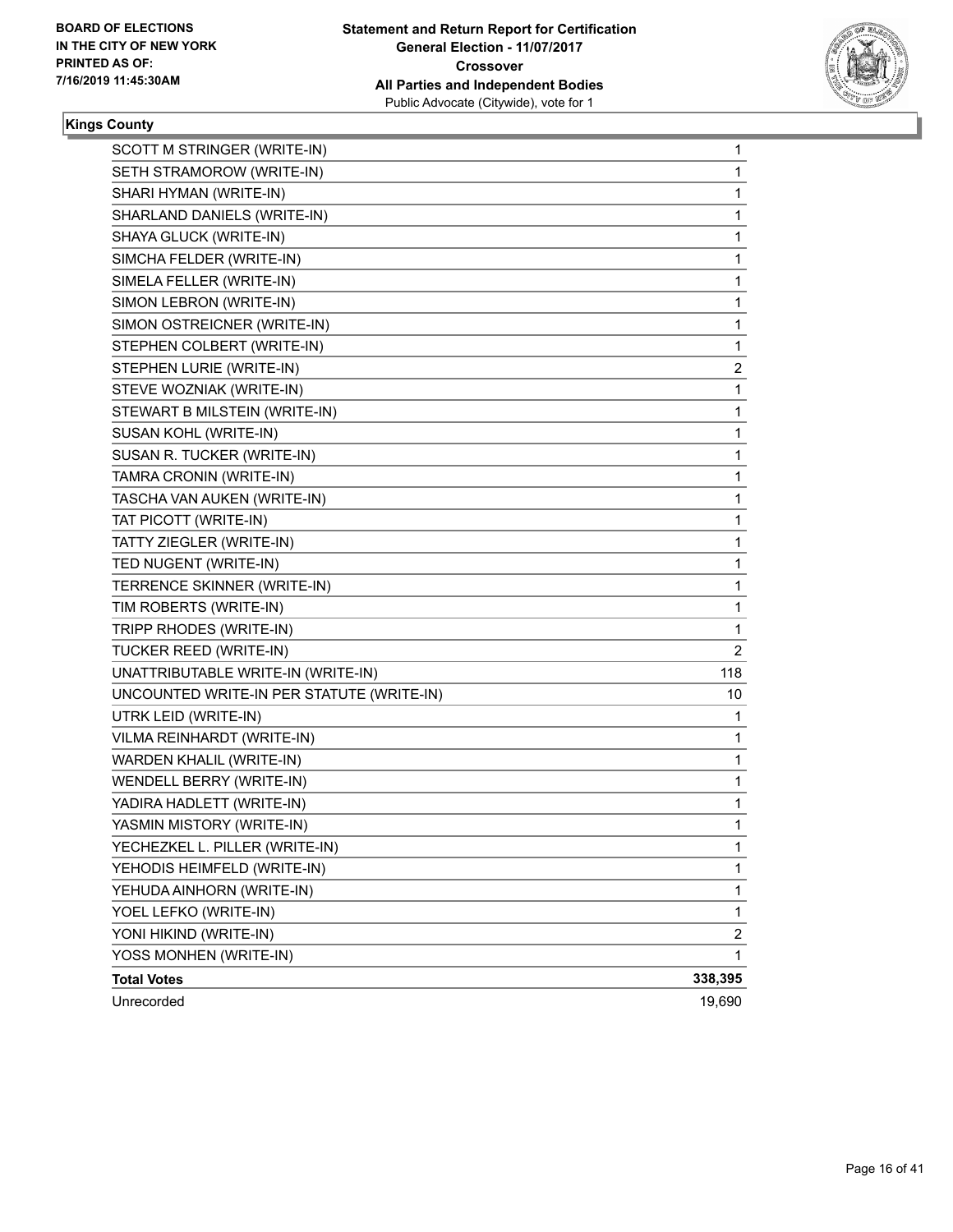

| PUBLIC COUNTER                                           | 275,543        |
|----------------------------------------------------------|----------------|
| MANUALLY COUNTED EMERGENCY                               | 16             |
| <b>ABSENTEE / MILITARY</b>                               | 7,864          |
| <b>AFFIDAVIT</b>                                         | 2,707          |
| <b>Total Ballots</b>                                     | 286,130        |
| Less - Inapplicable Federal/Special Presidential Ballots | 0              |
| <b>Total Applicable Ballots</b>                          | 286,130        |
| LETITIA JAMES (DEMOCRATIC)                               | 176,838        |
| JUAN CARLOS POLANCO (REPUBLICAN)                         | 46,934         |
| MICHAEL A. O'REILLY (CONSERVATIVE)                       | 27,164         |
| JAMES C. LANE (GREEN)                                    | 4,238          |
| LETITIA JAMES (WORKING FAMILIES)                         | 10,857         |
| JUAN CARLOS POLANCO (REFORM)                             | 1,409          |
| JUAN CARLOS POLANCO (STOP DE BLASIO)                     | 1,060          |
| DEVIN BALKIND (LIBERTARIAN)                              | 1,482          |
| AIMEE YANEK (WRITE-IN)                                   | 1              |
| AKEEM BROWDER (WRITE-IN)                                 | 1              |
| ALATHIA BARNETT (WRITE-IN)                               | 1              |
| ALFRED YOUNGWOOD (WRITE-IN)                              | 1              |
| ALLEN W. JENNING JR. (WRITE-IN)                          | 1              |
| AMY FELLENBAUN (WRITE-IN)                                | 1              |
| AMY GOLDMAN (WRITE-IN)                                   | 1              |
| ANTHONY ALBAKIU (WRITE-IN)                               | 1              |
| ANTHONY WEINER (WRITE-IN)                                | 1              |
| AURELIC CAGNE (WRITE-IN)                                 | 1              |
| AVA CHRISTINA THOMAS (WRITE-IN)                          | $\overline{c}$ |
| AVINDER AUJLA (WRITE-IN)                                 | 1              |
| AVRAHAM SOLOMON (WRITE-IN)                               | 1              |
| BARRY GREENSPAN (WRITE-IN)                               | 1              |
| <b>BORIS RAYTSIN (WRITE-IN)</b>                          | 1              |
| BRIAN COHEN (WRITE-IN)                                   | $\mathbf{1}$   |
| BRIAN YANELA (WRITE-IN)                                  | 1              |
| BRUCE BARONOFF (WRITE-IN)                                | 1              |
| <b>BRUCE BERNSTEIN (WRITE-IN)</b>                        | 1              |
| BUTLER RICHARD (WRITE-IN)                                | 1              |
| CARLA M SANDERSON (WRITE-IN)                             | 1              |
| CATHERINE C. SAUNDERS (WRITE-IN)                         | 1              |
| CHARLES OAKLEY (WRITE-IN)                                | 1              |
| CHARLTON D'SOUZA (WRITE-IN)                              | 1              |
| CHAU T. LAM (WRITE-IN)                                   | 1              |
| CHEDOZE CHEYERE (WRITE-IN)                               | 1              |
| CHELSEA MANNING (WRITE-IN)                               | 1              |
| CHRIS CHU (WRITE-IN)                                     | 1              |
| CHRIS TORRISI (WRITE-IN)                                 | 1              |
| CHRISTOPHER GALLIGAN (WRITE-IN)                          | 1              |
| CLAIRE CHANG (WRITE-IN)                                  | 1              |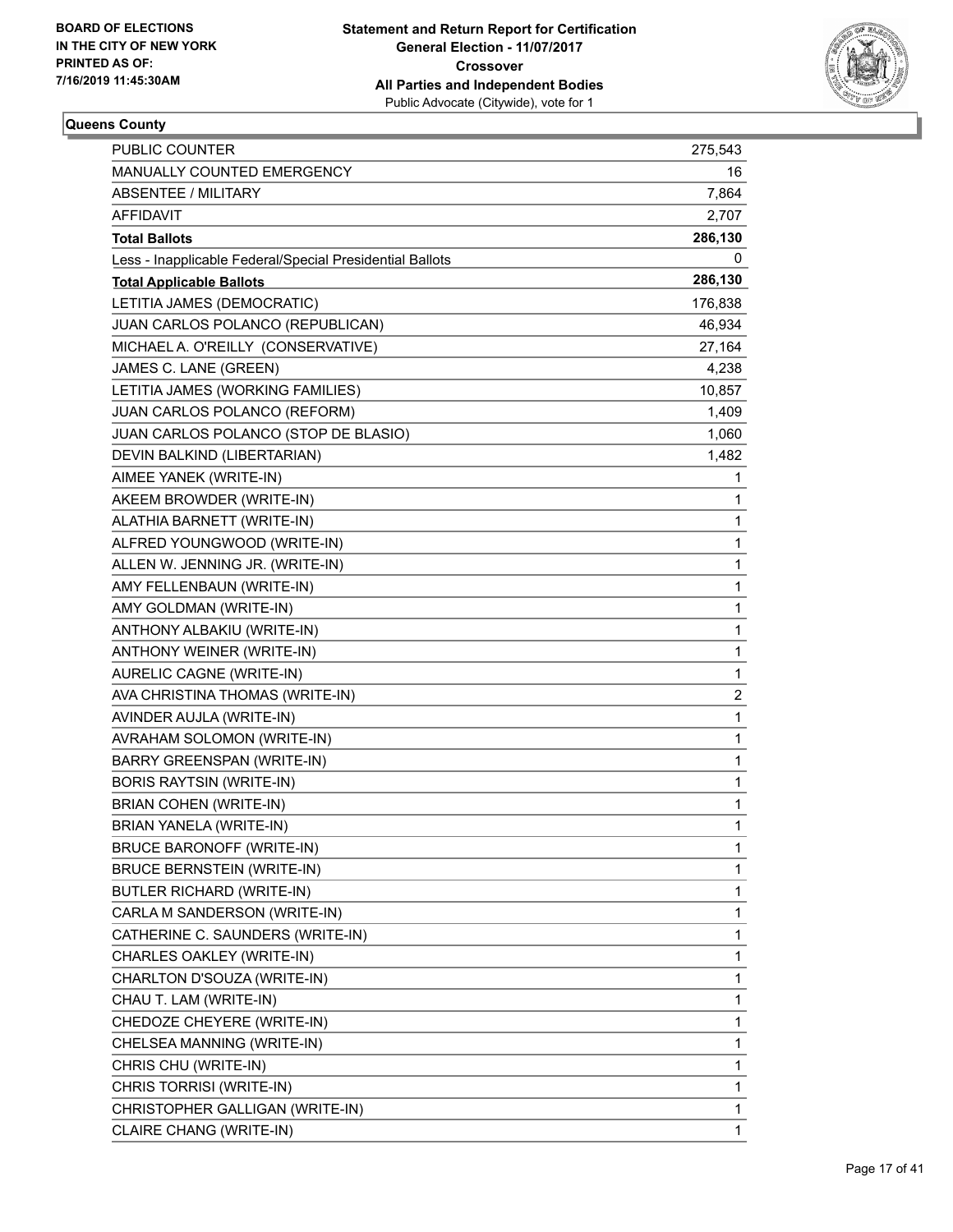

| COURTNEY GROSS (WRITE-IN)        | $\mathbf{1}$   |
|----------------------------------|----------------|
| DAIVD EISENBACH (WRITE-IN)       | $\overline{c}$ |
| DANA NAUGHTON (WRITE-IN)         | 1              |
| DANIEL LICHTENSTEIN (WRITE-IN)   | 1              |
| DANIEL MOSKOWITZ (WRITE-IN)      | 1              |
| DANIEL ROBERT MURPHY (WRITE-IN)  | 1              |
| DANIEL SQUADRON (WRITE-IN)       | $\overline{2}$ |
| DARA HAAS (WRITE-IN)             | 1              |
| DAVID EISENBACH (WRITE-IN)       | 4              |
| DAVID J. GRAHAM (WRITE-IN)       | $\mathbf{1}$   |
| DELRAWN SMALL (WRITE-IN)         | 1              |
| DEREK HAMILTON (WRITE-IN)        | $\overline{c}$ |
| DEVON O'CONNOR (WRITE-IN)        | 1              |
| DONALD DUCK (WRITE-IN)           | 3              |
| DONALD TRUMP (WRITE-IN)          | 1              |
| DONNIE WHITEHEAD (WRITE-IN)      | $\overline{2}$ |
| DYER HALDEN (WRITE-IN)           | 1              |
| EDGAR BAZURTO (WRITE-IN)         | 1              |
| ELIO FORCINA (WRITE-IN)          | $\overline{2}$ |
| ELLEN MAHONEY (WRITE-IN)         | 1              |
| ELLIOT SPITZER (WRITE-IN)        | $\mathbf{1}$   |
| ERIC A. CAMPBELL (WRITE-IN)      | 1              |
| ERIC C. TORRES (WRITE-IN)        | 1              |
| ERIKA LARSEN (WRITE-IN)          | 1              |
| ETHAN FEINER (WRITE-IN)          | 1              |
| EUGENE RHEE (WRITE-IN)           | 1              |
| FRANK DWYER SR (WRITE-IN)        | $\overline{c}$ |
| FRANK PERERO (WRITE-IN)          | 3              |
| FUBO CHAVEZ (WRITE-IN)           | 1              |
| GALE BREWER (WRITE-IN)           | 1              |
| <b>GEORGE MCGRATH (WRITE-IN)</b> | 1              |
| <b>GEORGE METESKY (WRITE-IN)</b> | 1              |
| GERARD M. DEEMILAN (WRITE-IN)    | 1              |
| <b>GREEN ARROW (WRITE-IN)</b>    | 1              |
| HAROLD SHULTZ (WRITE-IN)         | $\overline{c}$ |
| HELEN HO (WRITE-IN)              | 1              |
| HENRY BATTERTON (WRITE-IN)       | 1              |
| HERBERT GRIFFIN (WRITE-IN)       | 3              |
| HILLARY CLINTON (WRITE-IN)       | 8              |
| HOLDEN CAULFIELD (WRITE-IN)      | 1              |
| HOWARD STERN (WRITE-IN)          | 1              |
| <b>INEZ BARRON (WRITE-IN)</b>    | 1              |
| IVANKA TRUMP (WRITE-IN)          | 1              |
| JANELLE BAGNALL (WRITE-IN)       | 1              |
| JARED OCK (WRITE-IN)             | 1              |
| JASON CHIN-FATT (WRITE-IN)       | 1              |
|                                  |                |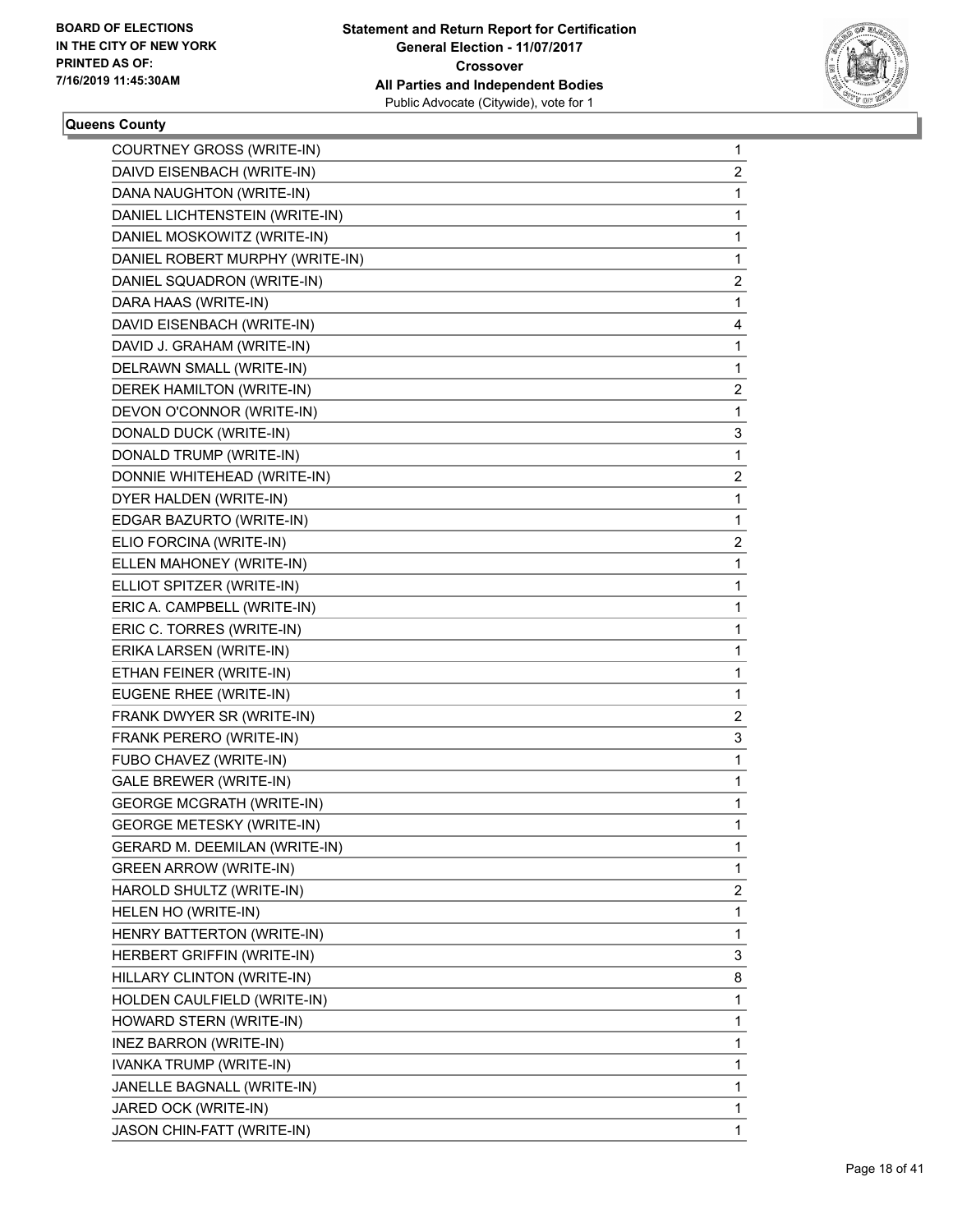

| JEFFERSON PAXTON BOREDMAN III (WRITE-IN) | $\mathbf{1}$ |
|------------------------------------------|--------------|
| JEHOVAH'S KINGDOM (WRITE-IN)             | 1            |
| JESSICA GIAMBRONE-PALMESE (WRITE-IN)     | $\mathbf 1$  |
| <b>JESUS CHRIST (WRITE-IN)</b>           | 1            |
| JILL STEIN (WRITE-IN)                    | 1            |
| JOHN J. DORDY (WRITE-IN)                 | 1            |
| JOHN J. SCHILLING (WRITE-IN)             | 1            |
| JOHN JM FAHY (WRITE-IN)                  | 1            |
| JOHN LIU (WRITE-IN)                      | 1            |
| JOHN MACARI (WRITE-IN)                   | 1            |
| JOHN R. ANGUS (WRITE-IN)                 | 1            |
| JOHN VERCO (WRITE-IN)                    | 1            |
| JOHN W. CRONIN (WRITE-IN)                | 1            |
| JOHNNETTE TRAILL (WRITE-IN)              | 1            |
| JOSEF WASNER (WRITE-IN)                  | 1            |
| JOSEPH J. GIANNOTTI (WRITE-IN)           | 1            |
| KARL MARX (WRITE-IN)                     | 1            |
| KEITH SULLIVAN (WRITE-IN)                | 1            |
| KENNETH GURSKY (WRITE-IN)                | 2            |
| LARRY BRING (WRITE-IN)                   | 1            |
| LEW SIMON (WRITE-IN)                     | 1            |
| LIL PUMP (WRITE-IN)                      | 1            |
| LOUIS LILAKOS (WRITE-IN)                 | 1            |
| LUCIUS VORENUS (WRITE-IN)                | 1            |
| LUZ THALASSINOS (WRITE-IN)               | 1            |
| MARC FLIEDNER (WRITE-IN)                 | 4            |
| MARK DANICH (WRITE-IN)                   | 1            |
| MARK HAUSSEMANN (WRITE-IN)               | 1            |
| MARK J. BIBLIS (WRITE-IN)                | 1            |
| MARK STEIN (WRITE-IN)                    | 1            |
| MARTIN HIGHTOWER (WRITE-IN)              | 1            |
| MARY BEAMON (WRITE-IN)                   | 1            |
| MATTHEW D HUNTER III (WRITE-IN)          | 1            |
| MELANIE MARY CARMONA (WRITE-IN)          | 1            |
| MICHAEL BLOOMBERG (WRITE-IN)             | 2            |
| MICKEY MOUSE (WRITE-IN)                  | 8            |
| MIKE MILLER (WRITE-IN)                   | 3            |
| MONTELL C. MOSELY (WRITE-IN)             | 1            |
| MONTGOMERY SUMMA (WRITE-IN)              | 1            |
| NAM JOON KIM (WRITE-IN)                  | 1            |
| NEIL HECHT (WRITE-IN)                    | 1            |
| NIKKI MAY KATEMAN (WRITE-IN)             | 1            |
| NILY ROZIC (WRITE-IN)                    | 1            |
| NORMAN AREVALO (WRITE-IN)                | 1            |
| NORMAN SIEGEL (WRITE-IN)                 | 1            |
| OSTER BRYAN (WRITE-IN)                   | 1            |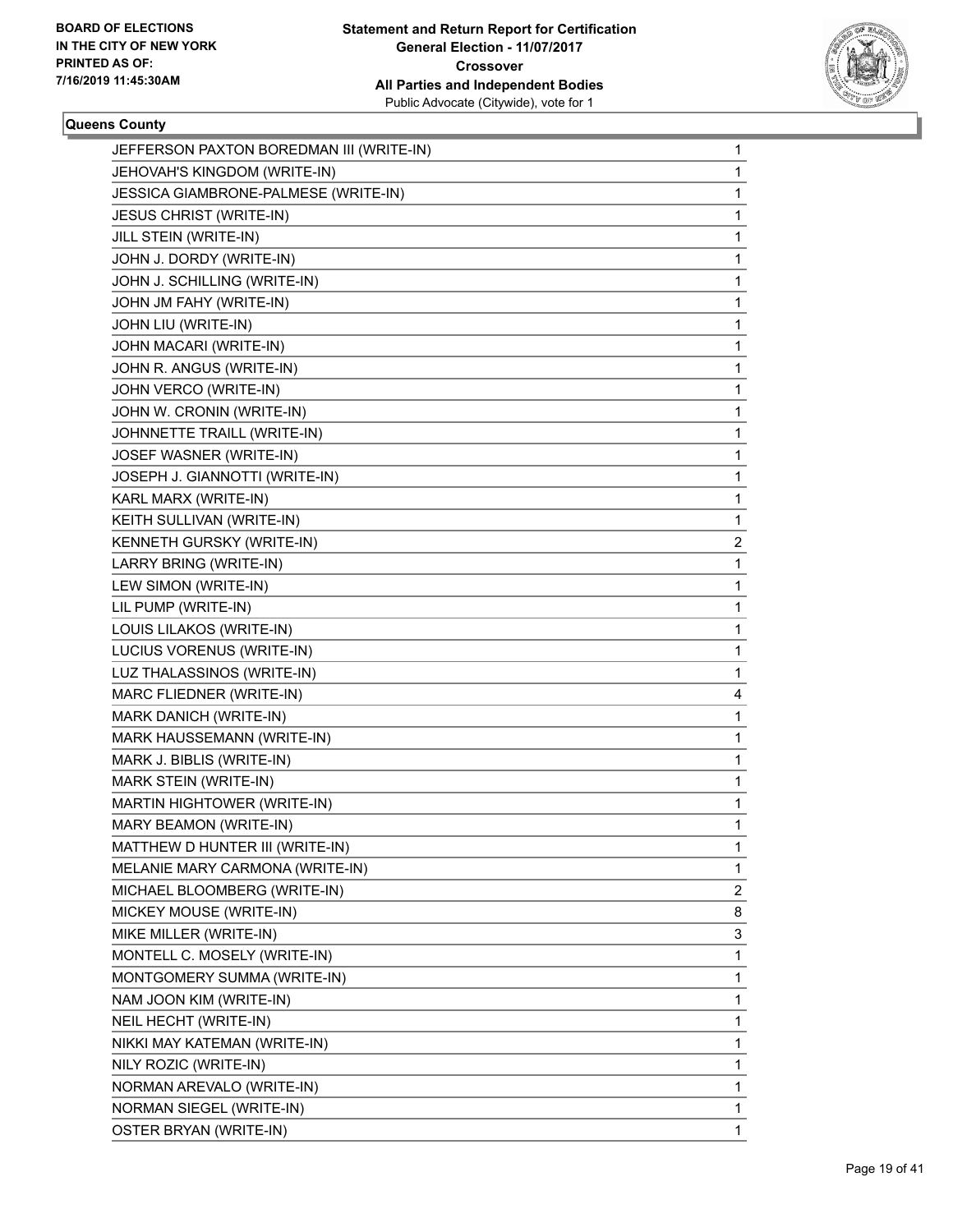

| OWEN BENJAMIN SMITH (WRITE-IN)            | 1              |
|-------------------------------------------|----------------|
| PAULA OLIVA (WRITE-IN)                    | 1              |
| PETER G. KELLY (WRITE-IN)                 | 1              |
| PETER L. DONAHUE (WRITE-IN)               | 1              |
| PHILIP M. MCGRORY (WRITE-IN)              | 1              |
| QUINN CASEY (WRITE-IN)                    | 1              |
| RACHEL HORAN (WRITE-IN)                   | 1              |
| RALPH NADER (WRITE-IN)                    | $\overline{c}$ |
| RAMARLEY GRAHAM (WRITE-IN)                | 1              |
| RANDY WHITING ROGERS (WRITE-IN)           | 1              |
| RAYMOND SANTANA (WRITE-IN)                | $\mathbf 1$    |
| REBECCA CHEW (WRITE-IN)                   | 1              |
| ROBBIE GOSINE (WRITE-IN)                  | 2              |
| ROBERT HOLDEN (WRITE-IN)                  | 1              |
| ROBERT WOODSON (WRITE-IN)                 | 1              |
| RON JEREMY (WRITE-IN)                     | 1              |
| RONDYE RINGLER (WRITE-IN)                 | 1              |
| ROSE MCGOWAN (WRITE-IN)                   | 1              |
| RUTH FASOLDT (WRITE-IN)                   | 1              |
| SARAH SPELLMAN (WRITE-IN)                 | $\overline{c}$ |
| SCOTT JORDAN (WRITE-IN)                   | 2              |
| SHARWAIN A. BENN (WRITE-IN)               | 1              |
| SHEILA OLIVER (WRITE-IN)                  | 1              |
| SIEGFRIED BAKER (WRITE-IN)                | 1              |
| SUSAN S. LEE (WRITE-IN)                   | 1              |
| TAHMID SHARAF (WRITE-IN)                  | 1              |
| TANEQUA STRONG (WRITE-IN)                 | 2              |
| TIMOTHY KELLER (WRITE-IN)                 | 1              |
| TONY D. TIGER (WRITE-IN)                  | 1              |
| TONY HERBERT (WRITE-IN)                   | 1              |
| TYLER OCON (WRITE-IN)                     | 1              |
| UNATTRIBUTABLE WRITE-IN (WRITE-IN)        | 70             |
| UNCOUNTED WRITE-IN PER STATUTE (WRITE-IN) | 3              |
| VICTORIA CHAVEZ (WRITE-IN)                | 1              |
| VIN FRIEDMAN (WRITE-IN)                   | 1              |
| VISHNU R MAHADEO (WRITE-IN)               | 1              |
| WALTER N. IWACHIU (WRITE-IN)              | 1              |
| WHOOPI GOLDBERG (WRITE-IN)                | 1              |
| WILL FERRELL (WRITE-IN)                   | 1              |
| WILLIAM OMOWALE CLAY (WRITE-IN)           | 1              |
| WILLIE L. BAKER (WRITE-IN)                | 1              |
| YACHIEL LLAC PERR (WRITE-IN)              | 1              |
| ZOOEY MARKOWITZ (WRITE-IN)                | 1              |
| <b>Total Votes</b>                        | 270,262        |
| Unrecorded                                | 15,868         |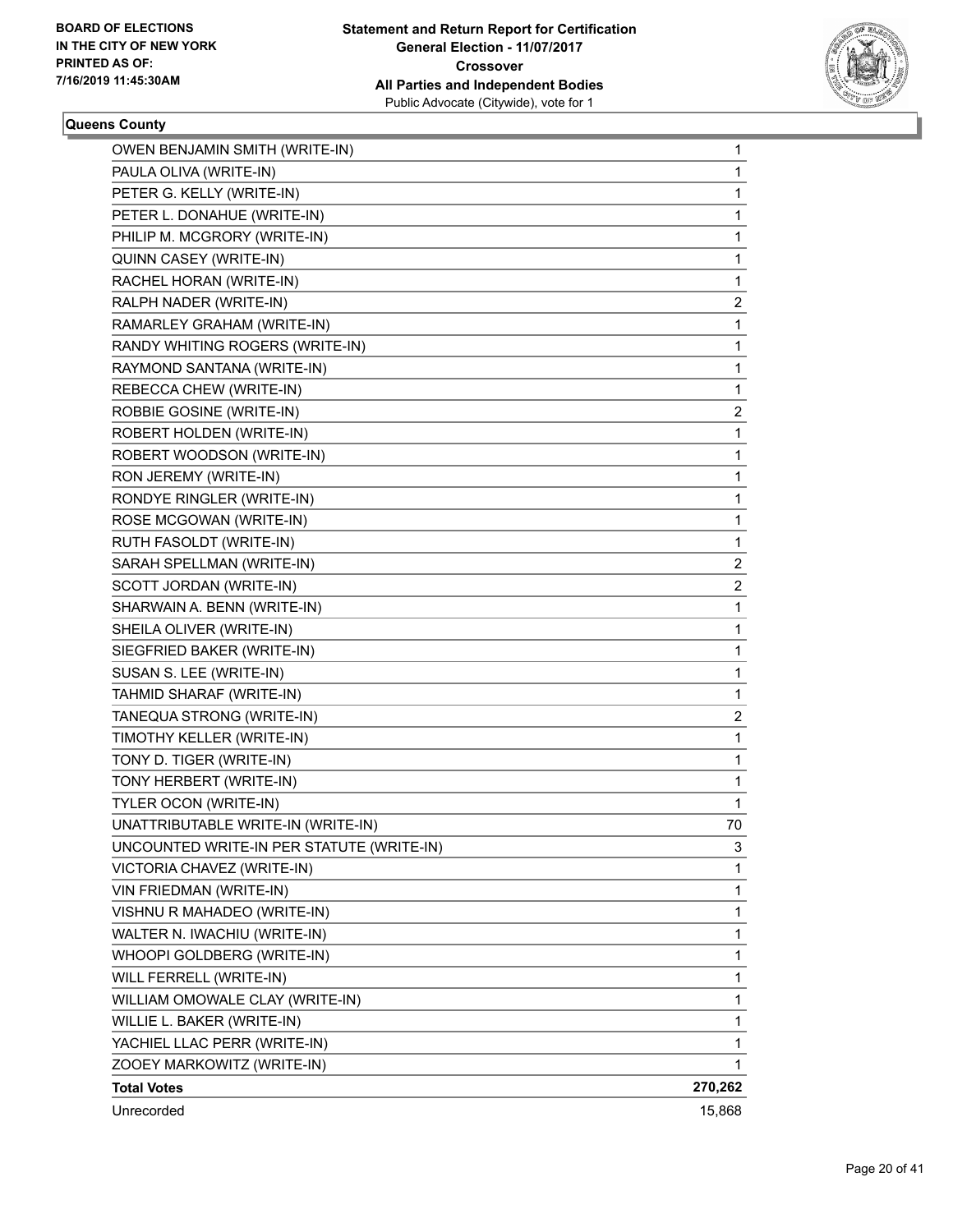

# **Richmond County**

| <b>PUBLIC COUNTER</b>                                    | 95,572       |
|----------------------------------------------------------|--------------|
| <b>MANUALLY COUNTED EMERGENCY</b>                        | 0            |
| ABSENTEE / MILITARY                                      | 3,852        |
| AFFIDAVIT                                                | 878          |
| <b>Total Ballots</b>                                     | 100,302      |
| Less - Inapplicable Federal/Special Presidential Ballots | 0            |
| <b>Total Applicable Ballots</b>                          | 100,302      |
| LETITIA JAMES (DEMOCRATIC)                               | 32,208       |
| JUAN CARLOS POLANCO (REPUBLICAN)                         | 33,744       |
| MICHAEL A. O'REILLY (CONSERVATIVE)                       | 23,782       |
| JAMES C. LANE (GREEN)                                    | 1,028        |
| LETITIA JAMES (WORKING FAMILIES)                         | 2,407        |
| JUAN CARLOS POLANCO (REFORM)                             | 384          |
| JUAN CARLOS POLANCO (STOP DE BLASIO)                     | 454          |
| DEVIN BALKIND (LIBERTARIAN)                              | 538          |
| ADAIR MARTINEZ (WRITE-IN)                                | 1            |
| ALAN CATANEO (WRITE-IN)                                  | 2            |
| ALEX ZABLOCKI (WRITE-IN)                                 | 1            |
| ALFRED C. SHARPTON (WRITE-IN)                            | $\mathbf{1}$ |
| ALVARO ARIAS (WRITE-IN)                                  | 1            |
| ANDREW VILLA (WRITE-IN)                                  | 1            |
| ANTHONY INCARBUNE (WRITE-IN)                             | $\mathbf{1}$ |
| ANTHONY VOLPE (WRITE-IN)                                 | 1            |
| <b>BARACK OBAMA (WRITE-IN)</b>                           | 1            |
| BERT KANNUDO (WRITE-IN)                                  | 2            |
| <b>BOBBY SANDS (WRITE-IN)</b>                            | 1            |
| BRIAN J. GONZALES (WRITE-IN)                             | 1            |
| COREY ORTEGA (WRITE-IN)                                  | $\mathbf{1}$ |
| DALE C. SIMS (WRITE-IN)                                  | 1            |
| DAVE GROHL (WRITE-IN)                                    | 1            |
| DAVID C. EISENBACH (WRITE-IN)                            | 2            |
| DAVID PARISI (WRITE-IN)                                  | $\mathbf{1}$ |
| DAWN GALANTE (WRITE-IN)                                  | 1            |
| DEBORAH L. ROSE (WRITE-IN)                               | 1            |
| DOMINICK R. DERUBBIO (WRITE-IN)                          | 1            |
| DONALD J. TRUMP, JR (WRITE-IN)                           | 2            |
| ECHO CHARLES (WRITE-IN)                                  | 1            |
| EDGAR ROSALES (WRITE-IN)                                 | 1            |
| ESTEBAN E. GONZALEZ (WRITE-IN)                           | 1            |
| GENA MIMOZO (WRITE-IN)                                   | 1            |
| <b>GEORGE CODD (WRITE-IN)</b>                            | 1            |
| GONZALO MERCADO (WRITE-IN)                               | 1            |
| GRIFFIN FOSSELLA (WRITE-IN)                              | 1            |
| HAROLD GATES (WRITE-IN)                                  | 1            |
| IRIS FELSENSTEIN (WRITE-IN)                              | 1            |
| JAMES A. ALFANO (WRITE-IN)                               | 1            |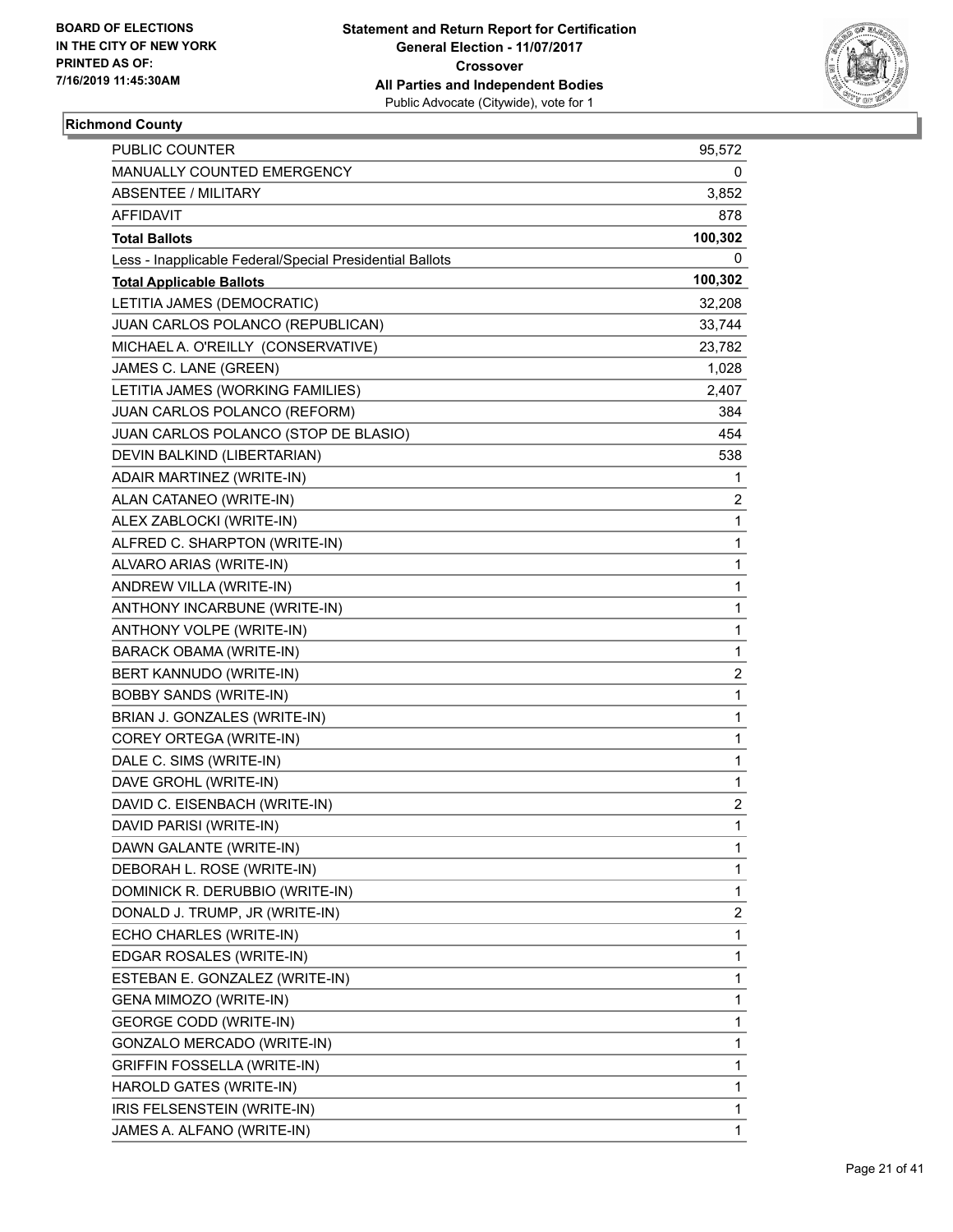

# **Richmond County**

| <b>JASON MAHONEY (WRITE-IN)</b>           | 1  |
|-------------------------------------------|----|
| <b>JASON RUBY (WRITE-IN)</b>              | 1  |
| JEFFREY KAPPEN (WRITE-IN)                 | 1  |
| JOHN GULIANO (WRITE-IN)                   | 1  |
| JOHN SZELUGA (WRITE-IN)                   | 1  |
| JOSEPH C. BORELLI (WRITE-IN)              | 2  |
| JOSEPH GORGA, JR. (WRITE-IN)              | 1  |
| JOSEPH MIONE (WRITE-IN)                   | 1  |
| JULIE MOODY LEWIS (WRITE-IN)              | 1  |
| KATHLEEN GORMAN (WRITE-IN)                | 1  |
| KEVIN BAROZ (WRITE-IN)                    | 1  |
| KYLE BLUTH (WRITE-IN)                     | 1  |
| KYLE RIORBUN (WRITE-IN)                   | 1  |
| LAURA SWORD (WRITE-IN)                    | 1  |
| LISA GREY (WRITE-IN)                      | 1  |
| LOUIS ADIMANDO (WRITE-IN)                 | 1  |
| LOUIS LEONARD ROMANO (WRITE-IN)           | 1  |
| LOUIS RIVERA (WRITE-IN)                   | 1  |
| <b>MARC HANSEN (WRITE-IN)</b>             | 1  |
| MAX BAER, JR. (WRITE-IN)                  | 1  |
| MICHAEL GRAHAM (WRITE-IN)                 | 1  |
| MICHAEL J. PENROSE (WRITE-IN)             | 1  |
| MICHAEL PUSHARAN (WRITE-IN)               | 1  |
| MICHAEL REILLY (WRITE-IN)                 | 1  |
| PETER LANTRY (WRITE-IN)                   | 1  |
| PETER SENE (WRITE-IN)                     | 1  |
| PHILIP LIA (WRITE-IN)                     | 2  |
| RALPH NADER (WRITE-IN)                    | 1  |
| RAMY HANNA (WRITE-IN)                     | 1  |
| RANDY SIMS (WRITE-IN)                     | 1  |
| ROBERT HELBOCK (WRITE-IN)                 | 1  |
| ROBERT RITZ (WRITE-IN)                    | 1  |
| SEAN JOHNSON (WRITE-IN)                   | 1  |
| SONG DA (WRITE-IN)                        | 1  |
| SRANTE JONES (WRITE-IN)                   | 1  |
| STEPHEN MCFEELY (WRITE-IN)                | 1  |
| STEVE CAMMAROTA (WRITE-IN)                | 1  |
| STEVE DIBRIENZA (WRITE-IN)                | 1  |
| STEVEN KOLLER (WRITE-IN)                  | 1  |
| THEODORE ROOSEVELT (WRITE-IN)             | 1  |
| THOMAS JUDE BAROZ (WRITE-IN)              | 1  |
| TINGTING ROCA (WRITE-IN)                  | 1  |
| TODD STROH (WRITE-IN)                     | 1  |
| UNATTRIBUTABLE WRITE-IN (WRITE-IN)        | 35 |
| UNCOUNTED WRITE-IN PER STATUTE (WRITE-IN) | 4  |
| WILL BAROZ (WRITE-IN)                     | 1  |
|                                           |    |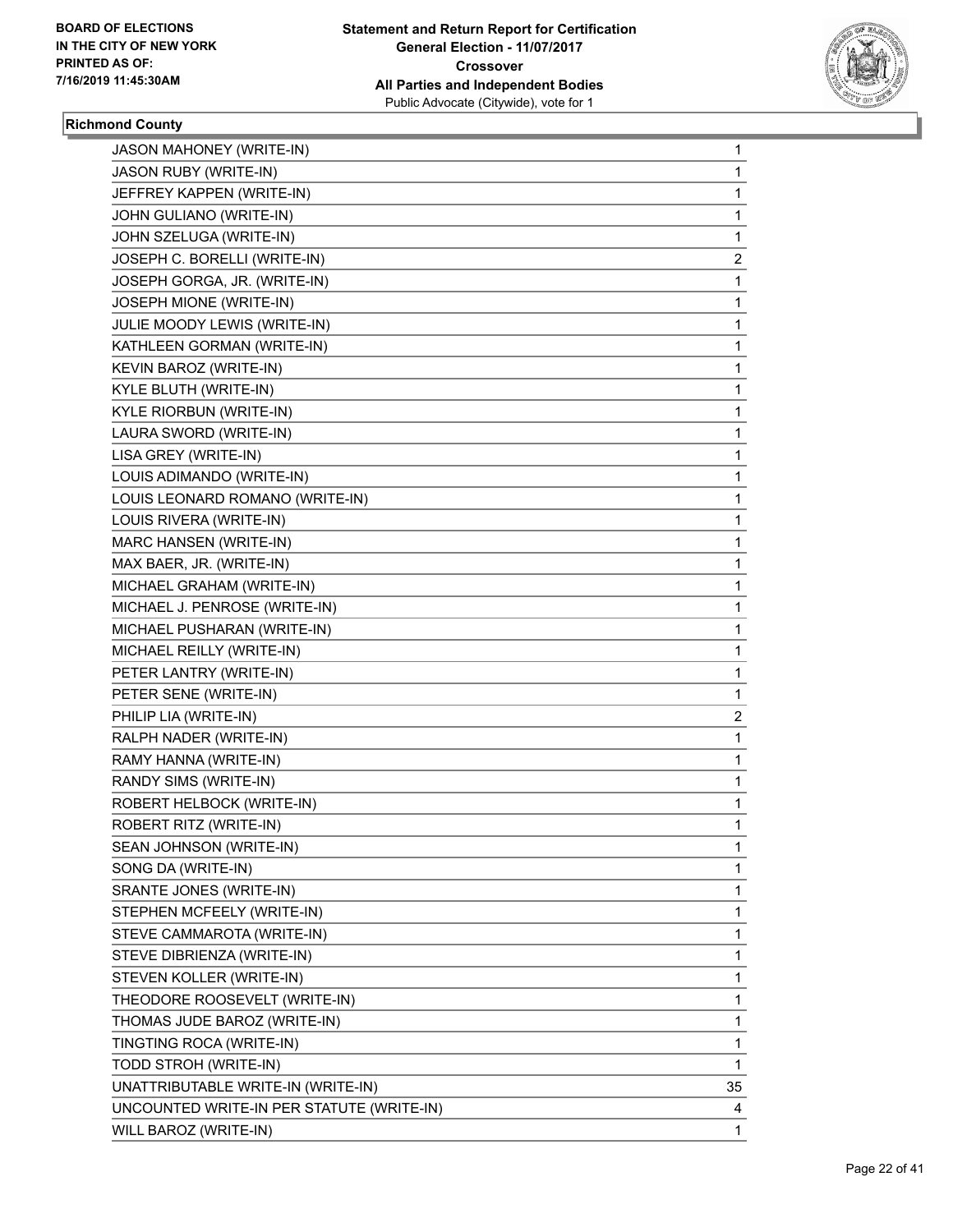

# **Richmond County**

| WILLIAM MCGRATH (WRITE-IN) |        |
|----------------------------|--------|
| ZIGGY CASEY (WRITE-IN)     |        |
| <b>Total Votes</b>         | 94.667 |
| Unrecorded                 | 5.635  |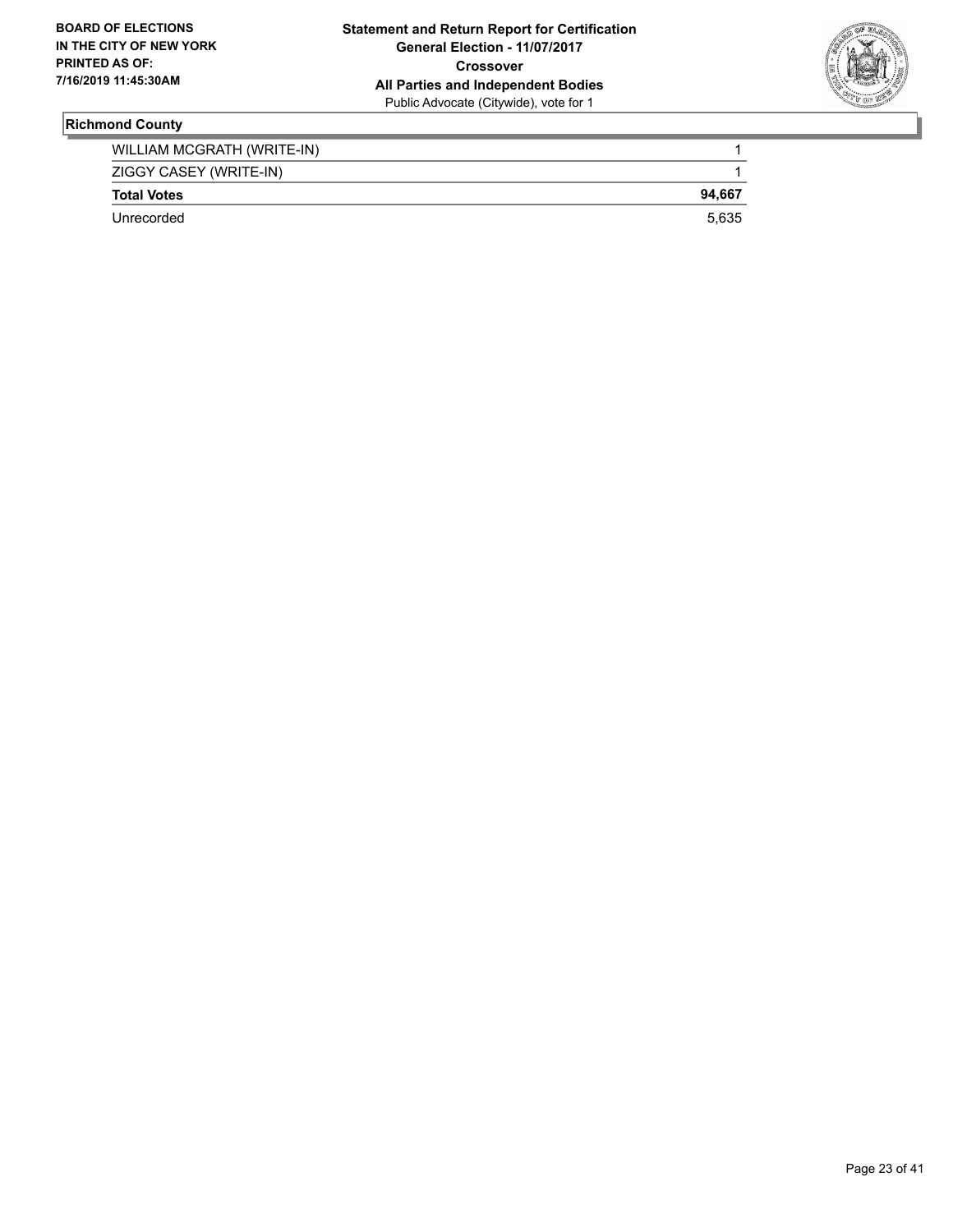

| PUBLIC COUNTER                                           | 1,123,273    |
|----------------------------------------------------------|--------------|
| MANUALLY COUNTED EMERGENCY                               | 112          |
| <b>ABSENTEE / MILITARY</b>                               | 29,928       |
| <b>AFFIDAVIT</b>                                         | 13,001       |
| <b>Total Ballots</b>                                     | 1,166,314    |
| Less - Inapplicable Federal/Special Presidential Ballots | 0            |
| <b>Total Applicable Ballots</b>                          | 1,166,314    |
| LETITIA JAMES (DEMOCRATIC)                               | 752,476      |
| JUAN CARLOS POLANCO (REPUBLICAN)                         | 162,780      |
| MICHAEL A. O'REILLY (CONSERVATIVE)                       | 88,060       |
| JAMES C. LANE (GREEN)                                    | 19,404       |
| LETITIA JAMES (WORKING FAMILIES)                         | 59,759       |
| JUAN CARLOS POLANCO (REFORM)                             | 6,065        |
| JUAN CARLOS POLANCO (STOP DE BLASIO)                     | 3,756        |
| DEVIN BALKIND (LIBERTARIAN)                              | 6,737        |
| AARON PETCOFF (WRITE-IN)                                 | 1            |
| ADAIR MARTINEZ (WRITE-IN)                                | 1            |
| ADRIENNE KOCH (WRITE-IN)                                 | 1            |
| AESENIA REILLY COLLINS (WRITE-IN)                        | 1            |
| AIMEE YANEK (WRITE-IN)                                   | 1            |
| AKEEM BROWDER (WRITE-IN)                                 | 1            |
| AKIUA KLEIN (WRITE-IN)                                   | 1            |
| ALAN CATANEO (WRITE-IN)                                  | 2            |
| ALAN DERSHOWITZ (WRITE-IN)                               | 1            |
| ALAN P. GALLO (WRITE-IN)                                 | 1            |
| ALATHIA BARNETT (WRITE-IN)                               | 1            |
| ALEX BEOLA (WRITE-IN)                                    | 1            |
| ALEX CAMARDA (WRITE-IN)                                  | 2            |
| ALEX MERCED (WRITE-IN)                                   | 1            |
| ALEX SOMMER (WRITE-IN)                                   | $\mathbf{1}$ |
| ALEX ZABLOCKI (WRITE-IN)                                 | 1            |
| ALEXANDER BERMAN (WRITE-IN)                              | 1            |
| ALEXANDRA LINCOLN ROBERTSON (WRITE-IN)                   | 1            |
| ALFRED C. SHARPTON (WRITE-IN)                            | 1            |
| ALFRED YOUNGWOOD (WRITE-IN)                              | 1            |
| ALICE EDINDORU (WRITE-IN)                                | 1            |
| ALICIA BARKSIDE (WRITE-IN)                               | 1            |
| ALISON D. BELL (WRITE-IN)                                | 1            |
| ALLEN W. JENNING JR. (WRITE-IN)                          | 1            |
| ALLIE COHEN (WRITE-IN)                                   | 1            |
| ALTON H. MADDOX (WRITE-IN)                               | 1            |
| ALVARO ARIAS (WRITE-IN)                                  | 1            |
| ALVIS PRETZEL (WRITE-IN)                                 | 1            |
| AMA DWIMAH (WRITE-IN)                                    | 1            |
| AMMANIE AHMED (WRITE-IN)                                 | 1            |
| AMY FELLENBAUN (WRITE-IN)                                | 1            |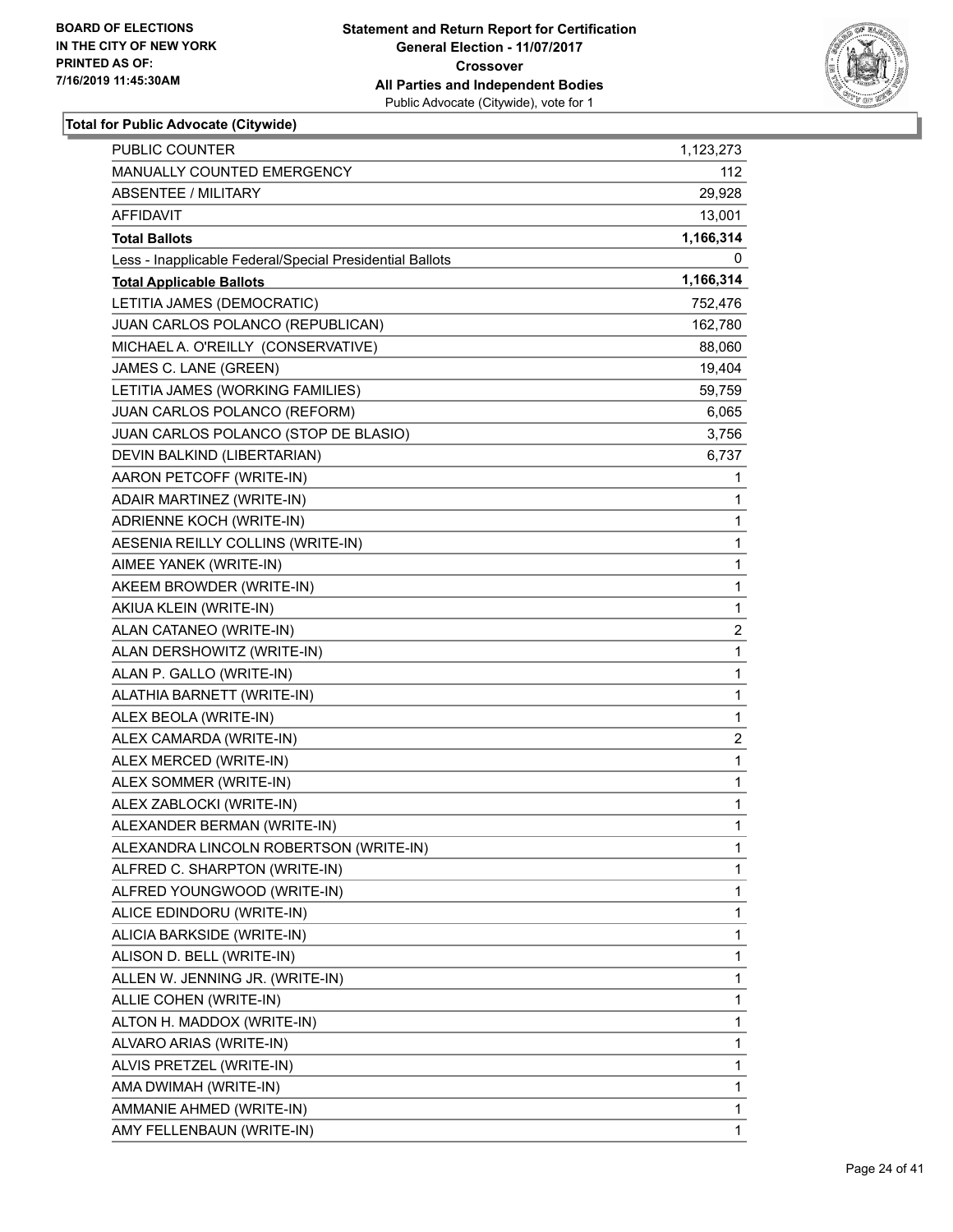

| AMY GOLDMAN (WRITE-IN)               | 1              |
|--------------------------------------|----------------|
| AMY GOODMAN (WRITE-IN)               | 1              |
| ANDREA PSORAS (WRITE-IN)             | 1              |
| ANDREW HOHMANN (WRITE-IN)            | 1              |
| ANDREW TILEM (WRITE-IN)              | 1              |
| ANDREW TILEN (WRITE-IN)              | 1              |
| ANDREW VILLA (WRITE-IN)              | 1              |
| ANGELINA CAMACHO (WRITE-IN)          | 1              |
| ANN ADAMS (WRITE-IN)                 | 1              |
| ANNE SWERN (WRITE-IN)                | 1              |
| ANTHONY ALBAKIU (WRITE-IN)           | 1              |
| ANTHONY C. MATOS (WRITE-IN)          | 1              |
| ANTHONY INCARBUNE (WRITE-IN)         | 1              |
| ANTHONY VOLPE (WRITE-IN)             | 1              |
| ANTHONY WEINER (WRITE-IN)            | 1              |
| APRIL VEGA DIFFUT (WRITE-IN)         | 1              |
| ARI BAUM (WRITE-IN)                  | $\overline{c}$ |
| ARIEL JANKELWITZ (WRITE-IN)          | 1              |
| ARON ELIAS (WRITE-IN)                | 1              |
| ARTHUR SCHIFF (WRITE-IN)             | 1              |
| AURELIC CAGNE (WRITE-IN)             | 1              |
| AVA CHRISTINA THOMAS (WRITE-IN)      | $\overline{2}$ |
| AVINDER AUJLA (WRITE-IN)             | 1              |
| AVIV BECHER CAMPE WEISS (WRITE-IN)   | 1              |
| AVRAHAM SOLOMON (WRITE-IN)           | 1              |
| BARACK OBAMA (WRITE-IN)              | 4              |
| BARBARA GRAVES POLLER (WRITE-IN)     | 1              |
| BARBARA ROSENTHAL (WRITE-IN)         | 1              |
| BARRY FISHMAN (WRITE-IN)             | 1              |
| BARRY GREENSPAN (WRITE-IN)           | 1              |
| BARRY ROSENBERG (WRITE-IN)           | 5              |
| BEARLEY J KOALY (WRITE-IN)           | 1              |
| BEN MEXENSEN (WRITE-IN)              | 1              |
| BENEDICT COSGROVE (WRITE-IN)         | 1              |
| BENJAMIN JOSEPH SCHNEIDER (WRITE-IN) | 1              |
| BENJAMIN PODIETZ (WRITE-IN)          | 1              |
| BENJAMIN SCHANBACK (WRITE-IN)        | 1              |
| BEREL ISEL (WRITE-IN)                | 1              |
| BERNARD R. BLOCK (WRITE-IN)          | 1              |
| BERNIE SANDERS (WRITE-IN)            | 5              |
| BERT KANNUDO (WRITE-IN)              | 2              |
| BILL DE BLASIO (WRITE-IN)            | 2              |
| <b>BO DIETL (WRITE-IN)</b>           | 1              |
| <b>BOB GANGI (WRITE-IN)</b>          | 1              |
| BOB LEONARD (WRITE-IN)               | 1              |
| <b>BOBBY SANDS (WRITE-IN)</b>        | 1              |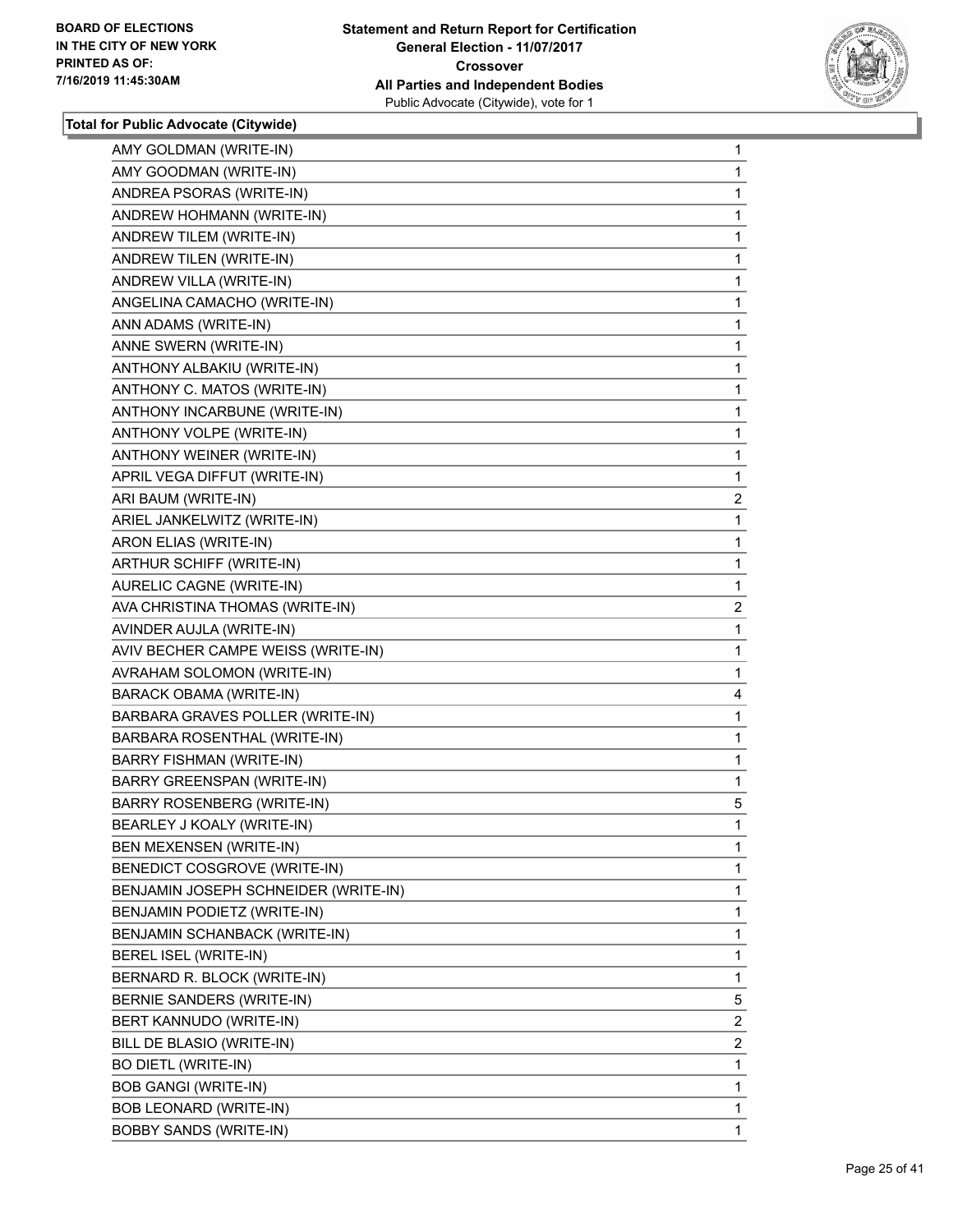

| <b>BOOMER BLAUNER (WRITE-IN)</b>  | 1              |
|-----------------------------------|----------------|
| <b>BORIS RAYTSIN (WRITE-IN)</b>   | 1              |
| <b>BORIS SUCHKOV (WRITE-IN)</b>   | 1              |
| BRAD T. RAMDEEN (WRITE-IN)        | 1              |
| BRENDAN MCBRYAN (WRITE-IN)        | 1              |
| BRIAN COHEN (WRITE-IN)            | 1              |
| BRIAN J. GONZALES (WRITE-IN)      | 1              |
| <b>BRIAN LEHSEW (WRITE-IN)</b>    | 1              |
| BRIAN YANELA (WRITE-IN)           | 1              |
| <b>BROCHA POLL (WRITE-IN)</b>     | 1              |
| <b>BRUCE BARONOFF (WRITE-IN)</b>  | 1              |
| <b>BRUCE BERNSTEIN (WRITE-IN)</b> | 1              |
| <b>BRUCE FRENCH (WRITE-IN)</b>    | 1              |
| BUTLER RICHARD (WRITE-IN)         | 1              |
| CALVIN BECKETT (WRITE-IN)         | 1              |
| CARLA M SANDERSON (WRITE-IN)      | 1              |
| CAROLINE KENNEDY (WRITE-IN)       | 1              |
| CAROLYN CONABOY (WRITE-IN)        | 1              |
| CAROYLN QUINN (WRITE-IN)          | 1              |
| CATHERINE C. SAUNDERS (WRITE-IN)  | 1              |
| CATHERINE CHRISTIAN (WRITE-IN)    | 1              |
| CEA WEAVER (WRITE-IN)             | 1              |
| CELESTE HORNBACH (WRITE-IN)       | 1              |
| CHAD BROWN (WRITE-IN)             | 1              |
| CHAIM DEUTSCH (WRITE-IN)          | 1              |
| CHAIM ENGLANDER (WRITE-IN)        | 1              |
| CHAIM LAUFER (WRITE-IN)           | 1              |
| CHAIM MEIR ERPS (WRITE-IN)        | 1              |
| CHAIM MOSHE BENDER (WRITE-IN)     | 1              |
| CHAIM SHTEIN (WRITE-IN)           | 1              |
| CHAPMAN DARK (WRITE-IN)           | 1              |
| CHARLES BARON (WRITE-IN)          | 1              |
| CHARLES BARRON (WRITE-IN)         | $\overline{2}$ |
| CHARLES KHAN (WRITE-IN)           | 1              |
| CHARLES OAKLEY (WRITE-IN)         | 2              |
| CHARLES SCHILLING (WRITE-IN)      | 1              |
| CHARLTON D'SOUZA (WRITE-IN)       | 1              |
| CHAU T. LAM (WRITE-IN)            | 1              |
| CHAVA NEIGER (WRITE-IN)           | 1              |
| CHAYABINA CHAIFETZ (WRITE-IN)     | 1              |
| CHEDOZE CHEYERE (WRITE-IN)        | 1              |
| CHELSEA MANNING (WRITE-IN)        | 1              |
| CHOIRE SISCHA (WRITE-IN)          | 1              |
| CHRIS CHU (WRITE-IN)              | 1              |
| CHRIS TORRISI (WRITE-IN)          | 1              |
| CHRISTINE QUINN (WRITE-IN)        | 8              |
|                                   |                |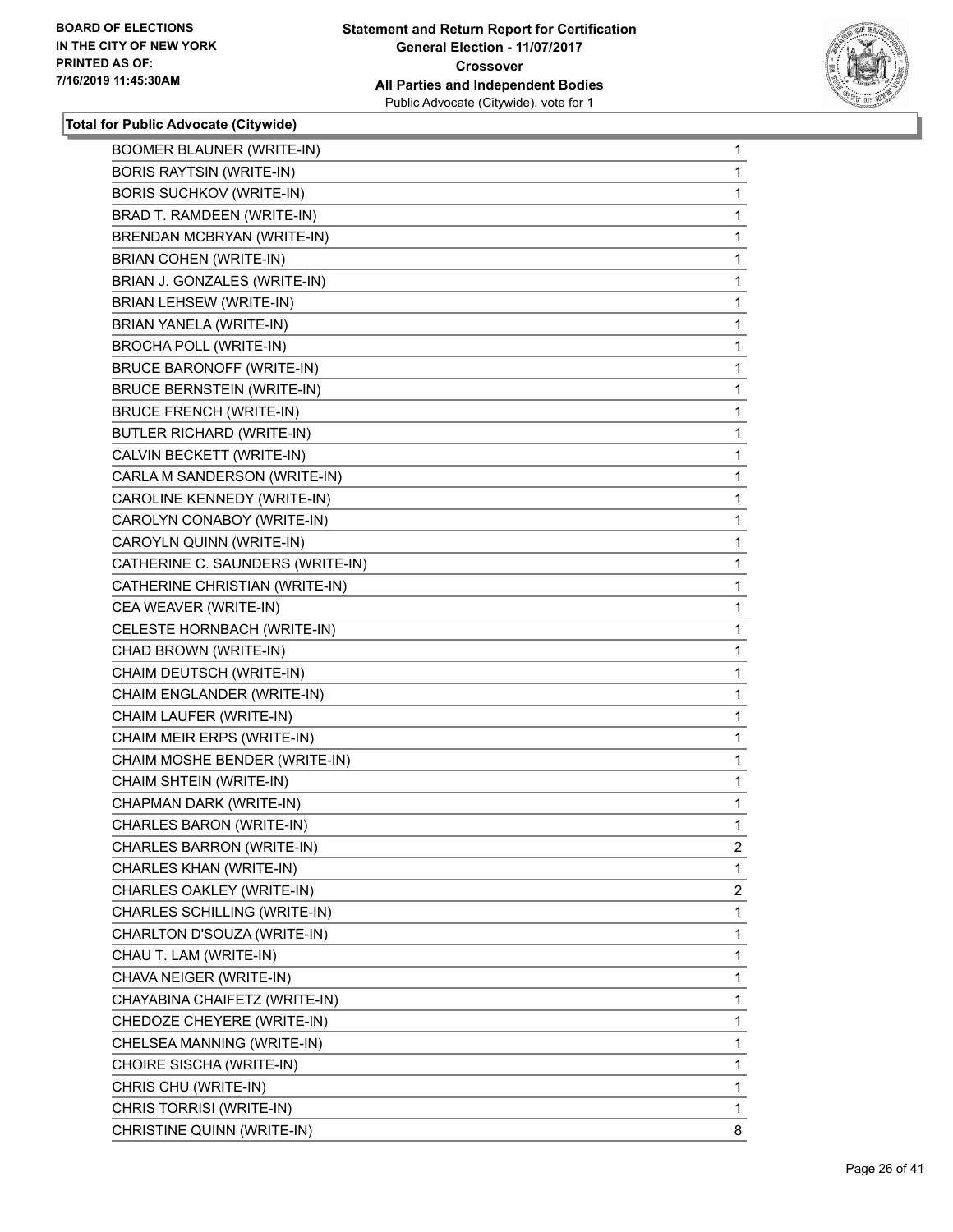

| CHRISTINE SMITH (WRITE-IN)         | 1              |
|------------------------------------|----------------|
| CHRISTOPHER ANDERSON (WRITE-IN)    | 1              |
| CHRISTOPHER CASEY (WRITE-IN)       | 1              |
| CHRISTOPHER GALLIGAN (WRITE-IN)    | 1              |
| CHRISTOPHER MARTE (WRITE-IN)       | 1              |
| CLAIRE CHANG (WRITE-IN)            | 1              |
| CLAUDE WINFIELD (WRITE-IN)         | 1              |
| CLEO KASSELL-YUNG (WRITE-IN)       | 1              |
| COREY D. JOHNSON (WRITE-IN)        | 1              |
| COREY JOHNSON (WRITE-IN)           | 1              |
| COREY ORTEGA (WRITE-IN)            | 1              |
| CORNELIUS BYRD (WRITE-IN)          | 1              |
| COURTNEY GROSS (WRITE-IN)          | 1              |
| CY VANCE (WRITE-IN)                | 1              |
| DAIVD EISENBACH (WRITE-IN)         | $\overline{2}$ |
| DALE C. SIMS (WRITE-IN)            | 1              |
| DAN GARODNICK (WRITE-IN)           | 1              |
| DAN JACOB (WRITE-IN)               | 1              |
| DAN NATURMAN (WRITE-IN)            | 1              |
| DAN QUART (WRITE-IN)               | 4              |
| DAN SQUADRON (WRITE-IN)            | 1              |
| DANA NAUGHTON (WRITE-IN)           | 1              |
| DANEL S. CHESS (WRITE-IN)          | 1              |
| DANI COTRONE (WRITE-IN)            | 1              |
| DANIEL ARLIUS (WRITE-IN)           | 1              |
| DANIEL BERNER (WRITE-IN)           | 1              |
| DANIEL DOUGLAS RICCIARD (WRITE-IN) | 1              |
| DANIEL E. FORD (WRITE-IN)          | 1              |
| DANIEL GAROONICK (WRITE-IN)        | 1              |
| DANIEL HIRT (WRITE-IN)             | 1              |
| DANIEL KATZ (WRITE-IN)             | 1              |
| DANIEL LICHTENSTEIN (WRITE-IN)     | 1              |
| DANIEL MOSKOWITZ (WRITE-IN)        | 1              |
| DANIEL ROBERT MURPHY (WRITE-IN)    | 1              |
| DANIEL SAUNDRON (WRITE-IN)         | 1              |
| DANIEL SIMON (WRITE-IN)            | 1              |
| DANIEL SQUADRON (WRITE-IN)         | 17             |
| DANIEL STOWE (WRITE-IN)            | 1              |
| DANIEL ZWEIG (WRITE-IN)            | 1              |
| DARA HAAS (WRITE-IN)               | 1              |
| DARLENE MEALY (WRITE-IN)           | 1              |
| DAVE EIENBACH (WRITE-IN)           | 1              |
| DAVE GROHL (WRITE-IN)              | 1              |
| DAVID C. EISENBACH (WRITE-IN)      | 4              |
| DAVID CHEN (WRITE-IN)              | 1              |
| DAVID DANUITZ (WRITE-IN)           | 1              |
|                                    |                |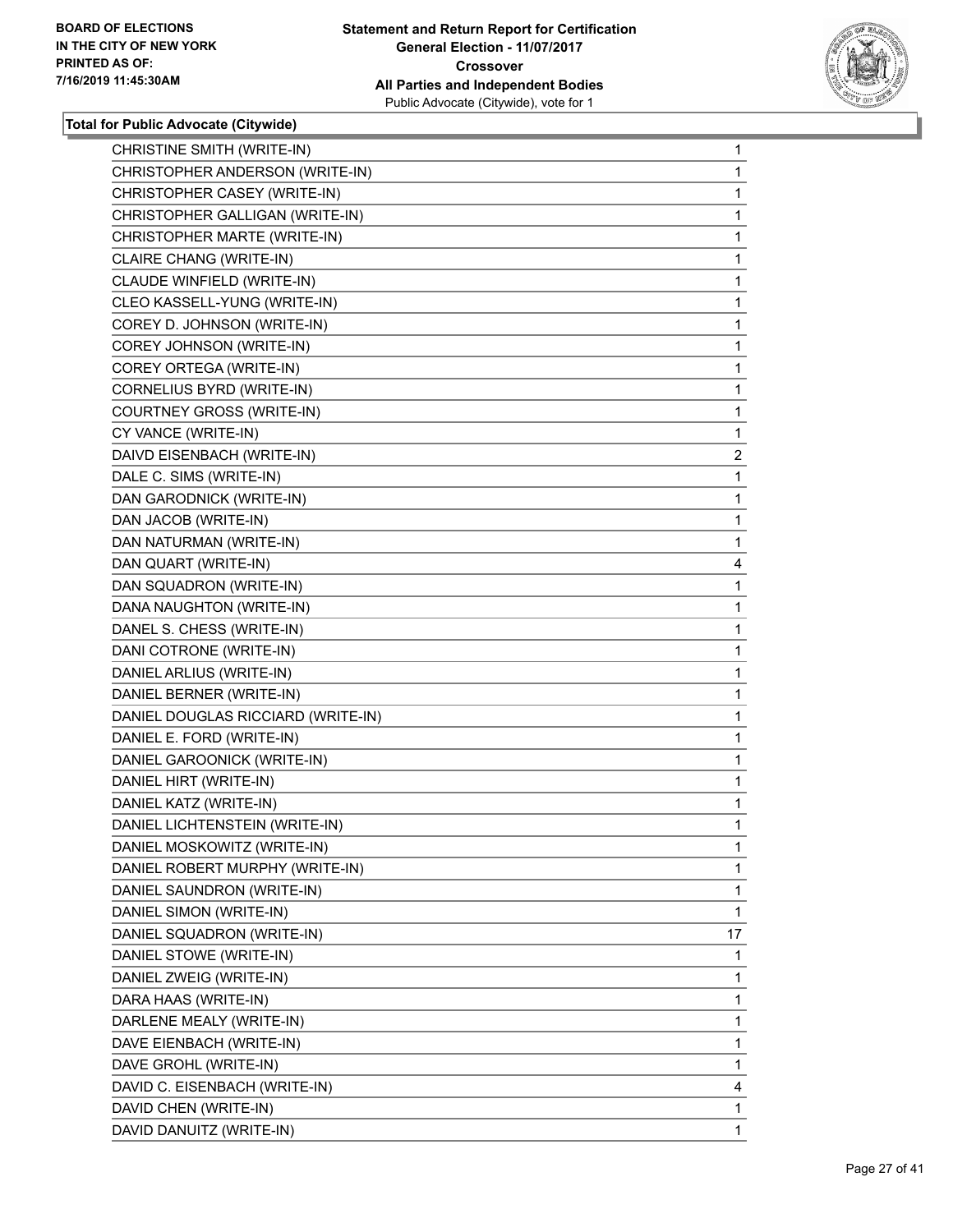

| DAVID DEROY (WRITE-IN)          | 1              |
|---------------------------------|----------------|
| DAVID DINKINS (WRITE-IN)        | 1              |
| DAVID EISENBACH (WRITE-IN)      | 57             |
| DAVID EISENBERG (WRITE-IN)      | 1              |
| DAVID GOLDBERG (WRITE-IN)       | 2              |
| DAVID GREENFIELD (WRITE-IN)     | $\overline{2}$ |
| DAVID H. A. GRANT (WRITE-IN)    | 1              |
| DAVID J. GRAHAM (WRITE-IN)      | 1              |
| DAVID KENNEDY (WRITE-IN)        | 1              |
| DAVID MAUSS (WRITE-IN)          | 1              |
| DAVID MIXNER (WRITE-IN)         | 1              |
| DAVID MURGIO (WRITE-IN)         | 1              |
| DAVID PARISI (WRITE-IN)         | 1              |
| DAVID SACK (WRITE-IN)           | 1              |
| DAVID YASSKY (WRITE-IN)         | 1              |
| DAVID ZELIKOVITZ (WRITE-IN)     | 1              |
| DAVIS WILLIAMS (WRITE-IN)       | 1              |
| DAWN GALANTE (WRITE-IN)         | $\mathbf{1}$   |
| DEBORAH DEVEDJIAN (WRITE-IN)    | 1              |
| DEBORAH L. ROSE (WRITE-IN)      | 1              |
| DELRAWN SMALL (WRITE-IN)        | 1              |
| DENA FRIEDMAN (WRITE-IN)        | 1              |
| DEREK HAMILTON (WRITE-IN)       | 2              |
| DEVON O'CONNOR (WRITE-IN)       | 1              |
| DIAKA CAMARA (WRITE-IN)         | 1              |
| DIANA AYALA (WRITE-IN)          | 1              |
| DIANE LIGHT BOURNE (WRITE-IN)   | 1              |
| DOMINICK R. DERUBBIO (WRITE-IN) | 1              |
| DON LAGRECA (WRITE-IN)          | 1              |
| DONALD DUCK (WRITE-IN)          | 3              |
| DONALD J TRUMP (WRITE-IN)       | $\overline{2}$ |
| DONALD J. TRUMP, JR (WRITE-IN)  | $\overline{2}$ |
| DONALD TRUMP (WRITE-IN)         | 4              |
| DONNALD M. APPEL (WRITE-IN)     | 1              |
| DONNIE WHITEHEAD (WRITE-IN)     | $\overline{2}$ |
| DOUGLAS CUNDUM (WRITE-IN)       | 1              |
| DOV HIKIND (WRITE-IN)           | $\overline{2}$ |
| DOVI GOLDSTEIN (WRITE-IN)       | 1              |
| DR.EVAN COHEN DMD (WRITE-IN)    | 1              |
| DREW AKASON (WRITE-IN)          | 1              |
| DUNCAN GRANT (WRITE-IN)         | 1              |
| DWIGHT KENWOOD (WRITE-IN)       | 1              |
| DYER HALDEN (WRITE-IN)          | 1              |
| E.S MILLER (WRITE-IN)           | 1              |
| ECHO CHARLES (WRITE-IN)         | 1              |
| ED GOLDMAN (WRITE-IN)           | 1              |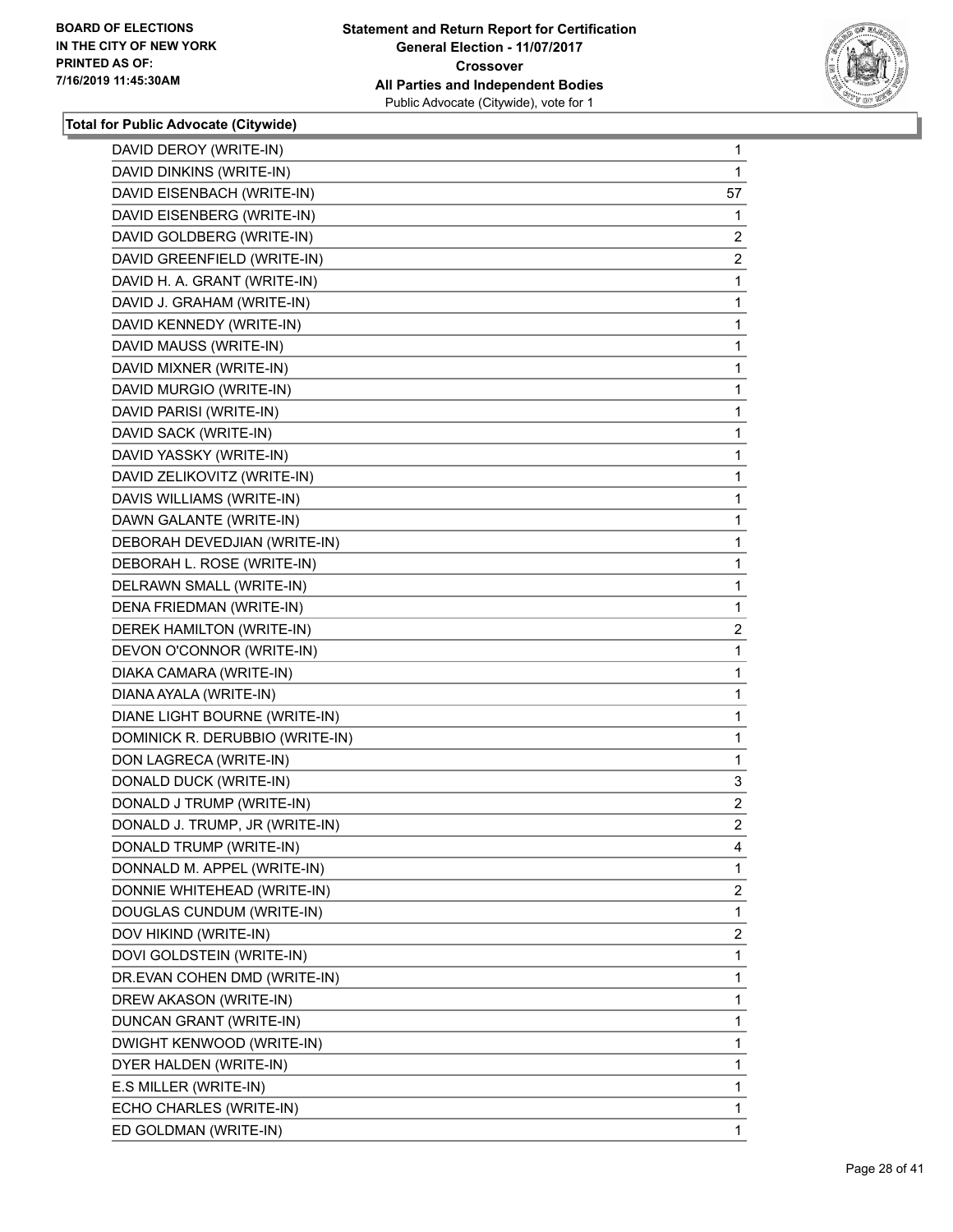

| EDDIE BLANCE (WRITE-IN)               | 1              |
|---------------------------------------|----------------|
| EDGAR BAZURTO (WRITE-IN)              | 1              |
| EDGAR ROSALES (WRITE-IN)              | 1              |
| EDWARD L POWERS ESQ (WRITE-IN)        | 1              |
| EDWARD RODRIGUEZ (WRITE-IN)           | 1              |
| EDWARD SUN (WRITE-IN)                 | 1              |
| EGLI TUNJO (WRITE-IN)                 | 1              |
| ELANA RIORDAN (WRITE-IN)              | 1              |
| ELIO FORCINA (WRITE-IN)               | $\overline{c}$ |
| ELIZABETH DAVIS (WRITE-IN)            | 1              |
| ELIZABETH KRUEGER (WRITE-IN)          | 1              |
| ELIZABETH OSTROW (WRITE-IN)           | $\overline{c}$ |
| ELKA F. KUPCZYK (WRITE-IN)            | 1              |
| ELLEN MAHONEY (WRITE-IN)              | 1              |
| ELLIOT SPITZER (WRITE-IN)             | 1              |
| ELLIOT STEINMETZ (WRITE-IN)           | 1              |
| ERIC A. CAMPBELL (WRITE-IN)           | 1              |
| ERIC ADAMS (WRITE-IN)                 | 1              |
| ERIC C. TORRES (WRITE-IN)             | 1              |
| ERIC HOLDER (WRITE-IN)                | 1              |
| ERIC KATECHIS (WRITE-IN)              | 1              |
| ERIC LEB (WRITE-IN)                   | 1              |
| ERICA RAZOOK (WRITE-IN)               | 1              |
| ERIKA LARSEN (WRITE-IN)               | 1              |
| ERIN BROCUCVICH (WRITE-IN)            | 1              |
| ERROL LOUIS (WRITE-IN)                | 1              |
| ESTEBAN E. GONZALEZ (WRITE-IN)        | 1              |
| ETHAN FEINER (WRITE-IN)               | 1              |
| ETHAN FUBKOFF (WRITE-IN)              | 1              |
| EUGENE RHEE (WRITE-IN)                | 1              |
| EVE MOSKOWITZ (WRITE-IN)              | 1              |
| EZRA S. SHAIN (WRITE-IN)              | 1              |
| FAYGA MOLLY GOTIEL (WRITE-IN)         | 1              |
| FELICIA GORDON (WRITE-IN)             | 1              |
| FIORELLO LAGUARDIA (WRITE-IN)         | 1              |
| FRANCESCA CUTRONE (WRITE-IN)          | 1              |
| FRANK DWYER JR (WRITE-IN)             | 1              |
| FRANK DWYER SR (WRITE-IN)             | 6              |
| FRANK PERERO (WRITE-IN)               | 3              |
| FRANKIN C MAZCUS (WRITE-IN)           | 1              |
| FRANKLIN ADAMS (WRITE-IN)             | 1              |
| FRED NICHOLAS (WRITE-IN)              | 1              |
| FRED ZUCKERMAN (WRITE-IN)             | 1              |
| FUBO CHAVEZ (WRITE-IN)                | 1              |
| <b>GABRIEL M. SPECIACE (WRITE-IN)</b> | 1              |
| <b>GALE BREWER (WRITE-IN)</b>         | 3              |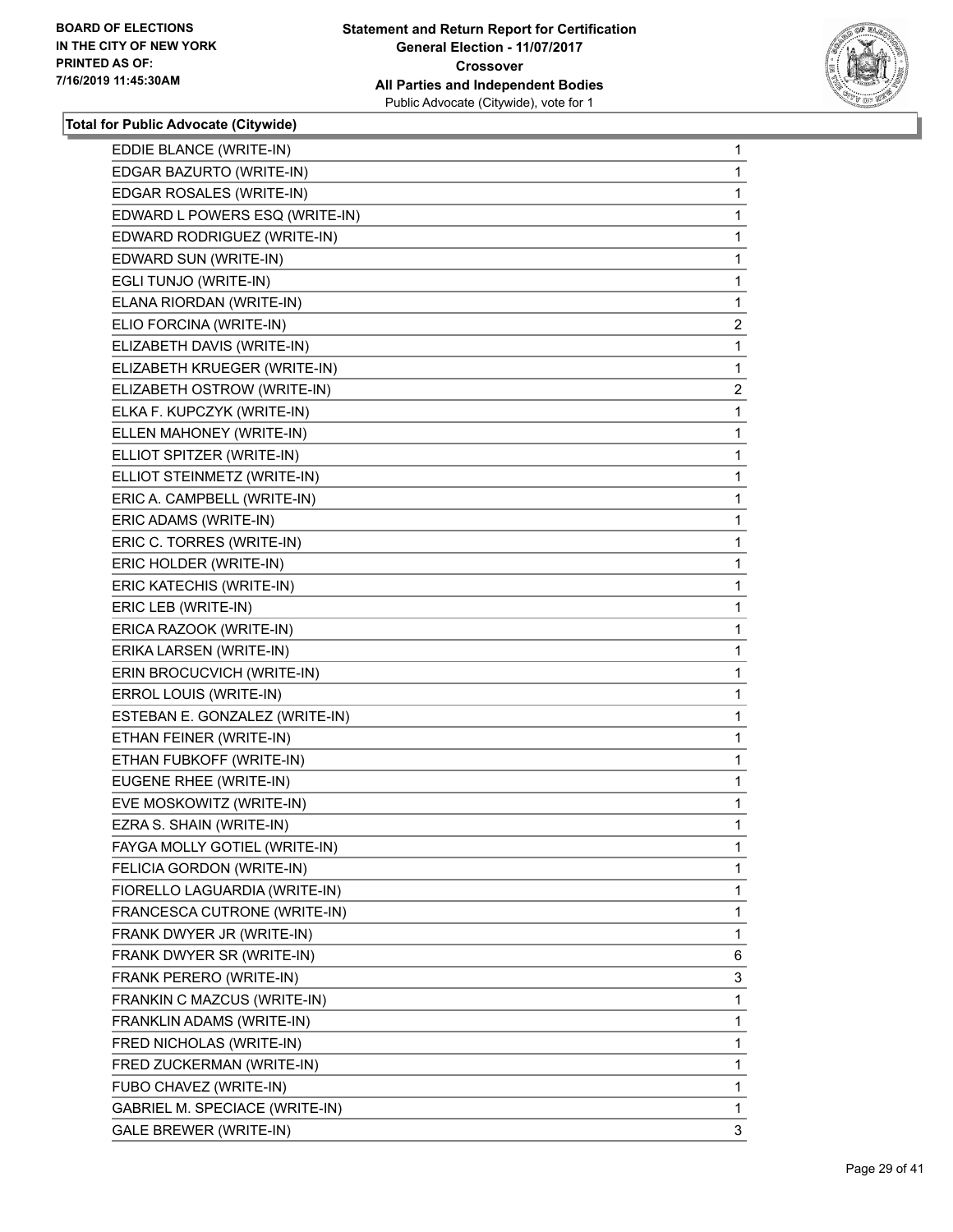

| <b>GEDALYA FOGEL (WRITE-IN)</b>      | 1              |
|--------------------------------------|----------------|
| GENA MIMOZO (WRITE-IN)               | 1              |
| GENE RUSSIAN, FF (WRITE-IN)          | 1              |
| GENEVA JOHNSON (WRITE-IN)            | 1              |
| <b>GEORGE CODD (WRITE-IN)</b>        | 1              |
| GEORGE KELLEN JR. (WRITE-IN)         | 1              |
| <b>GEORGE KOTTAS (WRITE-IN)</b>      | 1              |
| <b>GEORGE MCGRATH (WRITE-IN)</b>     | 1              |
| <b>GEORGE METESKY (WRITE-IN)</b>     | 1              |
| <b>GEORGE SHEA (WRITE-IN)</b>        | $\overline{2}$ |
| <b>GERARD COLLINS (WRITE-IN)</b>     | 1              |
| GERARD M. DEEMILAN (WRITE-IN)        | 1              |
| GITTY DECKELBAUM (WRITE-IN)          | 1              |
| GITTY ZIGELMAN (WRITE-IN)            | 1              |
| <b>GLEN MARTIN MILLER (WRITE-IN)</b> | 1              |
| <b>GLENN MAUN (WRITE-IN)</b>         | 1              |
| GLORIA BROWNE-MARSHALL (WRITE-IN)    | 1              |
| <b>GLORIA RAKOVIC (WRITE-IN)</b>     | $\overline{c}$ |
| <b>GLORIA STEIMEN (WRITE-IN)</b>     | 1              |
| GONZALO MERCADO (WRITE-IN)           | 1              |
| <b>GREEN ARROW (WRITE-IN)</b>        | 1              |
| <b>GREG RABBIT (WRITE-IN)</b>        | 1              |
| <b>GRIFFIN FOSSELLA (WRITE-IN)</b>   | 1              |
| HANNAH ALEXANDER (WRITE-IN)          | 1              |
| HANNAH MERCHES (WRITE-IN)            | 1              |
| HAROLD FINKELBUG (WRITE-IN)          | 1              |
| HAROLD GATES (WRITE-IN)              | 1              |
| HAROLD SHULTZ (WRITE-IN)             | $\overline{2}$ |
| HARRY DEHLER (WRITE-IN)              | 1              |
| HARVEY EPSTEIN (WRITE-IN)            | 1              |
| HARVEY WEINSTEIN (WRITE-IN)          | 1              |
| HELEN HO (WRITE-IN)                  | 1              |
| HELEN MWALUKO (WRITE-IN)             | 1              |
| HENACHEM GARFINKEL (WRITE-IN)        | 1              |
| HENRY BATTERTON (WRITE-IN)           | 1              |
| HERBERT GRIFFIN (WRITE-IN)           | 3              |
| HILLARY CLINTON (WRITE-IN)           | 13             |
| HOLDEN CAULFIELD (WRITE-IN)          | 1              |
| HONORABLE LAURA WARD (WRITE-IN)      | 1              |
| HOWARD ROTBLATT (WRITE-IN)           | 1              |
| HOWARD RUBINSTEIN (WRITE-IN)         | 1              |
| HOWARD STERN (WRITE-IN)              | 1              |
| HYMIE HIMMELSTEIN (WRITE-IN)         | 1              |
| IAN BAKERMAN (WRITE-IN)              | 3              |
| IAN D GIRSHETS (WRITE-IN)            | 1              |
| IAN D. GIRSHEK (WRITE-IN)            | 1              |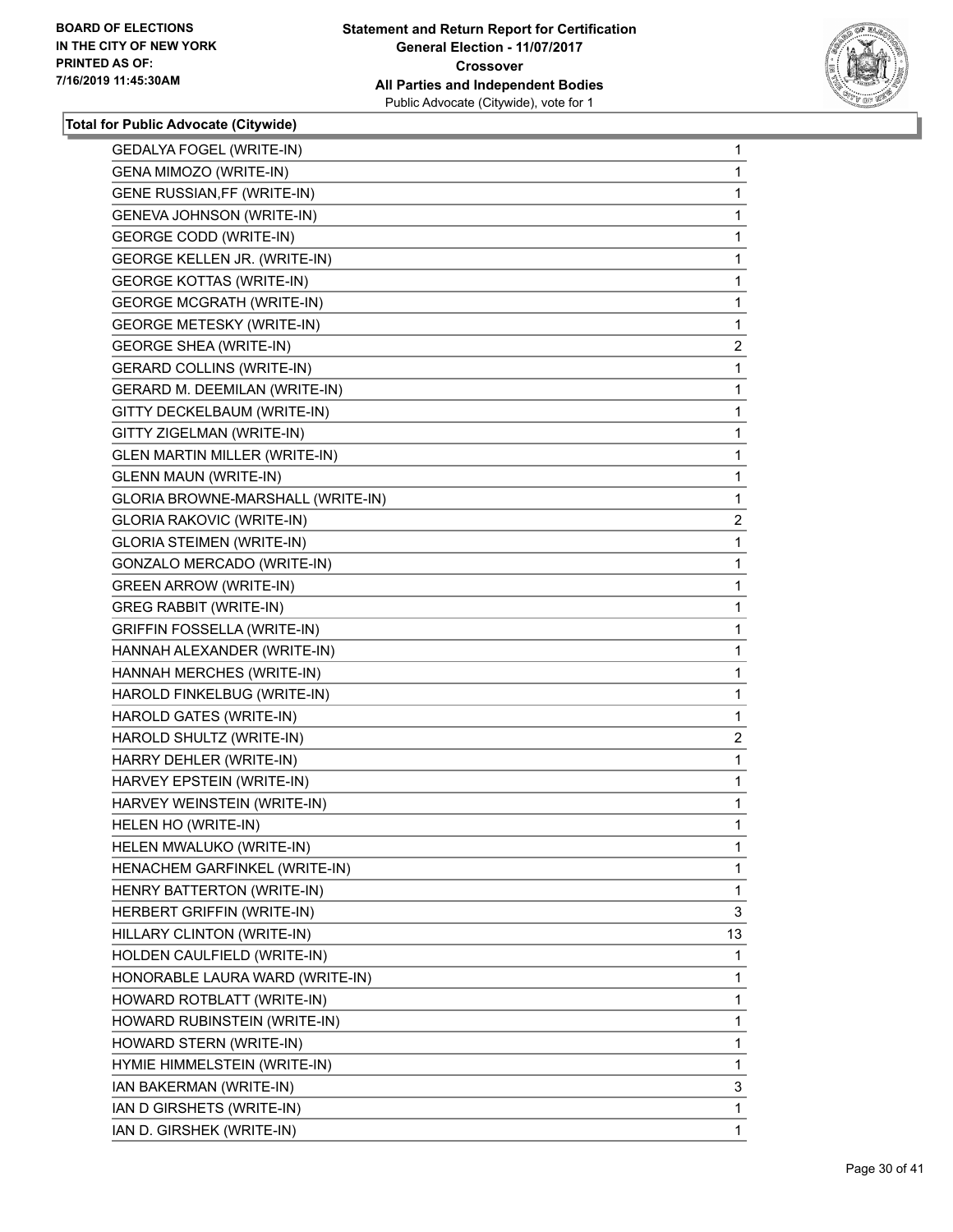

| IAN STRAUGHTER (WRITE-IN)                | 1              |
|------------------------------------------|----------------|
| <b>INEZ BARRON (WRITE-IN)</b>            | 1              |
| IRIS FELSENSTEIN (WRITE-IN)              | 1              |
| ISABELL FITCH (WRITE-IN)                 | 1              |
| ISAC DAUGHTY (WRITE-IN)                  | 1              |
| ISAIAH BING (WRITE-IN)                   | 1              |
| IVANKA TRUMP (WRITE-IN)                  | 1              |
| JABARI BRISPORT (WRITE-IN)               | 3              |
| JACOB LIPSCHITZ (WRITE-IN)               | 1              |
| JACOB REISMAN (WRITE-IN)                 | $\overline{2}$ |
| JACOB ROTH (WRITE-IN)                    | 1              |
| JAMES A. ALFANO (WRITE-IN)               | 1              |
| JAMES COMEY (WRITE-IN)                   | 1              |
| JAMES ENTIN (WRITE-IN)                   | 1              |
| JAMES MCALLEN (WRITE-IN)                 | 1              |
| JAMES P. ONEILL (WRITE-IN)               | 1              |
| JAMES SHIPP (WRITE-IN)                   | 1              |
| JANDS DEV MORTON (WRITE-IN)              | 1              |
| JANE DOE (WRITE-IN)                      | 1              |
| JANE S MORTON (WRITE-IN)                 | 1              |
| JANELLE BAGNALL (WRITE-IN)               | 1              |
| JANICE TSAO (WRITE-IN)                   | 1              |
| JANOS MARTON (WRITE-IN)                  | 1              |
| JARED OCK (WRITE-IN)                     | 1              |
| JARRET HOVA (WRITE-IN)                   | 1              |
| JASON CHIN-FATT (WRITE-IN)               | 1              |
| JASON MAHONEY (WRITE-IN)                 | 1              |
| <b>JASON RUBY (WRITE-IN)</b>             | 1              |
| JASON S. ABRAMS (WRITE-IN)               | 1              |
| JASON SHELLY (WRITE-IN)                  | 1              |
| JAY BURSTEIN (WRITE-IN)                  | 1              |
| JAY HAUBEN (WRITE-IN)                    | 1              |
| JAY WILLIAMS (WRITE-IN)                  | 1              |
| JAYSON MCNEIL (WRITE-IN)                 | 1              |
| JEAN BRANDOLINI-LAMB (WRITE-IN)          | 1              |
| JEFF KLEIN (WRITE-IN)                    | 1              |
| JEFFERSON PAXTON BOREDMAN III (WRITE-IN) | 1              |
| JEFFERY STEIN (WRITE-IN)                 | 1              |
| JEFFREY KAPPEN (WRITE-IN)                | 1              |
| JEHOVAH'S KINGDOM (WRITE-IN)             | 1              |
| JENNIFER FARRELLY (WRITE-IN)             | 1              |
| JESSE MANNING (WRITE-IN)                 | 1              |
| JESSICA GIAMBRONE-PALMESE (WRITE-IN)     | 1              |
| <b>JESUS CHRIST (WRITE-IN)</b>           | 1              |
| JILL STEIN (WRITE-IN)                    | 1              |
| JIMMY FALLON (WRITE-IN)                  | $\mathbf{1}$   |
|                                          |                |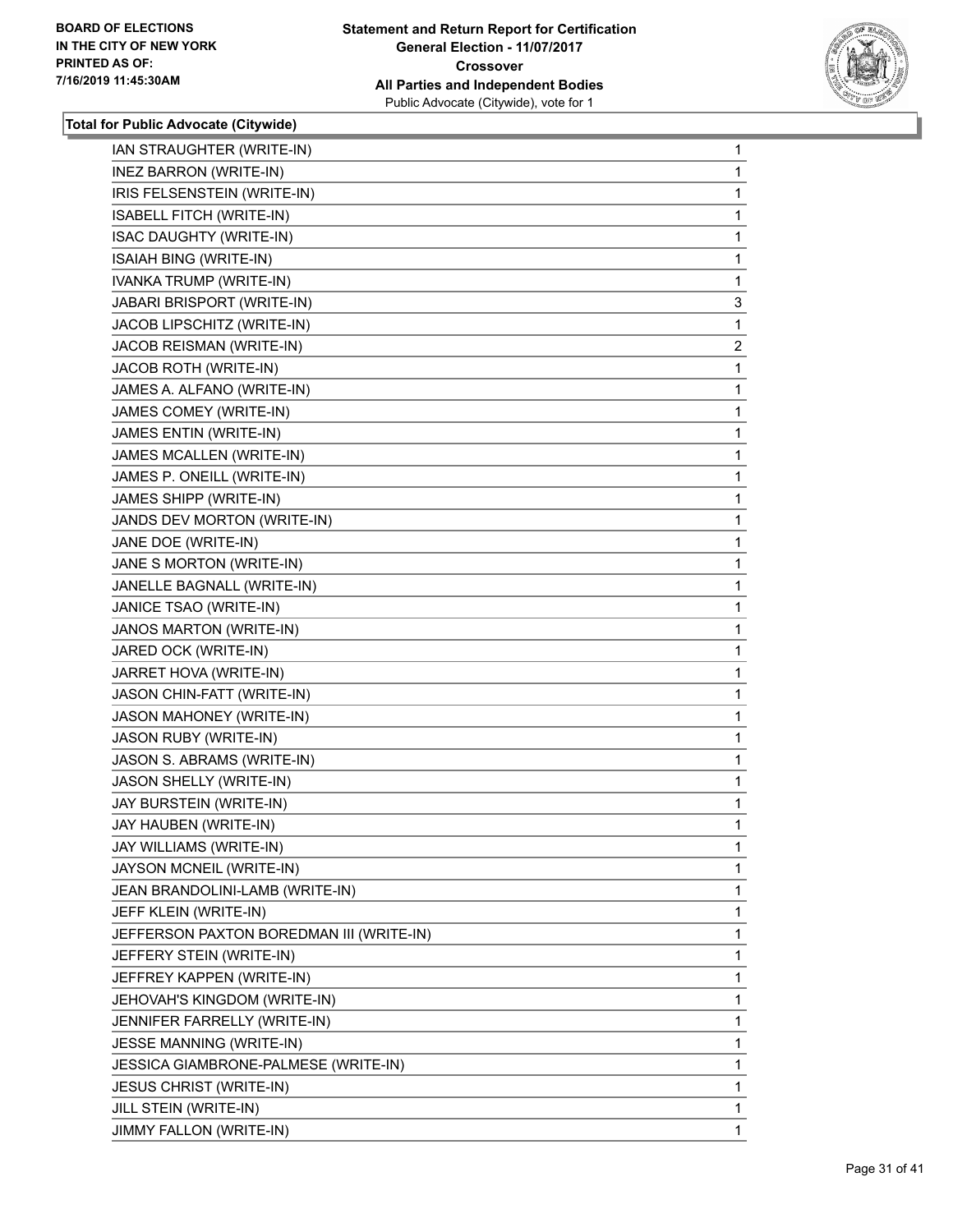

| JOE GIRARDI (WRITE-IN)<br>3<br>JOE MANCINE (WRITE-IN)<br>1<br>JOEL CHAIKEN (WRITE-IN)<br>1<br>JOEL GOZOSTEIN (WRITE-IN)<br>1<br>JOEL GROSS (WRITE-IN)<br>1<br>JOEL KLEIN (WRITE-IN)<br>1<br>JOEL ROSENFELD (WRITE-IN)<br>JOHN BAYLEY (WRITE-IN)<br>1<br>JOHN GULIANO (WRITE-IN)<br>1<br>JOHN J. DORDY (WRITE-IN)<br>1<br>JOHN J. SCHILLING (WRITE-IN)<br>1<br>JOHN JM FAHY (WRITE-IN)<br>1<br>JOHN LIU (WRITE-IN)<br>1<br>JOHN LUDEWIG (WRITE-IN)<br>1<br>JOHN MACARI (WRITE-IN)<br>1<br>JOHN PABB (WRITE-IN)<br>1<br>JOHN PODHORETE (WRITE-IN)<br>1<br>JOHN R. ANGUS (WRITE-IN)<br>1<br>JOHN SMITH (WRITE-IN)<br>JOHN SZELUGA (WRITE-IN)<br>1<br>JOHN VERCO (WRITE-IN)<br>1<br>JOHN W. CRONIN (WRITE-IN)<br>1<br>JOHNNETTE TRAILL (WRITE-IN)<br>1<br>JOLIE SCHWAB (WRITE-IN)<br>1<br>JONAH RECHMORZ (WRITE-IN)<br>1<br>JONATHAN GOLDIN (WRITE-IN)<br>1<br>JONATHAN HAGLER (WRITE-IN)<br>1<br>JONATHAN KIMMEL (WRITE-IN)<br>JONATHAN R. SIMMONS (WRITE-IN)<br>1<br>JORGE POSADA (WRITE-IN)<br>1<br>JOSE ANTONIO GONZALEZ JR. (WRITE-IN)<br>1<br>JOSE FLORES (WRITE-IN)<br>1<br>JOSE REYES (WRITE-IN)<br>1<br>JOSEF WASNER (WRITE-IN)<br>1<br>JOSEPH C. BORELLI (WRITE-IN)<br>JOSEPH GORGA, JR. (WRITE-IN)<br>1<br>JOSEPH GUAMLOARDO (WRITE-IN)<br>1<br>JOSEPH J HASLIP (WRITE-IN)<br>1<br>JOSEPH J. GIANNOTTI (WRITE-IN)<br>1<br>JOSEPH JOEY DZUZAK (WRITE-IN)<br>1<br>JOSEPH MIONE (WRITE-IN)<br>1<br>JOSEPH S. AMSEL (WRITE-IN)<br>1<br>JOSH BERNSTEIN (WRITE-IN)<br>1<br>JOSH THOMPSON (WRITE-IN)<br>1 | JOAN KATZMAN (WRITE-IN)  | $\mathbf{1}$   |
|-----------------------------------------------------------------------------------------------------------------------------------------------------------------------------------------------------------------------------------------------------------------------------------------------------------------------------------------------------------------------------------------------------------------------------------------------------------------------------------------------------------------------------------------------------------------------------------------------------------------------------------------------------------------------------------------------------------------------------------------------------------------------------------------------------------------------------------------------------------------------------------------------------------------------------------------------------------------------------------------------------------------------------------------------------------------------------------------------------------------------------------------------------------------------------------------------------------------------------------------------------------------------------------------------------------------------------------------------------------------------------------------------------------------------------------------------------------------------------------------------------------|--------------------------|----------------|
|                                                                                                                                                                                                                                                                                                                                                                                                                                                                                                                                                                                                                                                                                                                                                                                                                                                                                                                                                                                                                                                                                                                                                                                                                                                                                                                                                                                                                                                                                                           |                          |                |
|                                                                                                                                                                                                                                                                                                                                                                                                                                                                                                                                                                                                                                                                                                                                                                                                                                                                                                                                                                                                                                                                                                                                                                                                                                                                                                                                                                                                                                                                                                           |                          |                |
|                                                                                                                                                                                                                                                                                                                                                                                                                                                                                                                                                                                                                                                                                                                                                                                                                                                                                                                                                                                                                                                                                                                                                                                                                                                                                                                                                                                                                                                                                                           |                          |                |
|                                                                                                                                                                                                                                                                                                                                                                                                                                                                                                                                                                                                                                                                                                                                                                                                                                                                                                                                                                                                                                                                                                                                                                                                                                                                                                                                                                                                                                                                                                           |                          |                |
|                                                                                                                                                                                                                                                                                                                                                                                                                                                                                                                                                                                                                                                                                                                                                                                                                                                                                                                                                                                                                                                                                                                                                                                                                                                                                                                                                                                                                                                                                                           |                          |                |
|                                                                                                                                                                                                                                                                                                                                                                                                                                                                                                                                                                                                                                                                                                                                                                                                                                                                                                                                                                                                                                                                                                                                                                                                                                                                                                                                                                                                                                                                                                           |                          |                |
|                                                                                                                                                                                                                                                                                                                                                                                                                                                                                                                                                                                                                                                                                                                                                                                                                                                                                                                                                                                                                                                                                                                                                                                                                                                                                                                                                                                                                                                                                                           |                          | 2              |
|                                                                                                                                                                                                                                                                                                                                                                                                                                                                                                                                                                                                                                                                                                                                                                                                                                                                                                                                                                                                                                                                                                                                                                                                                                                                                                                                                                                                                                                                                                           |                          |                |
|                                                                                                                                                                                                                                                                                                                                                                                                                                                                                                                                                                                                                                                                                                                                                                                                                                                                                                                                                                                                                                                                                                                                                                                                                                                                                                                                                                                                                                                                                                           |                          |                |
|                                                                                                                                                                                                                                                                                                                                                                                                                                                                                                                                                                                                                                                                                                                                                                                                                                                                                                                                                                                                                                                                                                                                                                                                                                                                                                                                                                                                                                                                                                           |                          |                |
|                                                                                                                                                                                                                                                                                                                                                                                                                                                                                                                                                                                                                                                                                                                                                                                                                                                                                                                                                                                                                                                                                                                                                                                                                                                                                                                                                                                                                                                                                                           |                          |                |
|                                                                                                                                                                                                                                                                                                                                                                                                                                                                                                                                                                                                                                                                                                                                                                                                                                                                                                                                                                                                                                                                                                                                                                                                                                                                                                                                                                                                                                                                                                           |                          |                |
|                                                                                                                                                                                                                                                                                                                                                                                                                                                                                                                                                                                                                                                                                                                                                                                                                                                                                                                                                                                                                                                                                                                                                                                                                                                                                                                                                                                                                                                                                                           |                          |                |
|                                                                                                                                                                                                                                                                                                                                                                                                                                                                                                                                                                                                                                                                                                                                                                                                                                                                                                                                                                                                                                                                                                                                                                                                                                                                                                                                                                                                                                                                                                           |                          |                |
|                                                                                                                                                                                                                                                                                                                                                                                                                                                                                                                                                                                                                                                                                                                                                                                                                                                                                                                                                                                                                                                                                                                                                                                                                                                                                                                                                                                                                                                                                                           |                          |                |
|                                                                                                                                                                                                                                                                                                                                                                                                                                                                                                                                                                                                                                                                                                                                                                                                                                                                                                                                                                                                                                                                                                                                                                                                                                                                                                                                                                                                                                                                                                           |                          |                |
|                                                                                                                                                                                                                                                                                                                                                                                                                                                                                                                                                                                                                                                                                                                                                                                                                                                                                                                                                                                                                                                                                                                                                                                                                                                                                                                                                                                                                                                                                                           |                          |                |
|                                                                                                                                                                                                                                                                                                                                                                                                                                                                                                                                                                                                                                                                                                                                                                                                                                                                                                                                                                                                                                                                                                                                                                                                                                                                                                                                                                                                                                                                                                           |                          |                |
|                                                                                                                                                                                                                                                                                                                                                                                                                                                                                                                                                                                                                                                                                                                                                                                                                                                                                                                                                                                                                                                                                                                                                                                                                                                                                                                                                                                                                                                                                                           |                          | 2              |
|                                                                                                                                                                                                                                                                                                                                                                                                                                                                                                                                                                                                                                                                                                                                                                                                                                                                                                                                                                                                                                                                                                                                                                                                                                                                                                                                                                                                                                                                                                           |                          |                |
|                                                                                                                                                                                                                                                                                                                                                                                                                                                                                                                                                                                                                                                                                                                                                                                                                                                                                                                                                                                                                                                                                                                                                                                                                                                                                                                                                                                                                                                                                                           |                          |                |
|                                                                                                                                                                                                                                                                                                                                                                                                                                                                                                                                                                                                                                                                                                                                                                                                                                                                                                                                                                                                                                                                                                                                                                                                                                                                                                                                                                                                                                                                                                           |                          |                |
|                                                                                                                                                                                                                                                                                                                                                                                                                                                                                                                                                                                                                                                                                                                                                                                                                                                                                                                                                                                                                                                                                                                                                                                                                                                                                                                                                                                                                                                                                                           |                          |                |
|                                                                                                                                                                                                                                                                                                                                                                                                                                                                                                                                                                                                                                                                                                                                                                                                                                                                                                                                                                                                                                                                                                                                                                                                                                                                                                                                                                                                                                                                                                           |                          |                |
|                                                                                                                                                                                                                                                                                                                                                                                                                                                                                                                                                                                                                                                                                                                                                                                                                                                                                                                                                                                                                                                                                                                                                                                                                                                                                                                                                                                                                                                                                                           |                          |                |
|                                                                                                                                                                                                                                                                                                                                                                                                                                                                                                                                                                                                                                                                                                                                                                                                                                                                                                                                                                                                                                                                                                                                                                                                                                                                                                                                                                                                                                                                                                           |                          |                |
|                                                                                                                                                                                                                                                                                                                                                                                                                                                                                                                                                                                                                                                                                                                                                                                                                                                                                                                                                                                                                                                                                                                                                                                                                                                                                                                                                                                                                                                                                                           |                          |                |
|                                                                                                                                                                                                                                                                                                                                                                                                                                                                                                                                                                                                                                                                                                                                                                                                                                                                                                                                                                                                                                                                                                                                                                                                                                                                                                                                                                                                                                                                                                           |                          | $\overline{2}$ |
|                                                                                                                                                                                                                                                                                                                                                                                                                                                                                                                                                                                                                                                                                                                                                                                                                                                                                                                                                                                                                                                                                                                                                                                                                                                                                                                                                                                                                                                                                                           |                          |                |
|                                                                                                                                                                                                                                                                                                                                                                                                                                                                                                                                                                                                                                                                                                                                                                                                                                                                                                                                                                                                                                                                                                                                                                                                                                                                                                                                                                                                                                                                                                           |                          |                |
|                                                                                                                                                                                                                                                                                                                                                                                                                                                                                                                                                                                                                                                                                                                                                                                                                                                                                                                                                                                                                                                                                                                                                                                                                                                                                                                                                                                                                                                                                                           |                          |                |
|                                                                                                                                                                                                                                                                                                                                                                                                                                                                                                                                                                                                                                                                                                                                                                                                                                                                                                                                                                                                                                                                                                                                                                                                                                                                                                                                                                                                                                                                                                           |                          |                |
|                                                                                                                                                                                                                                                                                                                                                                                                                                                                                                                                                                                                                                                                                                                                                                                                                                                                                                                                                                                                                                                                                                                                                                                                                                                                                                                                                                                                                                                                                                           |                          |                |
|                                                                                                                                                                                                                                                                                                                                                                                                                                                                                                                                                                                                                                                                                                                                                                                                                                                                                                                                                                                                                                                                                                                                                                                                                                                                                                                                                                                                                                                                                                           |                          |                |
|                                                                                                                                                                                                                                                                                                                                                                                                                                                                                                                                                                                                                                                                                                                                                                                                                                                                                                                                                                                                                                                                                                                                                                                                                                                                                                                                                                                                                                                                                                           |                          | $\overline{2}$ |
|                                                                                                                                                                                                                                                                                                                                                                                                                                                                                                                                                                                                                                                                                                                                                                                                                                                                                                                                                                                                                                                                                                                                                                                                                                                                                                                                                                                                                                                                                                           |                          |                |
|                                                                                                                                                                                                                                                                                                                                                                                                                                                                                                                                                                                                                                                                                                                                                                                                                                                                                                                                                                                                                                                                                                                                                                                                                                                                                                                                                                                                                                                                                                           |                          |                |
|                                                                                                                                                                                                                                                                                                                                                                                                                                                                                                                                                                                                                                                                                                                                                                                                                                                                                                                                                                                                                                                                                                                                                                                                                                                                                                                                                                                                                                                                                                           |                          |                |
|                                                                                                                                                                                                                                                                                                                                                                                                                                                                                                                                                                                                                                                                                                                                                                                                                                                                                                                                                                                                                                                                                                                                                                                                                                                                                                                                                                                                                                                                                                           |                          |                |
|                                                                                                                                                                                                                                                                                                                                                                                                                                                                                                                                                                                                                                                                                                                                                                                                                                                                                                                                                                                                                                                                                                                                                                                                                                                                                                                                                                                                                                                                                                           |                          |                |
|                                                                                                                                                                                                                                                                                                                                                                                                                                                                                                                                                                                                                                                                                                                                                                                                                                                                                                                                                                                                                                                                                                                                                                                                                                                                                                                                                                                                                                                                                                           |                          |                |
|                                                                                                                                                                                                                                                                                                                                                                                                                                                                                                                                                                                                                                                                                                                                                                                                                                                                                                                                                                                                                                                                                                                                                                                                                                                                                                                                                                                                                                                                                                           |                          |                |
|                                                                                                                                                                                                                                                                                                                                                                                                                                                                                                                                                                                                                                                                                                                                                                                                                                                                                                                                                                                                                                                                                                                                                                                                                                                                                                                                                                                                                                                                                                           |                          |                |
|                                                                                                                                                                                                                                                                                                                                                                                                                                                                                                                                                                                                                                                                                                                                                                                                                                                                                                                                                                                                                                                                                                                                                                                                                                                                                                                                                                                                                                                                                                           |                          |                |
|                                                                                                                                                                                                                                                                                                                                                                                                                                                                                                                                                                                                                                                                                                                                                                                                                                                                                                                                                                                                                                                                                                                                                                                                                                                                                                                                                                                                                                                                                                           | JOSHUA BOCIAN (WRITE-IN) | $\mathbf 1$    |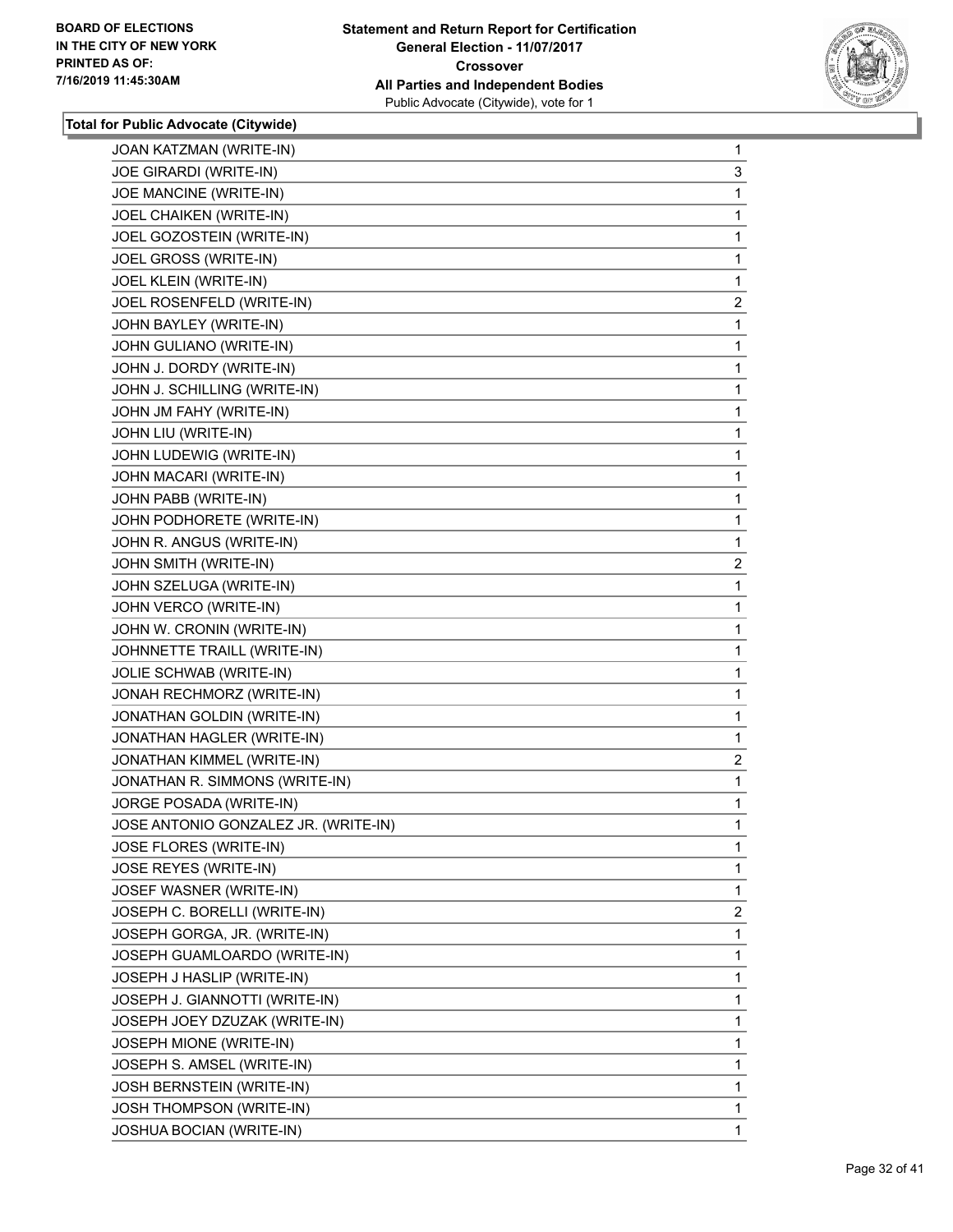

| JOSHUA LEVIN (WRITE-IN)<br>JOSHUA LIBLING (WRITE-IN)<br>JOSHUA R DIAMOND (WRITE-IN)<br><b>JOSHUA ROGERS (WRITE-IN)</b><br>JUAN TORRES (WRITE-IN)<br><b>JUDITH BROWN (WRITE-IN)</b><br>JUDITH HERMAN (WRITE-IN)<br>JULIA DAVIS (WRITE-IN)<br>JULIA KRAMER (WRITE-IN)<br>JULIAN ASSANGE (WRITE-IN)<br>JULIE MOODY LEWIS (WRITE-IN)<br>JULIO SURIEL (WRITE-IN)<br>JULISE HUEETAS (WRITE-IN)<br>JULISSA FERREGRASS (WRITE-IN)<br>JUMAANE WILLIAMS (WRITE-IN)<br>JUSLUEA CUTLER (WRITE-IN)<br>JUSTINE G. CUCCIA (WRITE-IN)<br>KALMAN YEGER (WRITE-IN)<br>KARL MARX (WRITE-IN)<br>KATE D. LEVIN (WRITE-IN)<br>KATHLEEN A.BYRNE (WRITE-IN)<br>KATHLEEN GORMAN (WRITE-IN)<br>KEITH POWERS (WRITE-IN)<br>KEITH SULLIVAN (WRITE-IN)<br>KENDALL DELLAGATTA (WRITE-IN)<br>KENNETH GURSKY (WRITE-IN)<br>KENTON KIRBY (WRITE-IN)<br>KENYA JEFFERIES (WRITE-IN)<br>KEVIN BAROZ (WRITE-IN)<br>KEVIN P. CARROLL (WRITE-IN)<br>KEVIN WENDUM (WRITE-IN)<br>KHADER EL-YATEEM (WRITE-IN)<br>KHADIJAH MATIA (WRITE-IN)<br>KIM MAIER (WRITE-IN)<br>KIRK OLIVER (WRITE-IN)<br>KRISTAPS PORZINGUS (WRITE-IN)<br>KUMAR CHATINI (WRITE-IN)<br>KURT HOKE (WRITE-IN)<br>KYLE BLUTH (WRITE-IN)<br>KYLE GORMAN (WRITE-IN)<br>KYLE RIORBUN (WRITE-IN)<br>LARA TABAC-SHERIDAN (WRITE-IN)<br>LARRY BRING (WRITE-IN)<br>LARRY ELDER (WRITE-IN)<br>LAURA PODOLNICK (WRITE-IN) | JOSHUA GOLDFEIN (WRITE-IN) | 1              |
|-------------------------------------------------------------------------------------------------------------------------------------------------------------------------------------------------------------------------------------------------------------------------------------------------------------------------------------------------------------------------------------------------------------------------------------------------------------------------------------------------------------------------------------------------------------------------------------------------------------------------------------------------------------------------------------------------------------------------------------------------------------------------------------------------------------------------------------------------------------------------------------------------------------------------------------------------------------------------------------------------------------------------------------------------------------------------------------------------------------------------------------------------------------------------------------------------------------------------------------------------------------------------------------------------------------------------------------------|----------------------------|----------------|
|                                                                                                                                                                                                                                                                                                                                                                                                                                                                                                                                                                                                                                                                                                                                                                                                                                                                                                                                                                                                                                                                                                                                                                                                                                                                                                                                           |                            | 1              |
|                                                                                                                                                                                                                                                                                                                                                                                                                                                                                                                                                                                                                                                                                                                                                                                                                                                                                                                                                                                                                                                                                                                                                                                                                                                                                                                                           |                            | 1              |
|                                                                                                                                                                                                                                                                                                                                                                                                                                                                                                                                                                                                                                                                                                                                                                                                                                                                                                                                                                                                                                                                                                                                                                                                                                                                                                                                           |                            | 1              |
|                                                                                                                                                                                                                                                                                                                                                                                                                                                                                                                                                                                                                                                                                                                                                                                                                                                                                                                                                                                                                                                                                                                                                                                                                                                                                                                                           |                            | 1              |
|                                                                                                                                                                                                                                                                                                                                                                                                                                                                                                                                                                                                                                                                                                                                                                                                                                                                                                                                                                                                                                                                                                                                                                                                                                                                                                                                           |                            | 1              |
|                                                                                                                                                                                                                                                                                                                                                                                                                                                                                                                                                                                                                                                                                                                                                                                                                                                                                                                                                                                                                                                                                                                                                                                                                                                                                                                                           |                            | 1              |
|                                                                                                                                                                                                                                                                                                                                                                                                                                                                                                                                                                                                                                                                                                                                                                                                                                                                                                                                                                                                                                                                                                                                                                                                                                                                                                                                           |                            | $\overline{a}$ |
|                                                                                                                                                                                                                                                                                                                                                                                                                                                                                                                                                                                                                                                                                                                                                                                                                                                                                                                                                                                                                                                                                                                                                                                                                                                                                                                                           |                            | 1              |
|                                                                                                                                                                                                                                                                                                                                                                                                                                                                                                                                                                                                                                                                                                                                                                                                                                                                                                                                                                                                                                                                                                                                                                                                                                                                                                                                           |                            | 1              |
|                                                                                                                                                                                                                                                                                                                                                                                                                                                                                                                                                                                                                                                                                                                                                                                                                                                                                                                                                                                                                                                                                                                                                                                                                                                                                                                                           |                            | 1              |
|                                                                                                                                                                                                                                                                                                                                                                                                                                                                                                                                                                                                                                                                                                                                                                                                                                                                                                                                                                                                                                                                                                                                                                                                                                                                                                                                           |                            | 1              |
|                                                                                                                                                                                                                                                                                                                                                                                                                                                                                                                                                                                                                                                                                                                                                                                                                                                                                                                                                                                                                                                                                                                                                                                                                                                                                                                                           |                            | $\overline{2}$ |
|                                                                                                                                                                                                                                                                                                                                                                                                                                                                                                                                                                                                                                                                                                                                                                                                                                                                                                                                                                                                                                                                                                                                                                                                                                                                                                                                           |                            | 1              |
|                                                                                                                                                                                                                                                                                                                                                                                                                                                                                                                                                                                                                                                                                                                                                                                                                                                                                                                                                                                                                                                                                                                                                                                                                                                                                                                                           |                            | 1              |
|                                                                                                                                                                                                                                                                                                                                                                                                                                                                                                                                                                                                                                                                                                                                                                                                                                                                                                                                                                                                                                                                                                                                                                                                                                                                                                                                           |                            | 1              |
|                                                                                                                                                                                                                                                                                                                                                                                                                                                                                                                                                                                                                                                                                                                                                                                                                                                                                                                                                                                                                                                                                                                                                                                                                                                                                                                                           |                            | 1              |
|                                                                                                                                                                                                                                                                                                                                                                                                                                                                                                                                                                                                                                                                                                                                                                                                                                                                                                                                                                                                                                                                                                                                                                                                                                                                                                                                           |                            | 1              |
|                                                                                                                                                                                                                                                                                                                                                                                                                                                                                                                                                                                                                                                                                                                                                                                                                                                                                                                                                                                                                                                                                                                                                                                                                                                                                                                                           |                            | 1              |
|                                                                                                                                                                                                                                                                                                                                                                                                                                                                                                                                                                                                                                                                                                                                                                                                                                                                                                                                                                                                                                                                                                                                                                                                                                                                                                                                           |                            | 1              |
|                                                                                                                                                                                                                                                                                                                                                                                                                                                                                                                                                                                                                                                                                                                                                                                                                                                                                                                                                                                                                                                                                                                                                                                                                                                                                                                                           |                            | 1              |
|                                                                                                                                                                                                                                                                                                                                                                                                                                                                                                                                                                                                                                                                                                                                                                                                                                                                                                                                                                                                                                                                                                                                                                                                                                                                                                                                           |                            | 1              |
|                                                                                                                                                                                                                                                                                                                                                                                                                                                                                                                                                                                                                                                                                                                                                                                                                                                                                                                                                                                                                                                                                                                                                                                                                                                                                                                                           |                            | 1              |
|                                                                                                                                                                                                                                                                                                                                                                                                                                                                                                                                                                                                                                                                                                                                                                                                                                                                                                                                                                                                                                                                                                                                                                                                                                                                                                                                           |                            | 1              |
|                                                                                                                                                                                                                                                                                                                                                                                                                                                                                                                                                                                                                                                                                                                                                                                                                                                                                                                                                                                                                                                                                                                                                                                                                                                                                                                                           |                            | 1              |
|                                                                                                                                                                                                                                                                                                                                                                                                                                                                                                                                                                                                                                                                                                                                                                                                                                                                                                                                                                                                                                                                                                                                                                                                                                                                                                                                           |                            | 1              |
|                                                                                                                                                                                                                                                                                                                                                                                                                                                                                                                                                                                                                                                                                                                                                                                                                                                                                                                                                                                                                                                                                                                                                                                                                                                                                                                                           |                            | $\overline{c}$ |
|                                                                                                                                                                                                                                                                                                                                                                                                                                                                                                                                                                                                                                                                                                                                                                                                                                                                                                                                                                                                                                                                                                                                                                                                                                                                                                                                           |                            | 1              |
|                                                                                                                                                                                                                                                                                                                                                                                                                                                                                                                                                                                                                                                                                                                                                                                                                                                                                                                                                                                                                                                                                                                                                                                                                                                                                                                                           |                            | 1              |
|                                                                                                                                                                                                                                                                                                                                                                                                                                                                                                                                                                                                                                                                                                                                                                                                                                                                                                                                                                                                                                                                                                                                                                                                                                                                                                                                           |                            | 1              |
|                                                                                                                                                                                                                                                                                                                                                                                                                                                                                                                                                                                                                                                                                                                                                                                                                                                                                                                                                                                                                                                                                                                                                                                                                                                                                                                                           |                            | 1              |
|                                                                                                                                                                                                                                                                                                                                                                                                                                                                                                                                                                                                                                                                                                                                                                                                                                                                                                                                                                                                                                                                                                                                                                                                                                                                                                                                           |                            | 1              |
|                                                                                                                                                                                                                                                                                                                                                                                                                                                                                                                                                                                                                                                                                                                                                                                                                                                                                                                                                                                                                                                                                                                                                                                                                                                                                                                                           |                            | 1              |
|                                                                                                                                                                                                                                                                                                                                                                                                                                                                                                                                                                                                                                                                                                                                                                                                                                                                                                                                                                                                                                                                                                                                                                                                                                                                                                                                           |                            | 1              |
|                                                                                                                                                                                                                                                                                                                                                                                                                                                                                                                                                                                                                                                                                                                                                                                                                                                                                                                                                                                                                                                                                                                                                                                                                                                                                                                                           |                            | $\overline{2}$ |
|                                                                                                                                                                                                                                                                                                                                                                                                                                                                                                                                                                                                                                                                                                                                                                                                                                                                                                                                                                                                                                                                                                                                                                                                                                                                                                                                           |                            | 1              |
|                                                                                                                                                                                                                                                                                                                                                                                                                                                                                                                                                                                                                                                                                                                                                                                                                                                                                                                                                                                                                                                                                                                                                                                                                                                                                                                                           |                            | 1              |
|                                                                                                                                                                                                                                                                                                                                                                                                                                                                                                                                                                                                                                                                                                                                                                                                                                                                                                                                                                                                                                                                                                                                                                                                                                                                                                                                           |                            | 1              |
|                                                                                                                                                                                                                                                                                                                                                                                                                                                                                                                                                                                                                                                                                                                                                                                                                                                                                                                                                                                                                                                                                                                                                                                                                                                                                                                                           |                            | 1              |
|                                                                                                                                                                                                                                                                                                                                                                                                                                                                                                                                                                                                                                                                                                                                                                                                                                                                                                                                                                                                                                                                                                                                                                                                                                                                                                                                           |                            | 1              |
|                                                                                                                                                                                                                                                                                                                                                                                                                                                                                                                                                                                                                                                                                                                                                                                                                                                                                                                                                                                                                                                                                                                                                                                                                                                                                                                                           |                            | 1              |
|                                                                                                                                                                                                                                                                                                                                                                                                                                                                                                                                                                                                                                                                                                                                                                                                                                                                                                                                                                                                                                                                                                                                                                                                                                                                                                                                           |                            | 1              |
|                                                                                                                                                                                                                                                                                                                                                                                                                                                                                                                                                                                                                                                                                                                                                                                                                                                                                                                                                                                                                                                                                                                                                                                                                                                                                                                                           |                            | 1              |
|                                                                                                                                                                                                                                                                                                                                                                                                                                                                                                                                                                                                                                                                                                                                                                                                                                                                                                                                                                                                                                                                                                                                                                                                                                                                                                                                           |                            | 1              |
|                                                                                                                                                                                                                                                                                                                                                                                                                                                                                                                                                                                                                                                                                                                                                                                                                                                                                                                                                                                                                                                                                                                                                                                                                                                                                                                                           |                            | 1              |
|                                                                                                                                                                                                                                                                                                                                                                                                                                                                                                                                                                                                                                                                                                                                                                                                                                                                                                                                                                                                                                                                                                                                                                                                                                                                                                                                           |                            | 1              |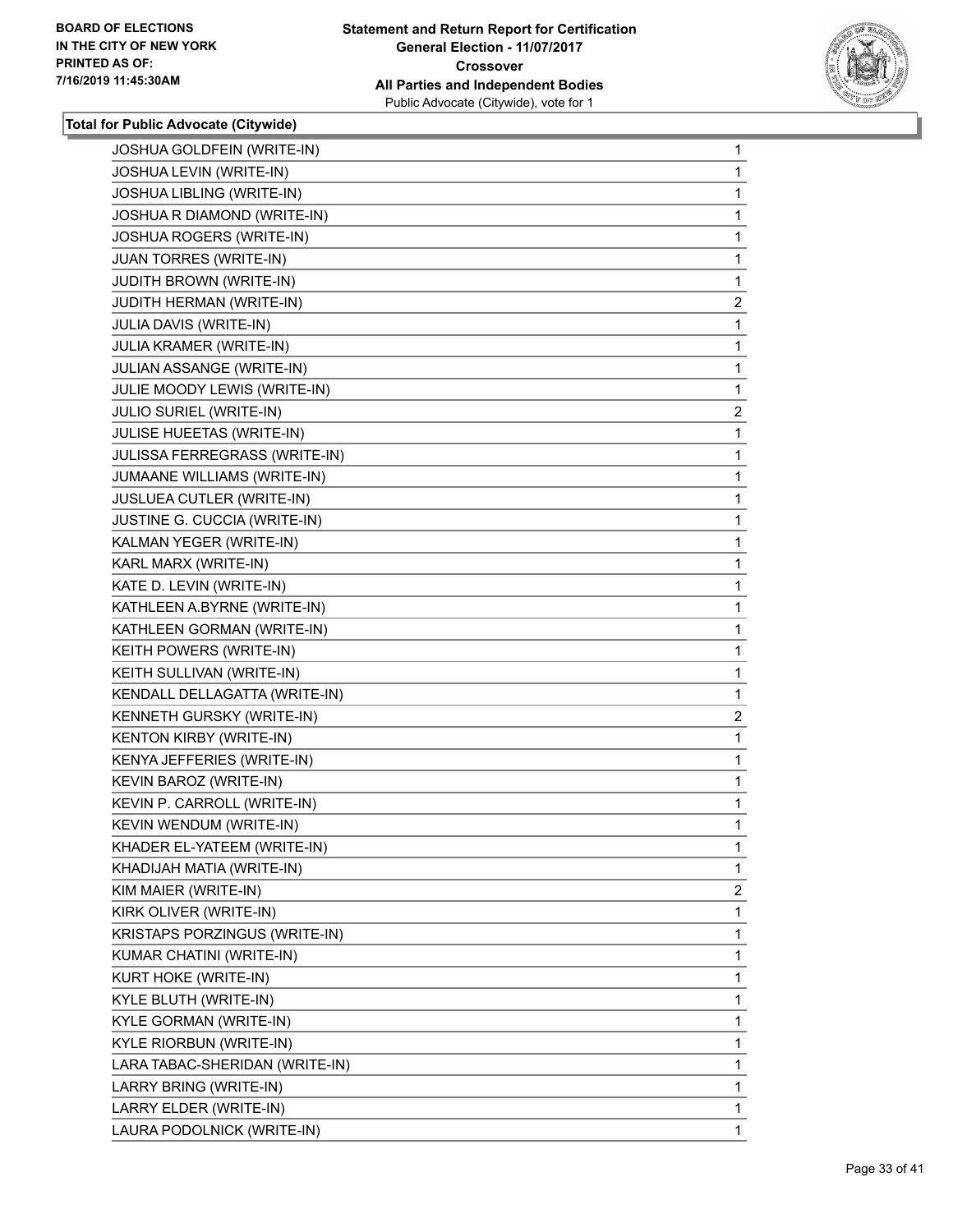

| LAURA SWORD (WRITE-IN)            | 1              |
|-----------------------------------|----------------|
| LAYLA BARRETTO (WRITE-IN)         | 1              |
| LEAH KLEIN (WRITE-IN)             | 1              |
| LENORA FULAHI (WRITE-IN)          | 1              |
| LEOLA MADDOX (WRITE-IN)           | 1              |
| LEON OFMON (WRITE-IN)             | 1              |
| LESLIA SHAPIRO (WRITE-IN)         | 1              |
| LEW SIMON (WRITE-IN)              | 1              |
| LIAM WALSH (WRITE-IN)             | 1              |
| LIL PUMP (WRITE-IN)               | 1              |
| LILY PEACHES (WRITE-IN)           | 1              |
| LIN MANUEL MIRANDA (WRITE-IN)     | 1              |
| LINCOLN WALTER (WRITE-IN)         | 1              |
| LINDA LOVELACE (WRITE-IN)         | 1              |
| LINDA MARCH (WRITE-IN)            | 1              |
| LINDA SARSOUR (WRITE-IN)          | 1              |
| LINSEL PENA (WRITE-IN)            | 1              |
| LISA GREY (WRITE-IN)              | 1              |
| LISE MARTINA (WRITE-IN)           | 1              |
| LORRAINE TEMPEL (WRITE-IN)        | 1              |
| LOUIS ADIMANDO (WRITE-IN)         | 1              |
| LOUIS LEONARD ROMANO (WRITE-IN)   | 1              |
| LOUIS LILAKOS (WRITE-IN)          | 1              |
| LOUIS RIVERA (WRITE-IN)           | 1              |
| LOUIS ROCCO (WRITE-IN)            | 1              |
| LUCAS D'ELABTE (WRITE-IN)         | $\mathbf{1}$   |
| LUCIUS VORENUS (WRITE-IN)         | 1              |
| LUCRETIA REGINA-POTTER (WRITE-IN) | 1              |
| LUCY MARTY (WRITE-IN)             | 1              |
| LUIS TEJADA (WRITE-IN)            | $\overline{2}$ |
| LUNE WADE (WRITE-IN)              | 1              |
| LUZ THALASSINOS (WRITE-IN)        | 1              |
| LYNN ELLSWORTH (WRITE-IN)         | 1              |
| MANDY MUSE (WRITE-IN)             | $\mathbf{1}$   |
| MARC FLIEDNER (WRITE-IN)          | 13             |
| MARC HANSEN (WRITE-IN)            | 1              |
| MARC MINKOFF (WRITE-IN)           | 1              |
| MARGARET CHIN (WRITE-IN)          | 1              |
| MARIA ESTRADA (WRITE-IN)          | 1              |
| MARIAVELLA GOLDSTEIN (WRITE-IN)   | 1              |
| MARIE RUKOWSKI (WRITE-IN)         | 1              |
| MARIE WALSH (WRITE-IN)            | 1              |
| MARION CORNE (WRITE-IN)           | 1              |
| MARISA REDANTY (WRITE-IN)         | 1              |
| MARISSA REDANTY (WRITE-IN)        | 1              |
| MARJORIE VELAZQUEZ (WRITE-IN)     | 1.             |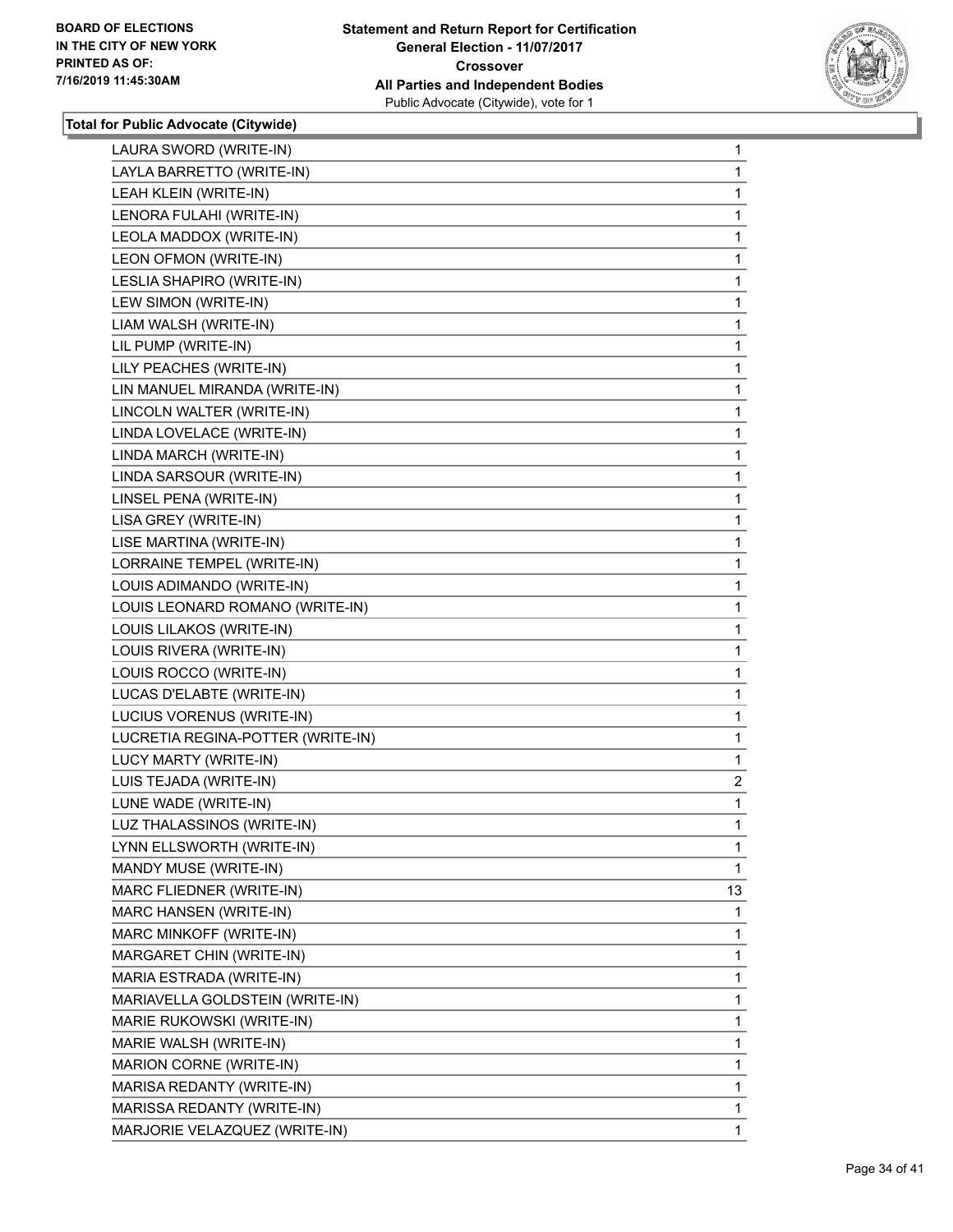

| MARK DANICH (WRITE-IN)          | $\mathbf{1}$ |
|---------------------------------|--------------|
| MARK GREEN (WRITE-IN)           | 5            |
| MARK HAUSSEMANN (WRITE-IN)      | 1            |
| MARK J WILLIAMS (WRITE-IN)      | 1            |
| MARK J. BIBLIS (WRITE-IN)       | 1            |
| MARK J. GREEN (WRITE-IN)        | 1            |
| MARK LANDIS (WRITE-IN)          | 1            |
| MARK STEIN (WRITE-IN)           | 1            |
| MARK THOMPSON (WRITE-IN)        | 1            |
| MARLENE JOSEPHS (WRITE-IN)      | 1            |
| MARTIN HIGHTOWER (WRITE-IN)     | 1            |
| MARTIN LAFALCE (WRITE-IN)       | 1            |
| MARVIN MARKUS (WRITE-IN)        | 1            |
| MARVIN SPRUILL (WRITE-IN)       | 1            |
| MARVIN SYRIAQUE (WRITE-IN)      | 1            |
| MARY BEAMON (WRITE-IN)          | 1            |
| MARY BROWN (WRITE-IN)           | 1            |
| MARY TREYGER (WRITE-IN)         | 1            |
| MATT D'EMIC (WRITE-IN)          | 1            |
| MATT SUDOL (WRITE-IN)           | 1            |
| MATTHEW D HUNTER III (WRITE-IN) | 1            |
| MAX BAER, JR. (WRITE-IN)        | 1            |
| MAX ROSE (WRITE-IN)             | 1            |
| MAY KYL (WRITE-IN)              | 1            |
| MELANIE MARY CARMONA (WRITE-IN) | 1            |
| MELLSSA MAX VIVENTO (WRITE-IN)  | 1            |
| MENACHEM BARNETT (WRITE-IN)     | 1            |
| MERYL GORDON (WRITE-IN)         | 1            |
| MESADOR AZOR (WRITE-IN)         | 1            |
| MICHAEL A. GRAY (WRITE-IN)      | 1            |
| MICHAEL BLOOMBERG (WRITE-IN)    | 16           |
| MICHAEL CIRAVOLO (WRITE-IN)     | 1            |
| MICHAEL FARKOSH (WRITE-IN)      | 1            |
| MICHAEL GRAHAM (WRITE-IN)       | 1            |
| MICHAEL HALPERT (WRITE-IN)      | 1            |
| MICHAEL HERMAN (WRITE-IN)       | 1            |
| MICHAEL J. PENROSE (WRITE-IN)   | 1            |
| MICHAEL JACKSON (WRITE-IN)      | 1            |
| MICHAEL JACOBS (WRITE-IN)       | 1            |
| MICHAEL K. LLOYD (WRITE-IN)     | 1            |
| MICHAEL MAGLOIRE (WRITE-IN)     | 1            |
| MICHAEL MCGREGOR (WRITE-IN)     | 1            |
| MICHAEL PISEM (WRITE-IN)        | 1            |
| MICHAEL PUSHARAN (WRITE-IN)     | 1            |
| MICHAEL REILLY (WRITE-IN)       | 1            |
| MICKEY MOUSE (WRITE-IN)         | 8            |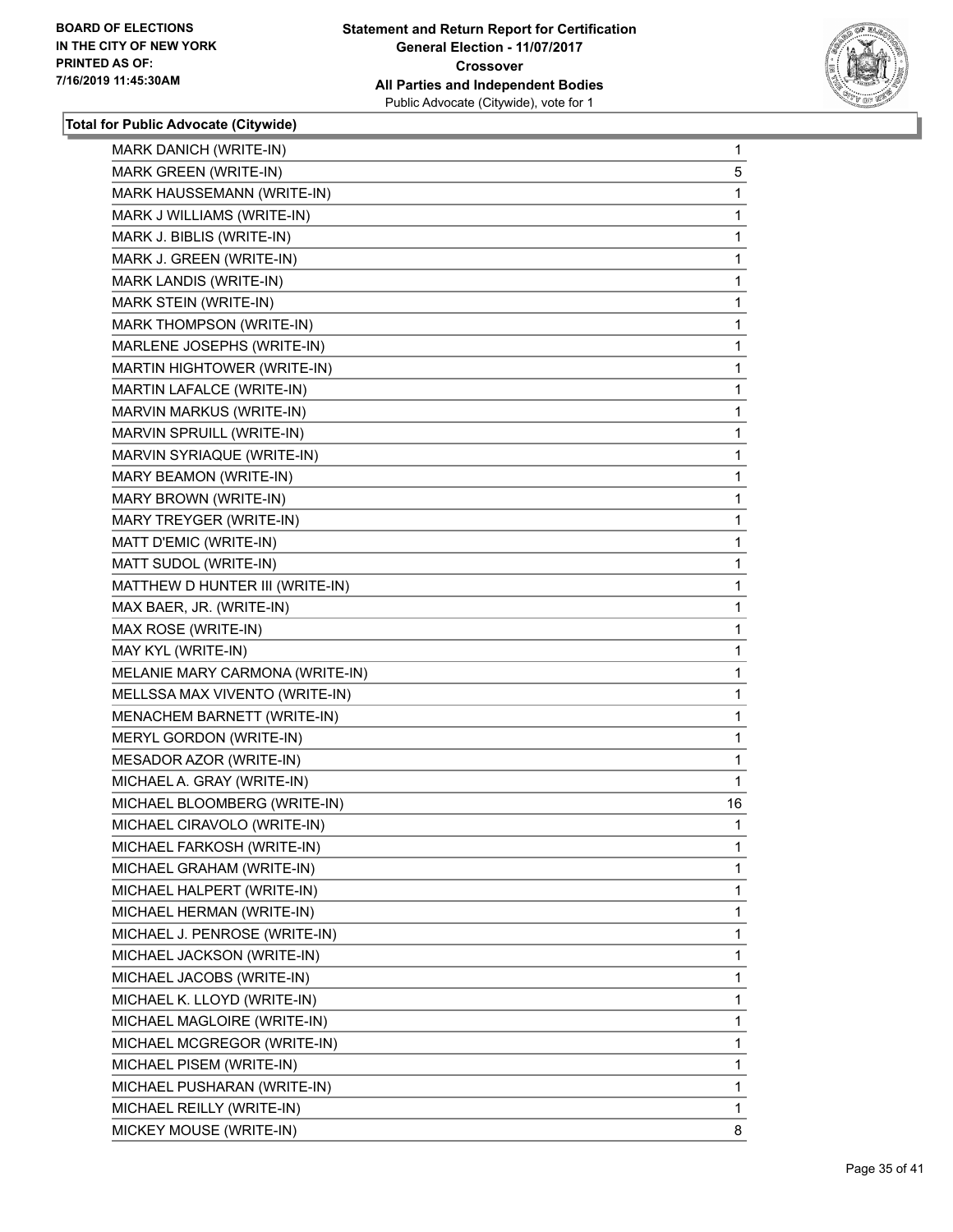

| MIKE CORIAN (WRITE-IN)                | 1              |
|---------------------------------------|----------------|
| MIKE MILLER (WRITE-IN)                | 3              |
| MIRI KOHEN (WRITE-IN)                 | 1              |
| MIRIAM KLEIN (WRITE-IN)               | 1              |
| MITCHELL DEOUDES (WRITE-IN)           | 1              |
| MONA SLOTA (WRITE-IN)                 | 1              |
| MONTELL C. MOSELY (WRITE-IN)          | 1              |
| MONTGOMERY BURNS (WRITE-IN)           | 1              |
| MONTGOMERY SUMMA (WRITE-IN)           | 1              |
| MOSHE NEIDERMAN (WRITE-IN)            | 1              |
| MOSHE SASSON (WRITE-IN)               | 1              |
| MOSHE ZITRONABAUM (WRITE-IN)          | 1              |
| MOSIE ABADI (WRITE-IN)                | 1              |
| MYCHAL JOHNSON (WRITE-IN)             | 1              |
| NACHMEN CALLER (WRITE-IN)             | 1              |
| NADJWA NORTON (WRITE-IN)              | 1              |
| NAFTULI MOSTER (WRITE-IN)             | 1              |
| NAM JOON KIM (WRITE-IN)               | 1              |
| NANCY A BIALLER (WRITE-IN)            | 1              |
| NANCY TONG (WRITE-IN)                 | $\overline{2}$ |
| NCOLAI CAMPAUPLOSSEPEPELOS (WRITE-IN) | 1              |
| NEER R ASHERIC (WRITE-IN)             | 1              |
| NEIL HECHT (WRITE-IN)                 | 1              |
| NELINI STAMP (WRITE-IN)               | 1              |
| NICHOLAS LAMBERTO (WRITE-IN)          | 1              |
| NICK HANAUER (WRITE-IN)               | $\mathbf{1}$   |
| NICK SKOMINA (WRITE-IN)               | 1              |
| NIKKI MAY KATEMAN (WRITE-IN)          | 1              |
| NILY ROZIC (WRITE-IN)                 | 4              |
| NORA A. SIDDIQUI (WRITE-IN)           | 1              |
| NORMAN AREVALO (WRITE-IN)             | 1              |
| <b>NORMAN SIEGEL (WRITE-IN)</b>       | 3              |
| OCNAVIAN SHERMANSONG (WRITE-IN)       | 1              |
| OMARI DILLARD (WRITE-IN)              | 1              |
| OSTER BRYAN (WRITE-IN)                | 1              |
| OWEN BENJAMIN SMITH (WRITE-IN)        | 1              |
| PAMELA KELLY (WRITE-IN)               | 1              |
| PATRICK BILIBAO (WRITE-IN)            | 1              |
| PATRICK KIERNAN (WRITE-IN)            | 1              |
| PATRICK SMITH (WRITE-IN)              | 1              |
| PAUL DEMILIA (WRITE-IN)               | 1              |
| PAUL H. GIUSBURG (WRITE-IN)           | 1              |
| PAUL NERECK (WRITE-IN)                | 1              |
| PAUL WHITMIRE (WRITE-IN)              | 1              |
| PAULA OLIVA (WRITE-IN)                | 1              |
| PAULINE FIGUEROA (WRITE-IN)           | 1              |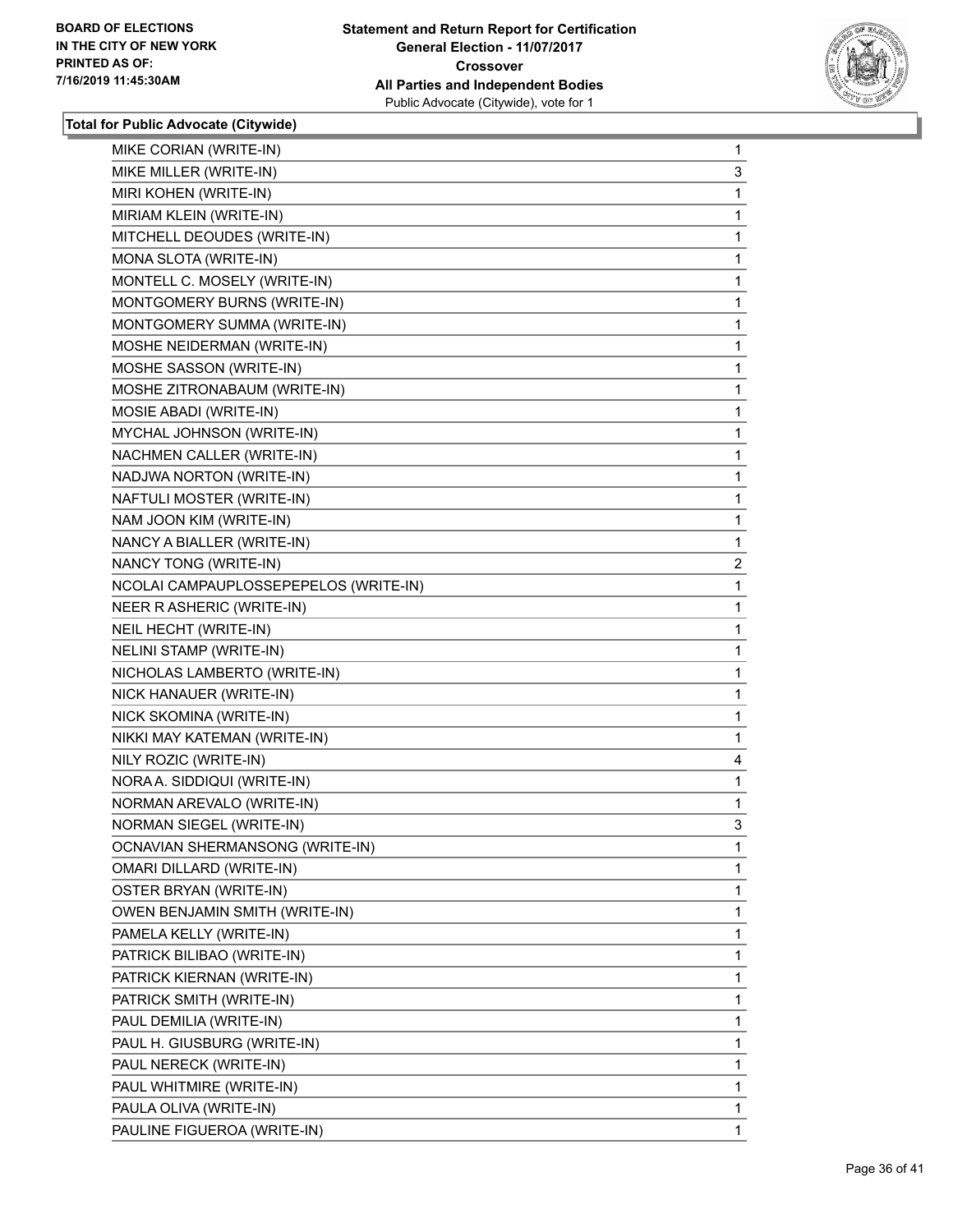

| PEDRO NOVA JR (WRITE-IN)        | $\mathbf{1}$   |
|---------------------------------|----------------|
| PENNY KING (WRITE-IN)           | 1              |
| PETE ROSENBAUM (WRITE-IN)       | 1              |
| PETER CARRAZZO (WRITE-IN)       | 1              |
| PETER G. KELLY (WRITE-IN)       | 1              |
| PETER L. DONAHUE (WRITE-IN)     | 1              |
| PETER LANTRY (WRITE-IN)         | 1              |
| PETER LOMBARDI (WRITE-IN)       | 1              |
| PETER MOSES (WRITE-IN)          | 1              |
| PETER SENE (WRITE-IN)           | 1              |
| PHILIP HIRSCHFELD (WRITE-IN)    | 1              |
| PHILIP LIA (WRITE-IN)           | $\overline{2}$ |
| PHILIP M. MCGRORY (WRITE-IN)    | 1              |
| PHILIP SEGAL (WRITE-IN)         | 1              |
| PHILLIP W. WEISS (WRITE-IN)     | 1              |
| PIA RAYMOND (WRITE-IN)          | 1              |
| PREET BHARARA (WRITE-IN)        | 7              |
| QUINN CASEY (WRITE-IN)          | 1              |
| RACHAEL LINDAHL (WRITE-IN)      | 1              |
| RACHEL BIERMANN (WRITE-IN)      | 1              |
| RACHEL HORAN (WRITE-IN)         | 1              |
| RAFAEL DEJESUS JR. (WRITE-IN)   | 1              |
| RAFAEL FLORES (WRITE-IN)        | 1              |
| RAIZY DASKALOWITZ (WRITE-IN)    | 1              |
| RALPH ACEVEDO (WRITE-IN)        | 1              |
| RALPH NADER (WRITE-IN)          | 3              |
| RAMARLEY GRAHAM (WRITE-IN)      | 1              |
| RAMY HANNA (WRITE-IN)           | 1              |
| RANDOLPH DELFRANCO (WRITE-IN)   | 1              |
| RANDOLPH HARRISON (WRITE-IN)    | 1              |
| RANDY SIMS (WRITE-IN)           | 1              |
| RANDY WHITING ROGERS (WRITE-IN) | 1              |
| RAPLH LEDESMA (WRITE-IN)        | 1              |
| RAY MITCHELL (WRITE-IN)         | $\mathbf{1}$   |
| RAYMOND SANTANA (WRITE-IN)      | 1              |
| REBBECA HARARIE (WRITE-IN)      | 1              |
| REBECCA CHEW (WRITE-IN)         | 1              |
| REBECCA GREEN (WRITE-IN)        | 1              |
| REBECCA ISAACS (WRITE-IN)       | 1              |
| RENAE JARUSINSKY (WRITE-IN)     | 1              |
| RENAULT S CHAVERS (WRITE-IN)    | 1              |
| RENEE BLADY (WRITE-IN)          | 1              |
| RICH HERRERA (WRITE-IN)         | 1              |
| RICHARD BAKER (WRITE-IN)        | 1              |
| RICHARD E. STONE (WRITE-IN)     | 1              |
| RICHARD GREEN (WRITE-IN)        | $\mathbf 1$    |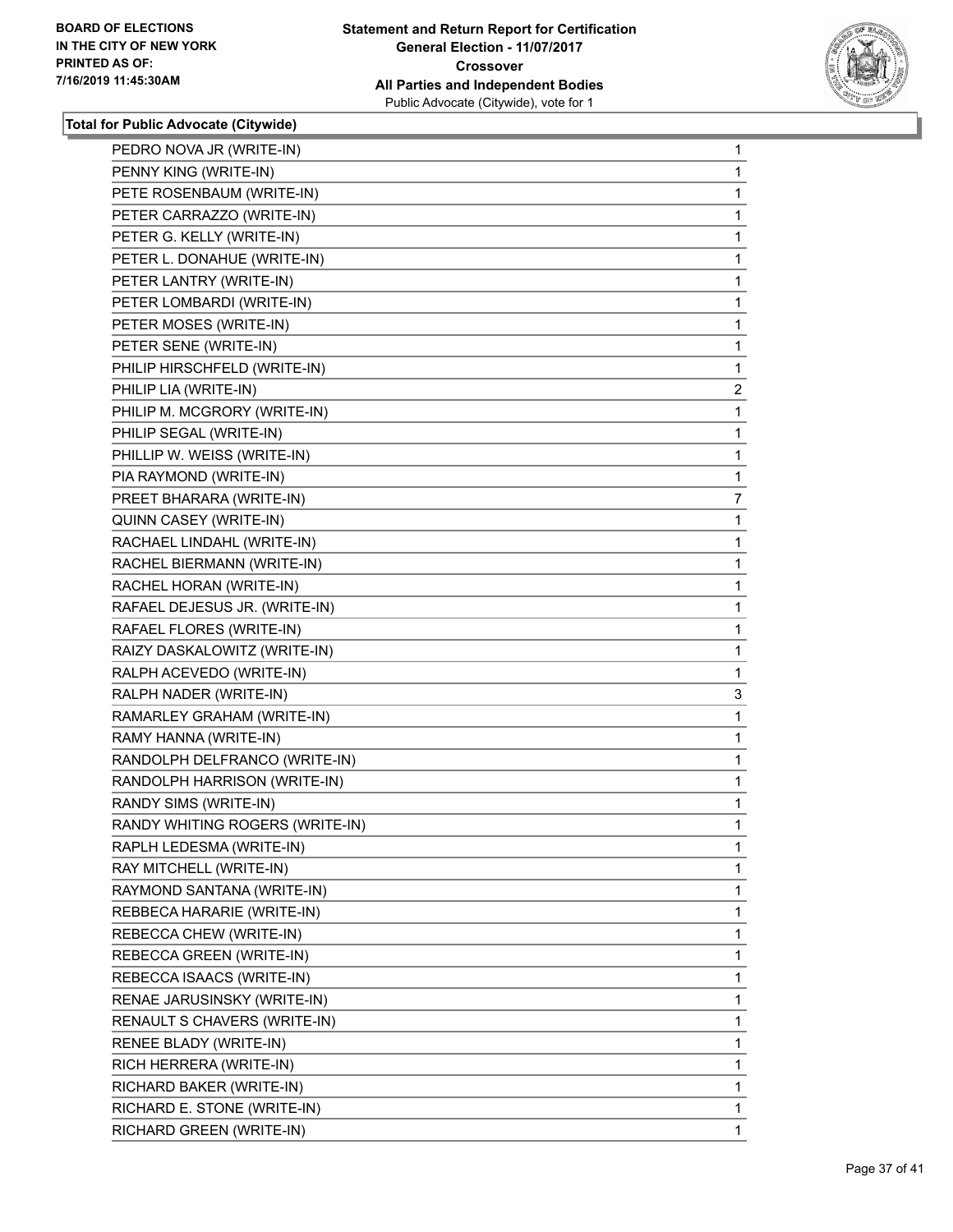

| RICHARD RAVICH (WRITE-IN)            | $\mathbf{1}$   |
|--------------------------------------|----------------|
| ROBBIE GOSINE (WRITE-IN)             | $\overline{2}$ |
| ROBERT HELBOCK (WRITE-IN)            | 1              |
| ROBERT HOLDEN (WRITE-IN)             | 1              |
| ROBERT JACKSON (WRITE-IN)            | $\overline{2}$ |
| ROBERT LEIBOWITZ (WRITE-IN)          | 1              |
| ROBERT PETER CUTHBERT JR. (WRITE-IN) | 1              |
| ROBERT RITZ (WRITE-IN)               | 1              |
| ROBERT RODRIGUEZ (WRITE-IN)          | 1              |
| ROBERT WOODSON (WRITE-IN)            | 1              |
| ROCHELLE THOMPSON (WRITE-IN)         | 1              |
| ROIZY SCHMELCZER (WRITE-IN)          | 1              |
| RON JEREMY (WRITE-IN)                | 1              |
| RONDYE RINGLER (WRITE-IN)            | 1              |
| ROSE MCGOWAN (WRITE-IN)              | 1              |
| ROSIE CAT (WRITE-IN)                 | 1              |
| ROW R. MILLER (WRITE-IN)             | 1              |
| RUCHAMA CYNAMEN (WRITE-IN)           | 1              |
| RUDY DEL FRANCO (WRITE-IN)           | 1              |
| RUTH FASOLDT (WRITE-IN)              | 1              |
| RUTHER MESSINGER (WRITE-IN)          | 1              |
| SAL ADAMS (WRITE-IN)                 | 1              |
| SAL ALBANESE (WRITE-IN)              | 1              |
| SALVATORE G CURRO (WRITE-IN)         | 1              |
| SAM DIMARTINO (WRITE-IN)             | 1              |
| SAM DIMARTION (WRITE-IN)             | 1              |
| SAM ROSEN (WRITE-IN)                 | 1              |
| SAM SHPELFOGEL (WRITE-IN)            | 1              |
| SAMANTHA BROWNING (WRITE-IN)         | 1              |
| SAMUEL LEGESSE (WRITE-IN)            | 1              |
| SAMUEL MILITELLO (WRITE-IN)          | 1              |
| SAMUEL SEABURY (WRITE-IN)            | $\mathbf{1}$   |
| SANDRA PEREZ (WRITE-IN)              | 1              |
| SARA HEYMONT (WRITE-IN)              | 1              |
| SARAH ALLEYNE (WRITE-IN)             | $\overline{2}$ |
| SARAH SPELLMAN (WRITE-IN)            | $\overline{2}$ |
| SAUWEL WEUSTEU (WRITE-IN)            | 1              |
| SCOTT DELEA (WRITE-IN)               | 1              |
| SCOTT JORDAN (WRITE-IN)              | $\overline{2}$ |
| SCOTT M STRINGER (WRITE-IN)          | 1              |
| SCOTT M. STRINGER (WRITE-IN)         | 1              |
| SCOTT STRINGER (WRITE-IN)            | 1              |
| SEAN JOHNSON (WRITE-IN)              | 1              |
| SEAN ROLLE (WRITE-IN)                | 1              |
| SEAN SPICER (WRITE-IN)               | 1              |
| SEKAI GRAHAM (WRITE-IN)              | 1              |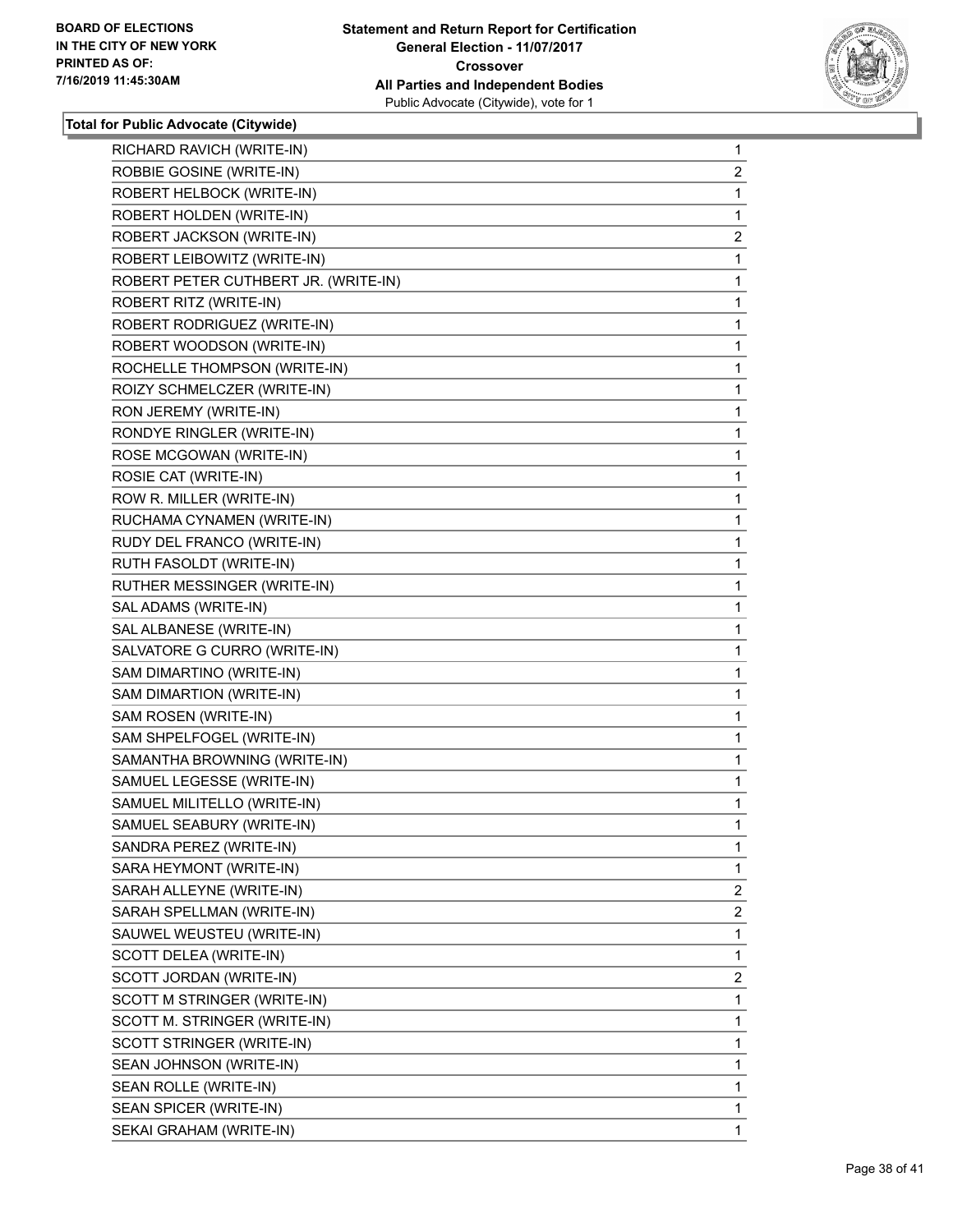

| SETH MIRAN (WRITE-IN)            | 1              |
|----------------------------------|----------------|
| SETH STRAMOROW (WRITE-IN)        | 1              |
| SEYMOUR DOLL (WRITE-IN)          | 1              |
| SHAKEIA BOLLING (WRITE-IN)       | 1              |
| SHANE YOUNG (WRITE-IN)           | 1              |
| SHARI HYMAN (WRITE-IN)           | $\overline{c}$ |
| SHARLAND DANIELS (WRITE-IN)      | 1              |
| SHARWAIN A. BENN (WRITE-IN)      | 1              |
| SHAYA GLUCK (WRITE-IN)           | 1              |
| SHEILA OLIVER (WRITE-IN)         | 1              |
| SHIRLEY CHISHULM (WRITE-IN)      | 1              |
| SHOLA OLATOGE (WRITE-IN)         | 1              |
| SIEGFRIED BAKER (WRITE-IN)       | 1              |
| SIMCHA FELDER (WRITE-IN)         | 1              |
| SIMELA FELLER (WRITE-IN)         | 1              |
| SIMON LEBRON (WRITE-IN)          | 1              |
| SIMON OSTREICNER (WRITE-IN)      | 1              |
| SOLADIN HAMILTON (WRITE-IN)      | 1              |
| SONG DA (WRITE-IN)               | 1              |
| SOPHIE COHEN (WRITE-IN)          | 1              |
| SPENCER MOXLEY (WRITE-IN)        | 1              |
| SRANTE JONES (WRITE-IN)          | 1              |
| STEPHEN COLBERT (WRITE-IN)       | 1              |
|                                  |                |
| STEPHEN LURIE (WRITE-IN)         | $\overline{c}$ |
| STEPHEN MCFEELY (WRITE-IN)       | 1              |
| STEVE CAMMAROTA (WRITE-IN)       | 1              |
| STEVE DIBRIENZA (WRITE-IN)       | 1              |
| STEVE WOZNIAK (WRITE-IN)         | 1              |
| STEVEN DAMSKY (WRITE-IN)         | 1              |
| STEVEN KOLLER (WRITE-IN)         | 1              |
| STEVEN SCHWARZ (WRITE-IN)        | 1              |
| STEVEN THEL (WRITE-IN)           | 1              |
| STEWART B MILSTEIN (WRITE-IN)    | 1              |
| STRINGER BELL (WRITE-IN)         | 1              |
| SUE ELLEN DODELL (WRITE-IN)      | 1              |
| SUSAN KOHL (WRITE-IN)            | 1              |
| SUSAN LENNON (WRITE-IN)          | 1              |
| SUSAN R. TUCKER (WRITE-IN)       | 1              |
| SUSAN S. LEE (WRITE-IN)          | 1              |
| SUZANNE PETERS (WRITE-IN)        | 1              |
| TAHMID SHARAF (WRITE-IN)         | 1              |
| TAMRA CRONIN (WRITE-IN)          | 1              |
| TANEQUA STRONG (WRITE-IN)        | $\overline{2}$ |
| TANISHA DILAR DEJESUS (WRITE-IN) | 1              |
| TASCHA VAN AUKEN (WRITE-IN)      | 1              |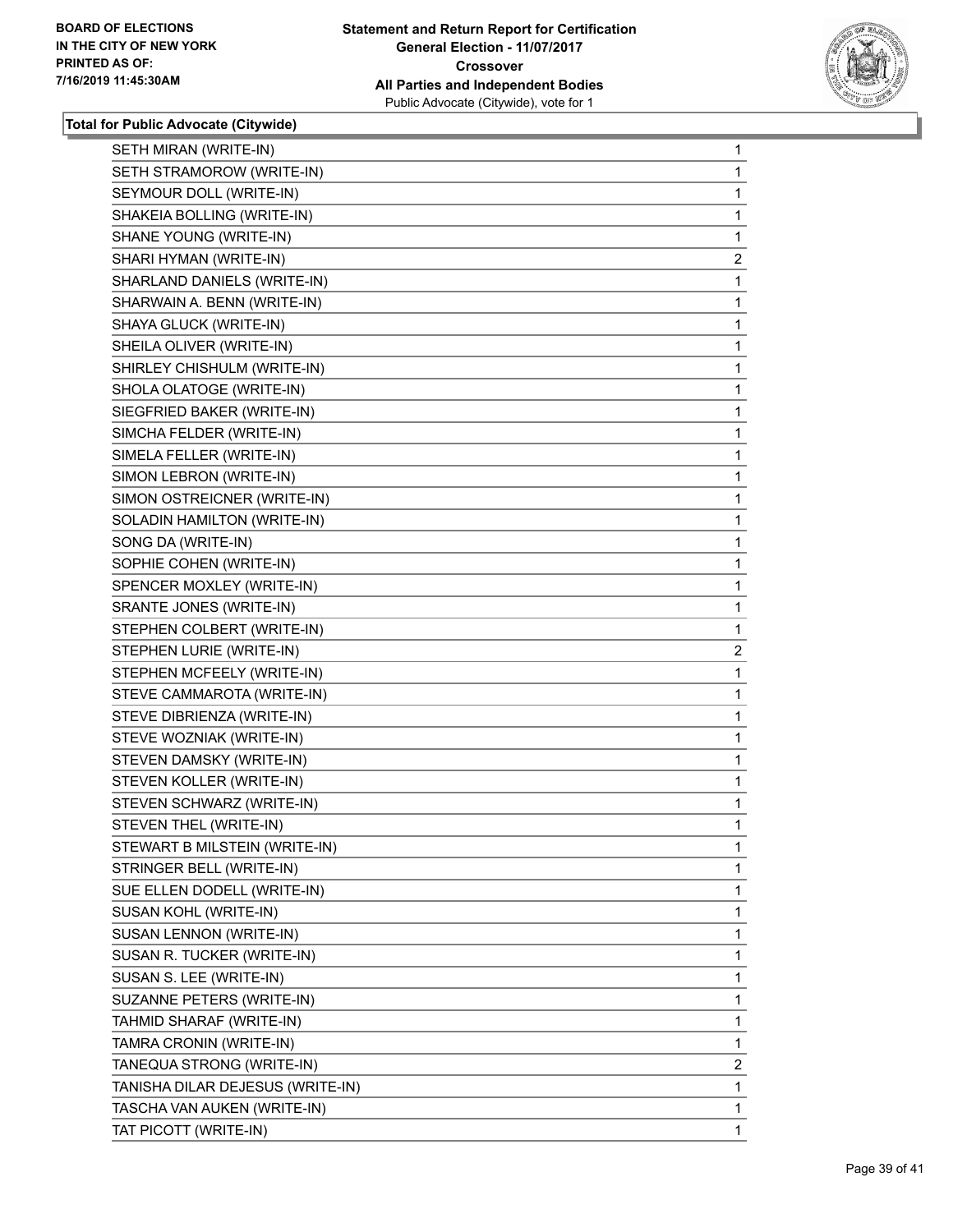

| TATTY ZIEGLER (WRITE-IN)                  | 1              |
|-------------------------------------------|----------------|
| TAYLOR SWIFT (WRITE-IN)                   | 1              |
| TED NUGENT (WRITE-IN)                     | 1              |
| TERRENCE SKINNER (WRITE-IN)               | 1              |
| THEODORE LANDSMAN (WRITE-IN)              | 1              |
| THEODORE ROOSEVELT (WRITE-IN)             | 1              |
| THOMAS JUDE BAROZ (WRITE-IN)              | 1              |
| THOMAS KAVALER (WRITE-IN)                 | $\mathbf{1}$   |
| TIM ROBERTS (WRITE-IN)                    | 1              |
| TIMOTHY KELLER (WRITE-IN)                 | 1              |
| TIMOTHY MCDERRAH (WRITE-IN)               | 1              |
| TINGTING ROCA (WRITE-IN)                  | 1              |
| TISA LAPADULA (WRITE-IN)                  | 1              |
| TODD STROH (WRITE-IN)                     | $\mathbf{1}$   |
| TOM HANKS (WRITE-IN)                      | 1              |
| TONY D. TIGER (WRITE-IN)                  | 1              |
| TONY HERBERT (WRITE-IN)                   | 1              |
| TORLAN J. THOMAS (WRITE-IN)               | 1              |
| TORY SAMOTIN (WRITE-IN)                   | 1              |
| TRACY SIGAL (WRITE-IN)                    | $\mathbf{1}$   |
| TRIPP RHODES (WRITE-IN)                   | 1              |
| TUCKER REED (WRITE-IN)                    | $\overline{a}$ |
| TUMOR JONES (WRITE-IN)                    | 1              |
| TYLER OCON (WRITE-IN)                     | 1              |
| TYRION LANNISTER (WRITE-IN)               | 1              |
| UNATTRIBUTABLE WRITE-IN (WRITE-IN)        | 371            |
| UNCOUNTED WRITE-IN PER STATUTE (WRITE-IN) | 26             |
| UTRK LEID (WRITE-IN)                      | 1              |
| <b>VERNON STEWART (WRITE-IN)</b>          | 1              |
| <b>VERONICA KEITT (WRITE-IN)</b>          | $\mathbf{1}$   |
| VICTOR GIDANSINGH (WRITE-IN)              | 1              |
| VICTORIA CHAVEZ (WRITE-IN)                | 1              |
| VILMA REINHARDT (WRITE-IN)                | 1              |
| VIN FRIEDMAN (WRITE-IN)                   | 1              |
| VINNY STIGMA (WRITE-IN)                   | 1              |
| VIRGIL SOLLOZZA (WRITE-IN)                | 1              |
| VISHNU R MAHADEO (WRITE-IN)               | 1              |
| VIVIAN ORLEU (WRITE-IN)                   | 2              |
| VLADIMIR CRUZ (WRITE-IN)                  | 1              |
| WALTER N. IWACHIU (WRITE-IN)              | 1              |
| WARDEN KHALIL (WRITE-IN)                  | 1              |
| WENDELL BERRY (WRITE-IN)                  | 1              |
| WHOOPI GOLDBERG (WRITE-IN)                | 1              |
| WILBUR KUNG (WRITE-IN)                    | 1              |
| WILEY NORVELL (WRITE-IN)                  | 1              |
| WILL BAROZ (WRITE-IN)                     | 1              |
|                                           |                |